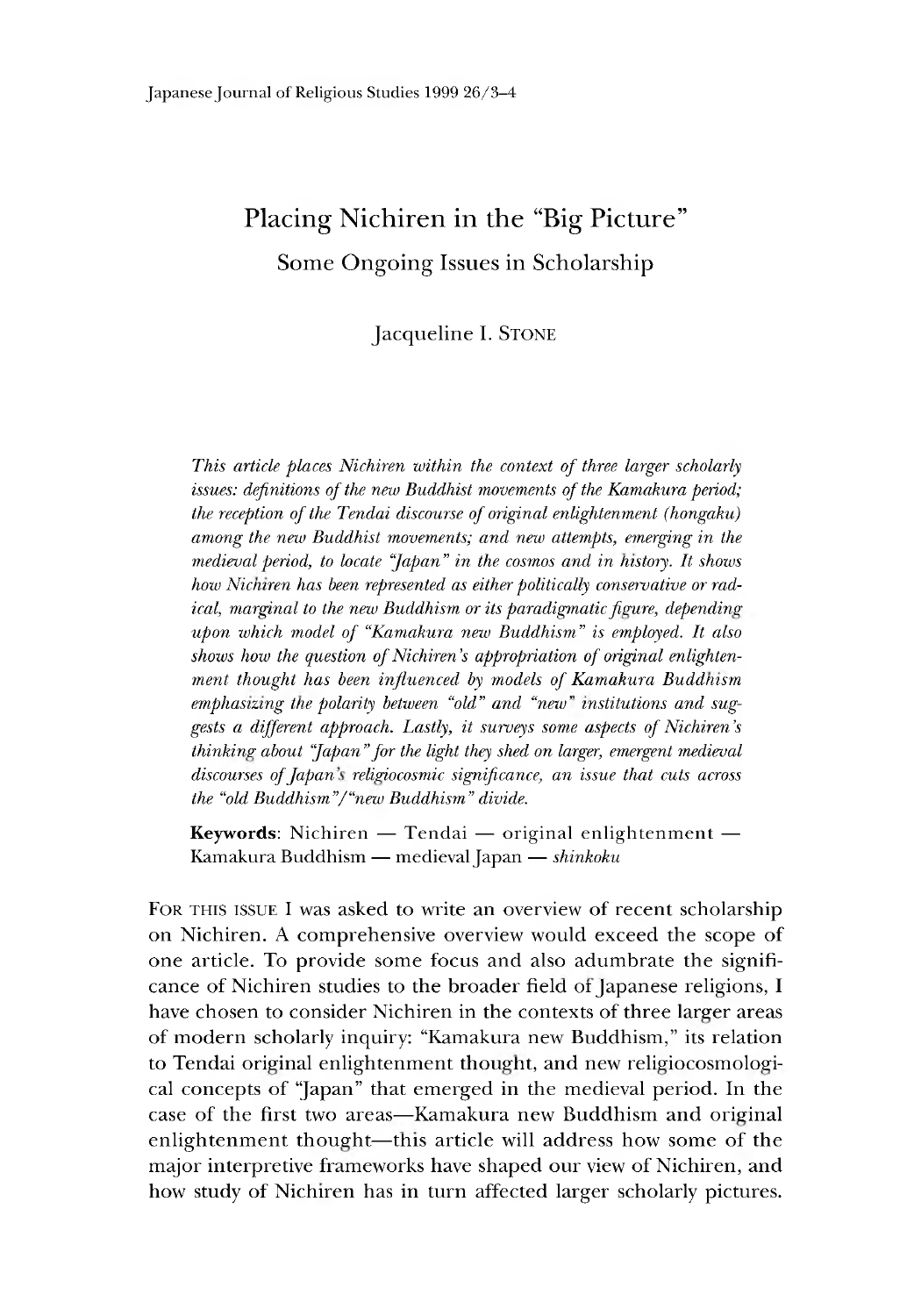Some assessment of current interpretations and alternative suggestions will also be offered. Medieval concepts of Japan, however, represents an area where the importance of Nichiren has yet to be fully recognized, and this final section of the article suggests the potential contribution to be made by an investigation of his thought in this regard.

## *Nichiren and Kamakura Buddhism*

No era in Japanese Buddhist history has received more scholarly attention than the Kamakura period (1185-1333). This was the time when several of the Buddhist traditions most influential in Japan today— Zen, Pure Land, and Nichiren—had their institutional beginnings. Indeed, for many years, the study of Kamakura Buddhism was largely equivalent to the study of sectarian origins. The last two decades, however, have seen a dramatic methodological shift, which in turn has affected scholarly readings of Nichiren.

Beginning before the war, a major category in studies of Kamakura Buddhism was the "Kamakura new Buddhism" 鎌倉新仏教–that is, the movements beginning with Honen, Shinran, Eisai, Dogen, and Nichiren (Ippen is also sometimes included). Especially in the postwar period, the older institutionalized Buddhism from which these founders had emerged was treated primarily as the backdrop for their religious innovations. "Old Buddhism"—Tendai, Shingon, and the Nara schools was regarded in the dominant postwar model of Kamakura Buddhism as a moribund remnant of the state Buddhism of the *ritsuryo* 律領 system, elitist, overly scholastic, and unable either to respond to the religious needs of the common people in the face of an alleged sense of crisis accompanyine the arrival of the Final Dharma age *(mappo* 末伝) or to accommodate to rapid social change brought about by the rise of warrior power. In contrast, the new Kamakura Buddhist movements were seen as egalitarian and lay oriented, offering easily accessible religious practices. They were often represented in a "Protestant" light, as having rejected worship of the myriad kami and the apotropaic rites of esoteric Buddhism. And, unlike the commitment of "old Buddhism" to serving the state with its rituals of nation protection, the new Buddhism was deemed to have been concerned chiefly with individual salvation. Postwar "new Buddhism"-centered models of Kamakura Buddhism were represented by such scholars as Ienaga Saburo and Inoue Mitsusada, for whom the exclusive Pure Land movement was paradigmatic. This model often characterized Nichiren as an in-between figure who had not fully negotiated the transition from "old" to "new." For Ienaga in particular, Nichiren's belief in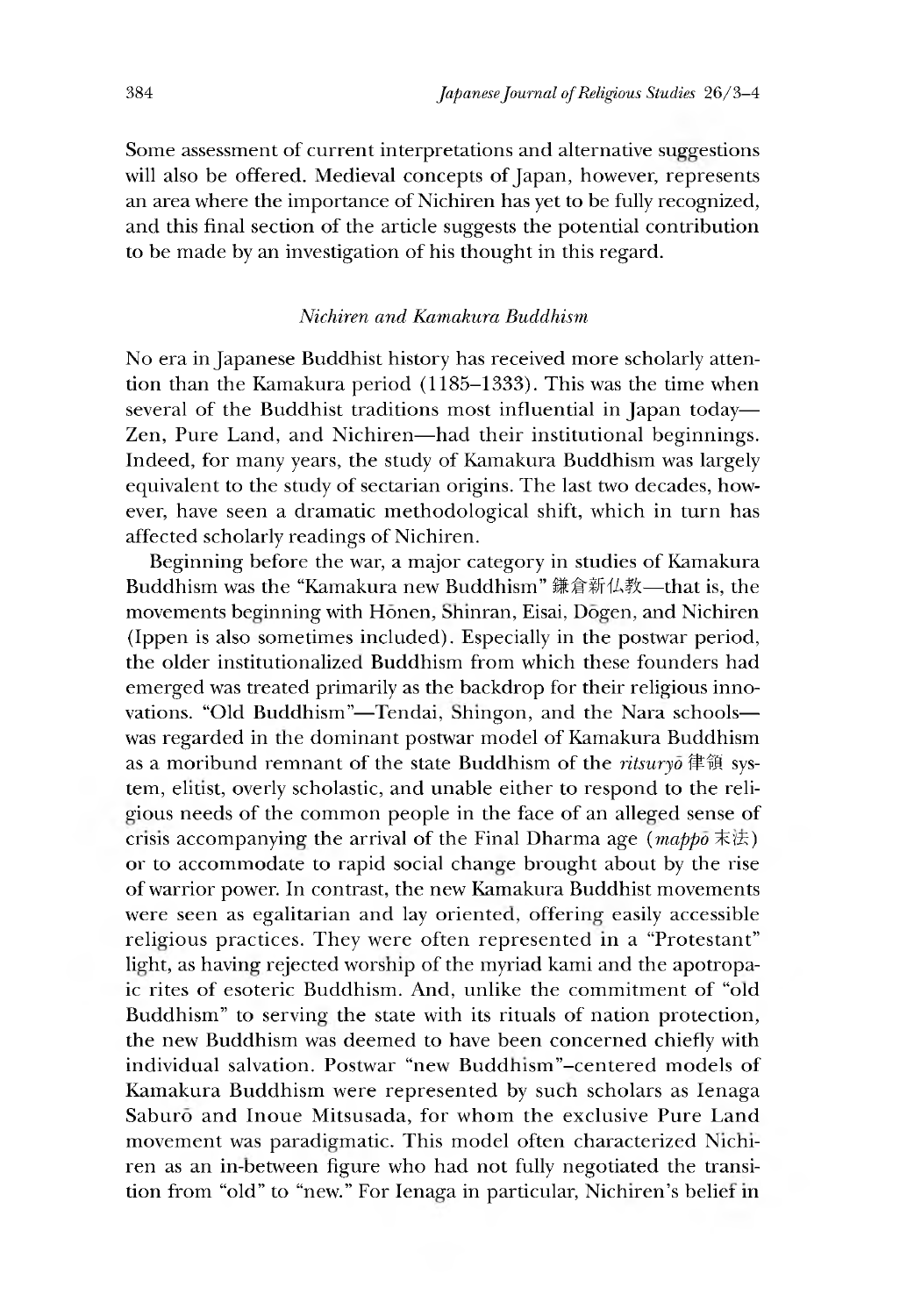the efficacy of ritual prayers *(kito* 祈禱) and his concern with the Japanese kami placed him squarely in the lineage of "old Buddhism"; any "new Buddhist" elements in his teaching were due solely to Hōnen's influence (IENAGA 1947, pp. 96, 63). In particular, Ienaga saw his emphasis on "nation protection" (*chingo kokka*鎮護国家) as indistinguishable from that of Nara and Heian times, something that "presents a large obstacle to understanding Nichiren's religion solely in terms of the so-called new Buddhism" (p. 68). Ienaga is an outstanding scholar, and his work on Kamakura Buddhism, read critically, is still useful today. Nonetheless, he was writing in the immediate postwar period, when conscientious scholars of Buddhism were just beginning to confront the troubling legacy of institutional Buddhism's recent support for militant Japanese imperialism. In that context, Nichiren's concern with the relationship between Buddhism and government could perhaps be seen only in a negative light.

A major challenge to "new Buddhism"-centered models of Kamakura Buddhism came about through the work of the late historian Kuroda Toshio (1926–1993), whose work is too famous to need much discussion here (see DOBBINS 1996). Kuroda conclusively demonstrated that the dominant forms of medieval Japanese Buddhism were not the Kamakura new Buddhist movements, which did not attain significant institutional presence until the late medieval period, but rather the temple-shrine complexes of "old Buddhism." Kuroda found that, far from being an ossified remnant of Nara state Buddhism, these institutions had evolved distinctively medieval forms of organization, deriving their support, not from the imperial court, but from their own extensive private estates or *shoen* 壮園. As major landholders, together with the court and later the *bushi* 武士 (warrior) leadership, these temple-shrine complexes emerged as one of the powerful *kenmon* or ruling elites that formed the joint system of medieval governance (kenmon taisei権門体制). As one of these powerful factions, the leading Buddhist temples joined across sectarian lines to form a distinctive ritual ana ideological system that Kuroda called the *kenmitsu taisei* 顕密体制—a fusion of the exoteric doctrines of particular Buddhist schools with a shared body of esoteric ritual that provided both thaumatureical support and religious legitimization for existing rule. *Kenmitsu* Buddhism, Kuroda argued, overwhelmingly represented orthodoxy *(seitō* 正統) for the period. Within this overarching system, the new Buddhist movements of the Kamakura period were mere marginal heterodoxies *(itan* 異端).

Kuroda's work produced a revolution in scholarly approaches to medieval Japanese religion. He shifted attention away from the longstanding approaches of doctrinal and sectarian history to focus on the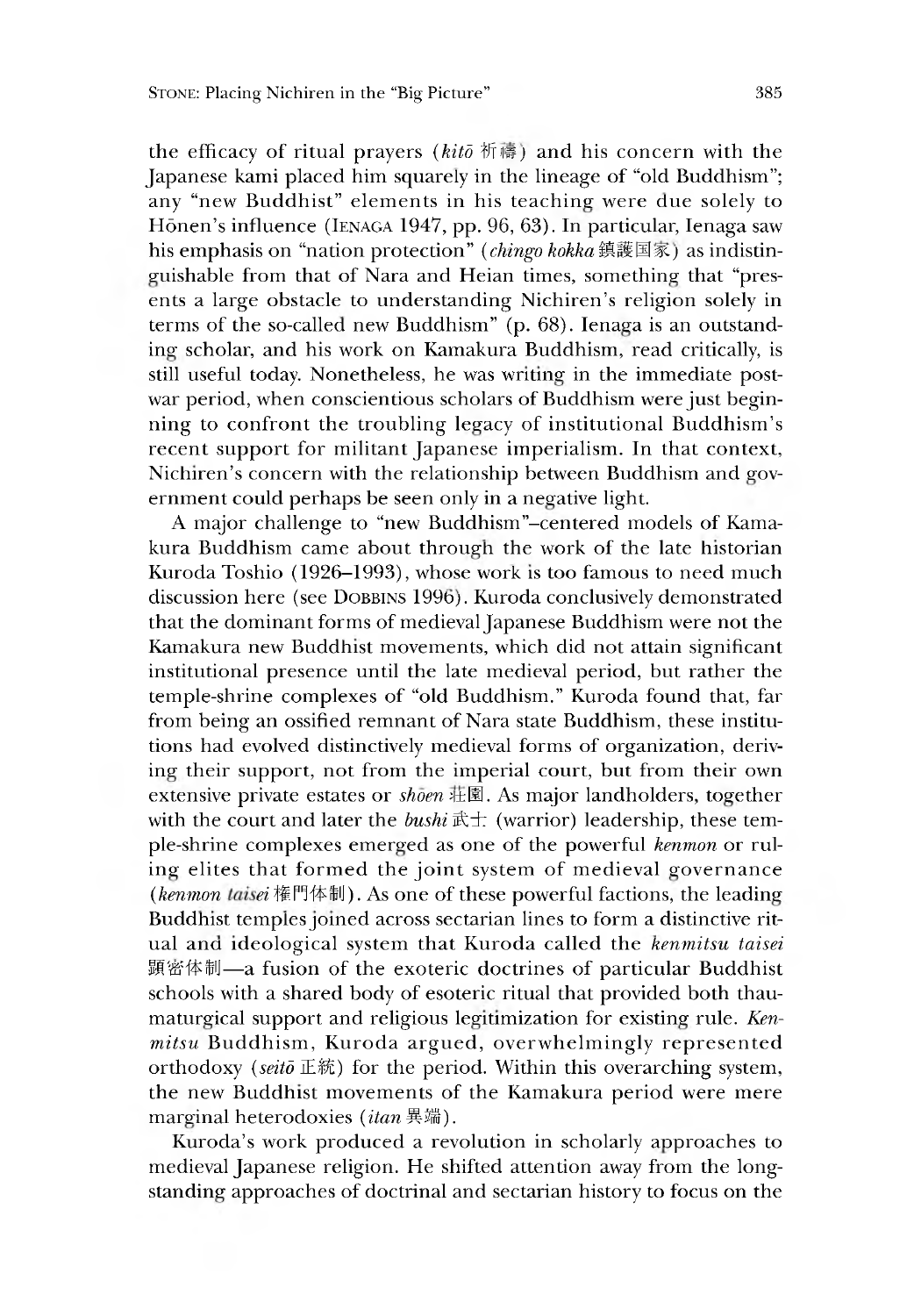political, economic, ideological, and other previously neglected dimensions of the field. He transcended an earlier emphasis on individual sects by noting underlying structures that cut across traditions, such as the exo-esoteric fusion *{kenmitsu))* discourse of the mutual dependence of imperial law and Buddhism *(obo buppo soi ron* 王法仏法 相依論);or the *honji-suijaku* 本地垂迹logic that identified kami as the local manifestations of buddhas and bodhisattvas, thus enabling the incorporation of spirit cults and kami worship within the *kenmitsu* system. The implications of his work have yet to be fully explored. Kuroda himself did not study Nichiren in any detail, but his understanding of the new Buddhist movements of the Kamakura period as small heterodox movements defining themselves over and against the dominant religiopolitical establishment opened a new perspective from which Nichiren might be reconsidered. Here we will briefly consider some aspects of the work of Sasaki Kaoru and Satō Hiroo, two scholars who have focused on Nichiren in this light.

## NICHIREN AS "ANTIESTABLISHMENT"

Sasaki Kaoru has built upon Kuroda's work to clarify the nature of the dominant religious establishment against which the new movements, including Nichiren's, were reacting. He argues that Kuroda's category of *kenmitsu taisei* typifies the religious institutions of Kyoto aristocrats but is not adequate to describe the religious support structure of the Kamakura Bakufu, which developed its own religious policy. Sasaki accordingly introduces the concept of *zenmitsu shugi* 禅密王義,a religious ideology composed of Zen and esoteric elements stemming from the activities of those Zen monks and *mikkyd* ritual specialists who provided the Bakufu with religious support. The Buddhism bolstering the established system of rule (taisei Bukkyō 体制仏教) can thus be divided into that of the court aristocracy and that of the leading Kamakura *bushi*. Over and against this dominant "establishment Buddhism," Sasaki sets up two further categories: antiestablishment Buddhism (han-taisei Bukkyō 反体制仏教), or those who defined themselves over and against the dominant religious system, and "transestablishment Buddhism<sup>"</sup> (*chō-taisei Bukkyō* 超体制仏教), or those whose religion was defined independently of the tension between the other two (Sasaki 1988 1997).

One of the most striking features of Sasaki's work on Nichiren is his analysis of how Nichiren gradually shifted, over the course of his life, from an "establishment" to an "antiestablishment" position. As others have noted, Nichiren in the early stages of his career was very much self-identified with "old Buddhism" or the *kenmitsu* of Tendai (KAWAzoe 1955-1956; Ikegami 1976; Sato 1978). His criticism of Honen's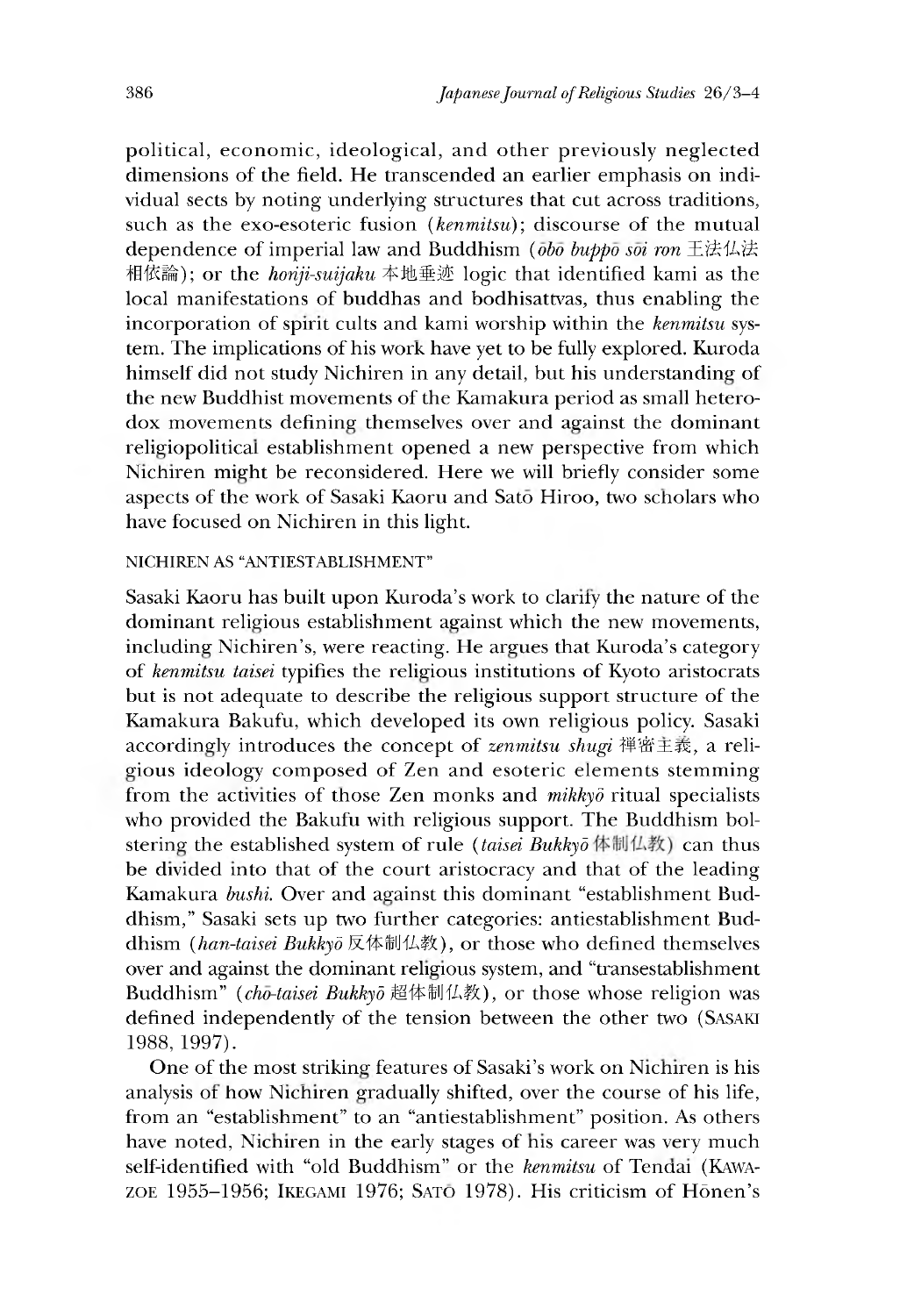exclusive *nenbutsu* was launched from this *kenmitsu* standpoint. Nichiren saw himself as a successor to Myoe 明恵 and others of the established Buddhist schools who had written critiques of Hōnen's *Senchakushū* 選択集 *(Shugo kokka ron* 守護国家論, STN 1: 90) and, contra Hōnen's exclusive *nenbutsu* doctrine, still spoke at this stage of the esoteric teachings and other Mahayana sutras, along with the *Lotus Sutra,* as worthy teachings to be upheld. He also criticized the exclusive *nenbutsu* movement for undermining the Tendai economic base. But Nicmren's early self-identification was with the Tendai of Mt. Hiei, and relations between the Bakufu and Mt. Hiei were anything but cordial. The Bakufu had a number of Tendai monks in its service; for example, of the seventeen successive chief superintendents *(betto* 別当) of Kamakura's Tsurugaoka Hachiman Shrine 鶴岡八幡宮 who served between 1180 and 1266, ten were Tendai monks. All, however, belonged to the rival Tendai lineage of Onjo-ji 園城寺,which had enjoyed a longstanding relationship with the Minamoto house. Bakufu religious policy, says SASAKI (1997, pp. 405, 421-22), was informed by anti-Hiei sentimentone reason, in his estimation,why Nichiren encountered persecution.

Sasaki divides Nichiren's thinKing into three periods demarcated by his exile to Sado Island: pre-Sado (up until 1271), Sado (1271-1274), and post-Sado (1274-1282), or the years of his retirement on Mt. Minobu. He traces Nichiren's shift from an establishment to antiestablishment perspective through an exhaustive reading of his works and collation of their internal evidence, focusing on Nichiren's view of the emperor and the Bakufu, his criticism of the esoteric teachings *(mikkyo)*, and his understanding of the kami *(SASAKI 1997, pp. 287–415)*.

In his early writings, Sasaki says, Nichiren saw the emperor or *tenno* 天皇 as Japan's actual ruler *{jisshitsuteki kokushu* 実質的国主)and the Bakufu as subordinate, an upstart in terms of pedigree and the ruler merely in name or form. While in exile on Sado, however, his thinking on this matter began to change, undergoing a radical transformation during the Minobu years. This becomes particularly evident in his understanding of the Jokyu Uprising of 1221, in which the retired emperor Go-Toba sought to overthrow the Bakufu and restore full imperial authority but was defeated by the Kamakura forces under the command of Hojo Yoshitoki. As a result, despite his imperial status, Go-Toba and two other retired emperors who had supported him were sent into exile. Nichiren interpreted this as due to Go-Toba's reliance on *mikkyd* ritual rather than the *Lotus Sutra* for his thaumaturgical support, as well as the spread of other, "inferior" teachings. This inversion of the proper hierarchy of "true" and "provisional" in the realm of Buddhism led to a corresponding upset in worldly rule: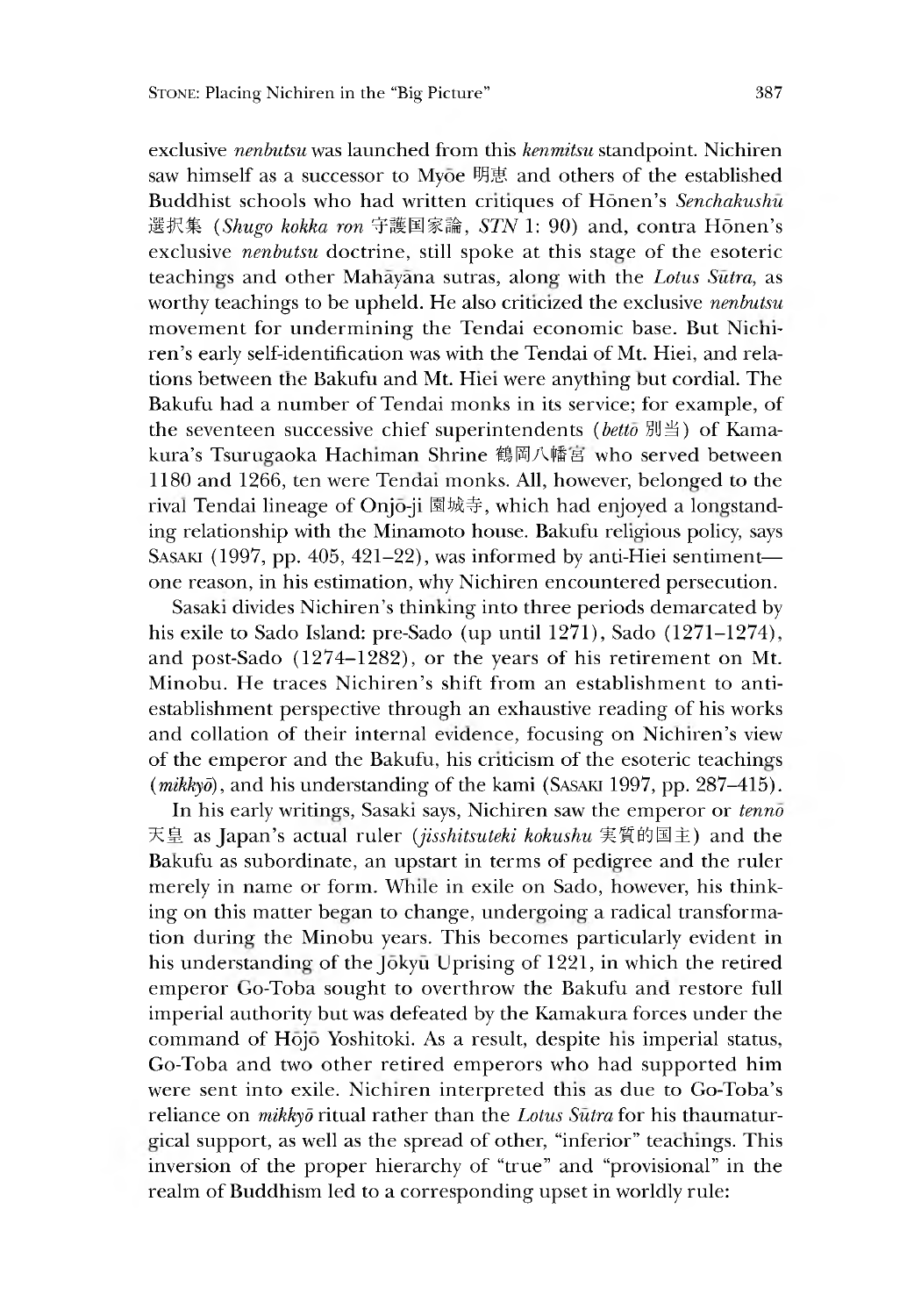Not only were estates dedicated to support the true sutra seized and stolen and converted into the domains of the provisional sutras of *shingon,* but because all the people of Japan had embraced the evil doctrines of the Zen and *nenbutsu* sects, there occurred the most unprecedented overturning of high and low *(gekokujo* 下剋上) the world has ever seen. However, the lord of Sagami [Hōjō Yoshitoki] was innocent of slandering the Dharma, and in addition, was master of both literary and military arts. Thus Heaven permitted him to become ruler *(kokushu* 国主). *(Shimoyama goshdsoku* 下山御消息 *STN* 2:1329)

Nichiren also reconciled the fact of Go-Toba's defeat with the tradition that the bodhisattva Hachiman had vowed to make his dwelling on the heads of honest persons and in particular to protect one hundred honest sovereigns in succession. Nichiren interpreted "honest" in both the worldly sense, meaning free from falsehood, and in a relieious sense, as according with the *Lotus Sutra,* in which Sakyamuni Buddha vowed that he would "honestly discard skillful means" and "preach only the unexcelled Way" (T. no. 262, 9.10a). "The retired emperor of Oki [Go-Toba] was in name the nation's ruler, but he was a liar and a wicked man." In contrast, Yoshitoki was "in name the vassal, but in his person a great sovereign and without falsehood"; hence Hachiman had abandoned Go-Toba, the eighty-second *tenno*, and transferred his protection to Yoshitoki (Kangyō Hachiman shō 諌暁 八幡抄, *STN* 2: 1848). A similar logic informs Nichiren's reading, during the Minobu period, of the defeat of the Taira in 1185. Like Go-Toba four decades later, the Taira had relied on *mikkyd* ritual in their prayers for victory; hence the emperor Antoku, drowned in the battle of Dan-no-Ura, had been "attacked by the general Minamoto no Yoritomo and became food for the fish in the sea" (Shinkokuō gosho 神国王 御書, STN1: 881; see also pp. 884–85), while Yoritomo was able "not only to defeat the enemy but also to become the great general of the warriors of Japan, solely because of the power of the *Lotus Sutra" (Nanjo-dono gohenji* 南条殿御返事, STN 2: 1175. Yoritomo's respect for the *Lotus Sutra* is historically attested). Nichiren also says that, just as the bodhisattva Hachiman had shifted his allegiance from Go-Toba to Yoshitoki, so had he also earlier transferred his protection from Antoku to Yoritomo *(Shijō Kingo-gari onfumi* 四条金吾許御文, STN 2: 1824). Thus in Sasaki's view, during the Minobu period, Nichiren's view of who represented Japan's legitimate ruler completed a 180° turn. The emperor, whom he had looked upon before the Sado exile as the actual ruler, he now relegated to the status of ruler in name only. Clearly this view saw legitimacy of rule as deriving, not from the imperial bloodline, but from readiness to protect the *Lotus Sutra.*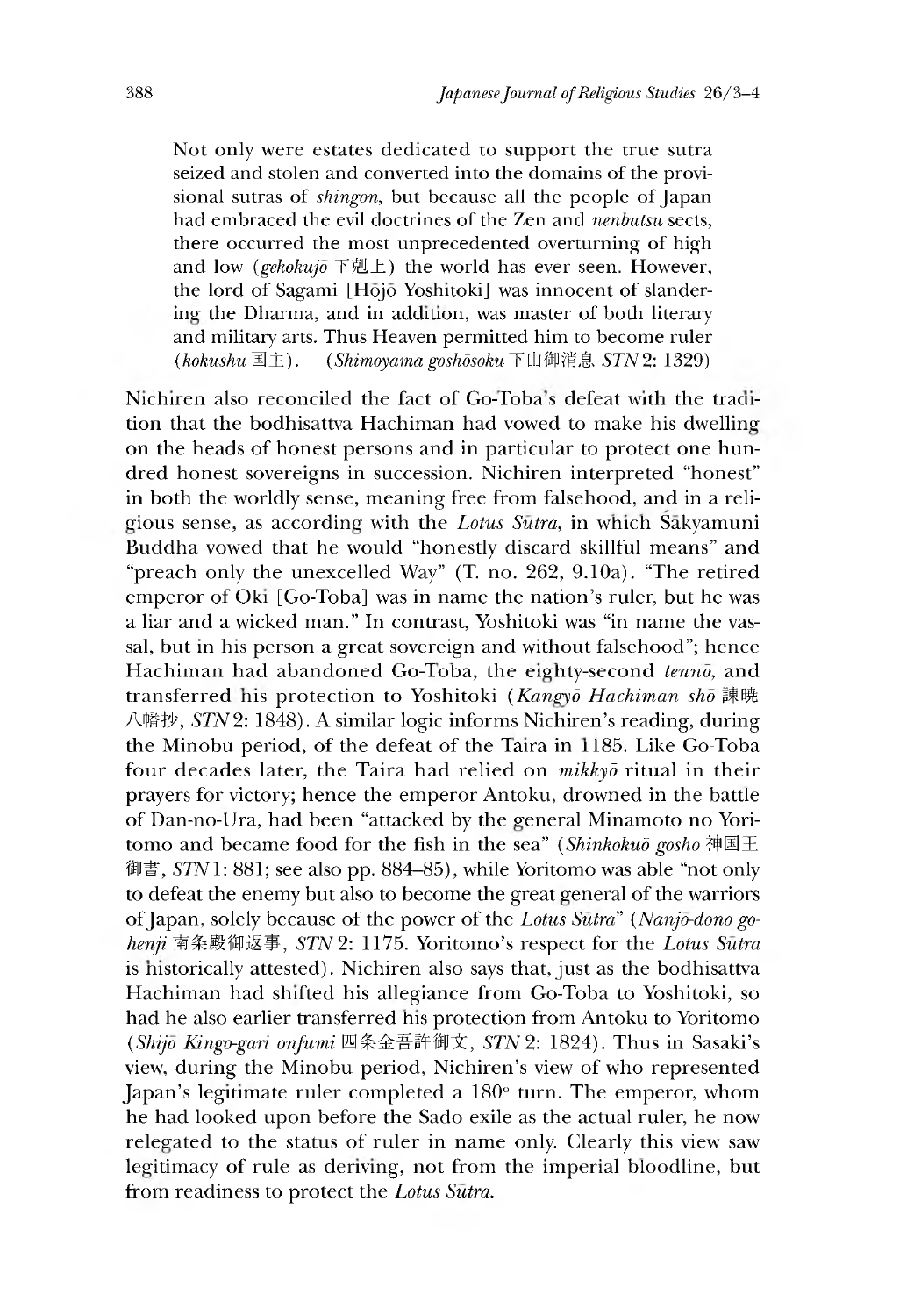As Sasaki notes, Nichiren's view of the shift of authority from Go-Toba to Yoshitoki was inseparable from his criticism of the esoteric teachings. This criticism begins from about 1269 and develops during the Sado and post-Sado years. It was from the Sado exile on that Nichiren began to interpret Go-Toba's defeat as an example of the pernicious effects of relying on *mikkyd* ritual. This reflected not merely Nichiren's interpretation of past events but was also intimately connected to his view of present Bakufu policy. Even before the arrival of the letter from the Mongols demanding that Japan enter into a tributary relationship, the Bakufu had sponsored esoteric rites: the position of chief superintendent of the Tsurugaoka Hachiman Shrine was dominated by *mikkyd* ritual specialists from the imperial capital, chiefly from the lineages of To-ji and Onjo-ji. Patronage had also been extended to prominent *mikkyd* ritualists of the Saidai-ji precept lineage: Eison 叡尊 (1201-1290) and his disciple Ninsho 忍性 (1217-1303). Now, in the face of the Mongol threat, the Bakufu was all the more eaeer to sponsor such rituals for thaumaturgical protection. Nichiren, however, saw the Mongol threat itself as the result of slander of the true Dharma, to be averted only by wholehearted conversion to the *Lotus Sutra\* thus in his eyes, the Bakufu was in imminent danger of destroying itself in the same manner that Go-Toba had done decades earlier. In contrast to his early criticism of the exclusive *nenbutsu,* which was closely linked to the views of the Buddhist establishment, Nichiren's criticism of Zen and especially *mikkyd* was developed from the standpoint of his growing Lotus exclusivism and antiestablishment outlook that culminated during the Minobu years. According to Sasaki, in this period of Nichiren's life, all notions of worldly rule *(obo)* as a separate authority dropped from his worldview and only the authority of Buddhism (*buppo)* remained; Nichiren's vision was now that of a transcendent "world of the *Lotus Sutra" (Hokekyd no sekai* 法華経の世界) in which all legitimacy of rule was to be judged solely by the standard of whether or not the *Lotus Sutra* was upheld (SASAKI 1997, pp. 309–10).

<sup>1</sup> While expressing admiration for Sasaki's research, Satō Hiroo has offered some correctives and clarifications. First, Sato finds that Nichiren's early writings distinguish between the sovereign *(kokuō* 国王), or head of the country, and the ruler *(kokushu* 国主), who carries out actual administration. Sato argues that Nichiren always identified the Hojo with the *kokushu*, at least with regard to the Kantō provinces, though his earlier writings accord the *tenno* superior authority. Thus Sasaki's claim that Nichiren before Sado saw the *tenno* as the "actual ruler" may have to be reevaluated. Second, Sato cautions that Nichiren's references to Heaven allowing Yoshitoki to become ruler, or the transfer of Hachiman's protection from Go-Toba to Yoshitoki, does not mean, as some scholars have suggested, that Nichiren endorsed ideas of overthrowing the imperial dynasty under a new mandate of Heaven, or that he saw the imperial line as having been abrogated. The emperor remained head of the country; it was the actual authority of rule that Nichiren saw as having shifted to the Bakufu.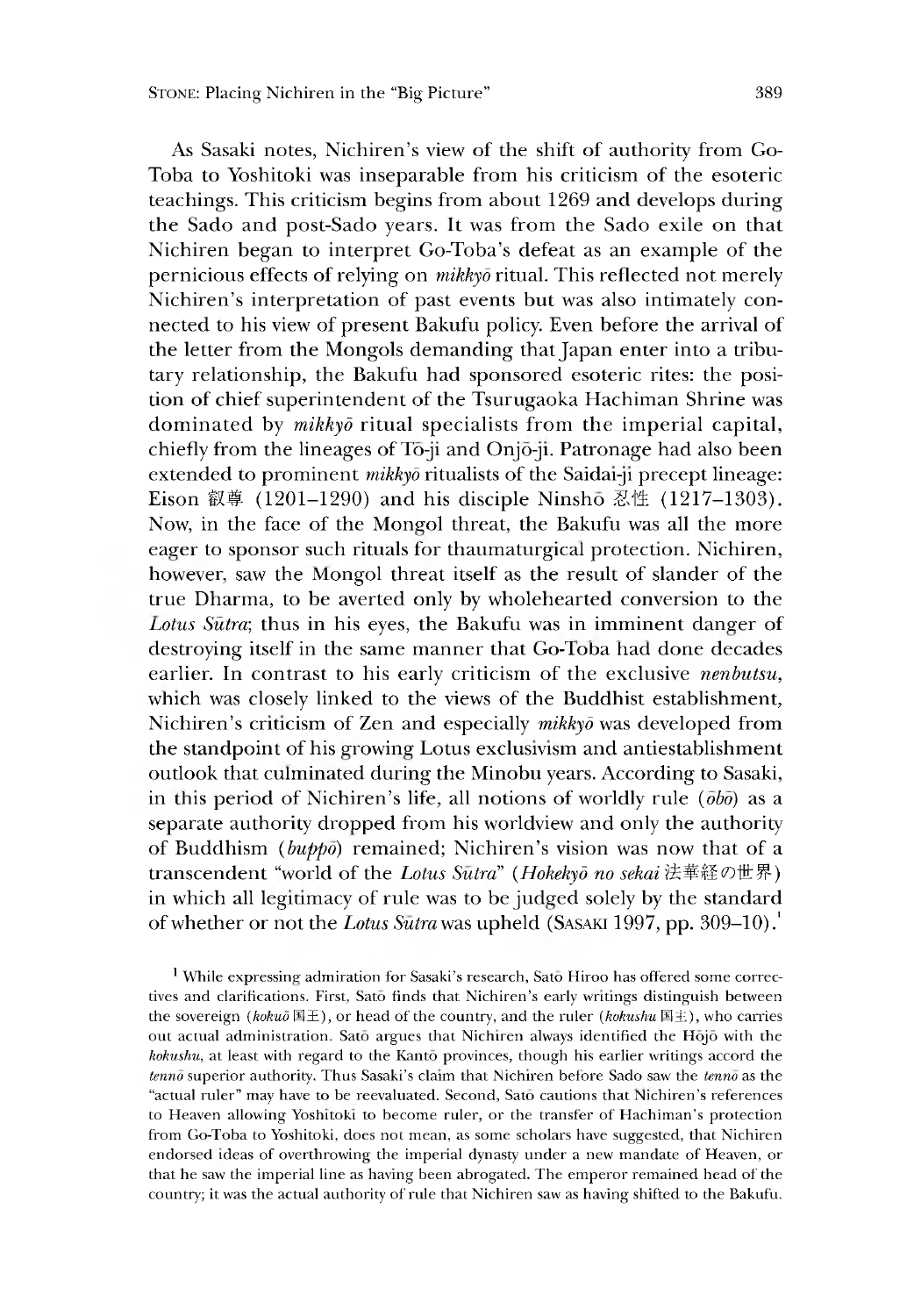The emergence in Nichiren's thinking of a transcendent "world of the *Lotus Sutra"* can also be traced, Sasaki argues, through his changing views of the kami. An early letter (1264) to a female follower addresses her questions concerning menstrual taboos, which Nichiren dismissed as irrelevant from a Buddhist standpoint but accorded a limited local significance as something generally expected by the kami. "Japan is a land of the kami *(shinkoku* 神国)," he wrote, "and the way of this country is that, strange as it may be when they are manifestations *(smjaku)* of buddhas and bodhisattvas, [the kamij in many respects do not conform to the sutras and [Buddhist] treatises.... And yet we find men of wisdom who... forcefully insist that the kami are demonic and not to be revered, thus causing harm to their lay supporters" *(Gassui gosho* 月水御書, *STN* 1: 292; see also YAMPOLSKY 1996, p. 256). Sasaki sees this passage as reflecting uncritical acceptance of the Japanese kami and participatine in the Buddhist establishment's criticism of exclusive *nenbutsu* practitioners for their refusal to worship them. On Sado, however, the Japanese kami, especially Tenshō Daijin (Amaterasu Ōmikami 天照大神) and Hachiman, undergo redefinition in his thought as protectors of the *Lotus Sutra* and its practitioners. In other words, Nichiren divorced them from their specific association with Japan and relocated them within the world of the *Lotus Sutra* as Buddhist tutelary deities who protect the true Dharma.<sup>2</sup> Sasaki finds that Nichiren's relativizing of the kami vis-à-vis the *Lotus Sūtra* continued during the Minobu period and took various forms. A letter dated soon after his reclusion declares furiously that Brahma, Indra, the sun and moon deities, and the four deva King's are doomed to the *Avici* hell for failing to protect him and his mission as the votary of the Lotus Sūtra (Shinkokuō gosho, STN 1:893), while three years later he wrote that these same deities had commanded the Mongols to chastise Japan for its slander of the *Lotus Sūtra* and that "Tensho Daijin and the bodhisattva Hachiman are powerless to help" *(Yorimoto chinjo* 頼基 陳状 *STN* 2: 1359). When a fire destroyed the Tsurugaoka Hachiman shrine in 1280, Nichiren wrote that Hachiman, who had vowed to pro-

Third, Satō argues that Nichiren never abandoned hope of finding some form of government support for his teaching. When he despaired of gaining endorsement from the Bakufu, he for a time entertained hopes of winning a hearing from the *tenno*<sup>*f*</sup>, this, in Sato's view, is why his post-1278 writings show increased awareness of the emperor, and not, as some modern nationalists have argued, because he was a supporter of imperial rule (SATO 1998, pp. 253-304). While Sato does not address the issue, the *Sandai hihd sho* discussed by Sueki Fumihiko in this volume might, if it is genuine, be fruitfully considered in this light.

<sup>2</sup> It is in this rather minor role in the Buddhist hierarchy that Tensho Daijin and Hachiman appear on Nichiren's mandala. During the last years of the Pacific War, the Ministry of Education, prompted by the complaints of shrine priests, demanded that the mandala be revised. The war ended before the issue could be resolved (see Ishikawa 1975).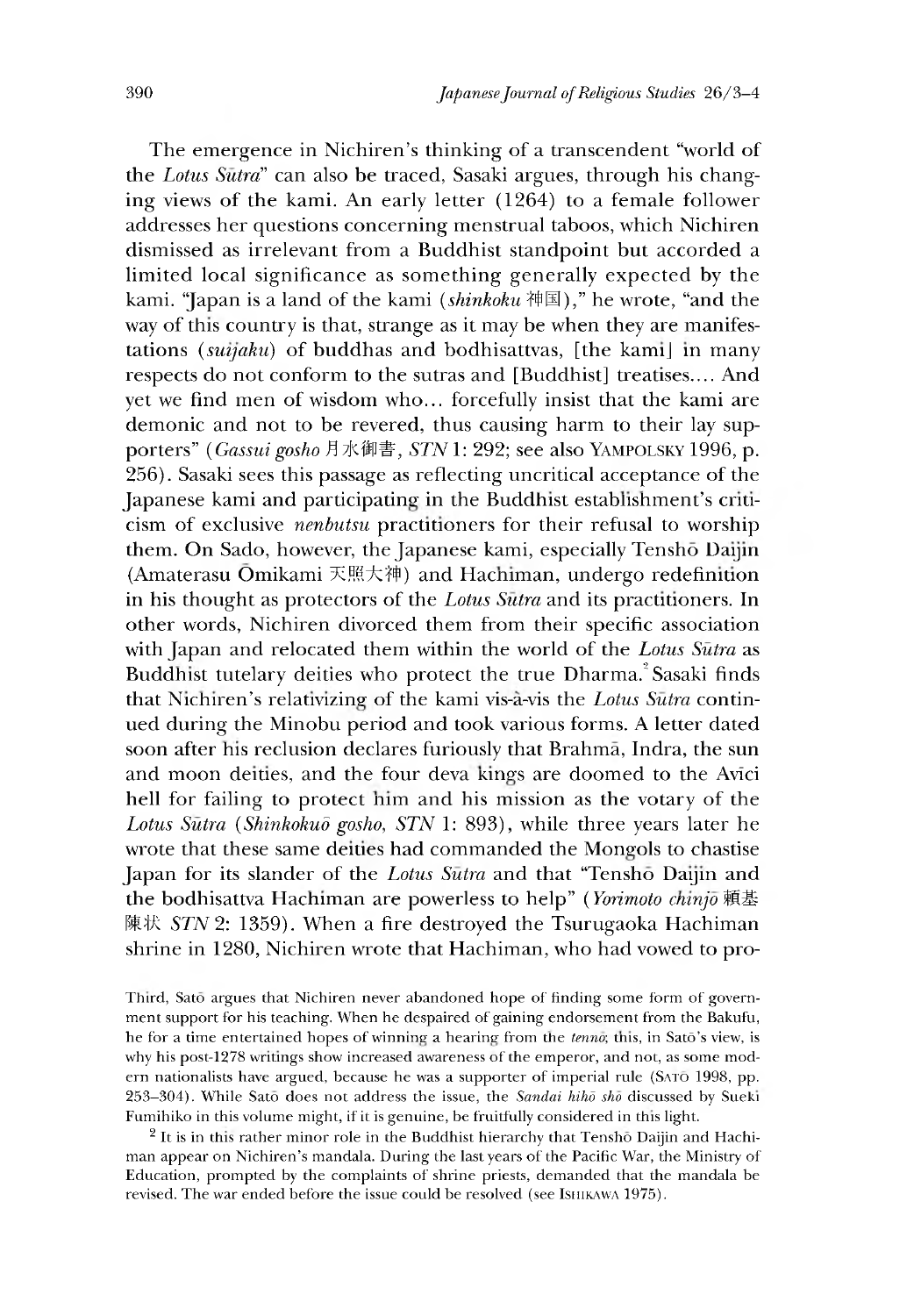tect "honest persons," had razed his own shrine and ascended to the heavens because there were no more honest persons in Japan, only Dharma slanderers *(Shijo Kingo-gari onfumi, STN* 2:1823; see also *Kangyd Hachiman sho STN* 2:1849). It is an error, Sasaki concludes, to label Nichiren's view of the kami a remnant of "old Buddhism," as Ienaga did. In his later thought, Nichiren came thoroughly to reject the *honji-suijaku* notions that bolstered the authority of establishment Buddhism and deemed the kami significant only insofar as they protect the "world of the *Lotus Sutra."* This was in effect a denial of the kami in their original status as the deities of Japan and thus consistent with the rejection of kami worship said to characterize the new Buddhism.

## THE "LOGIC OF EXCLUSIVE CHOICE"

Another reading of Nichiren and Kamakura Buddhism to build upon the insights of Kuroda Toshio is that of SATO Hiroo (1987, 1998). Satō's larger project has been to investigate the differences in the underlying "logic" of both *kenmitsu* orthodoxy and the heterodox *itan,* as well as in their respective cosmological visions. "Old Buddhist" institutions of the medieval period, Sato finds, were supported by what he terms a "logic of harmony" (yuwa no ronri 融和の論理). According to this logic, all Buddhist teachings are true. The differences among various teachings and practices are necessitated by the varying capacities of practitioners, so that no one will slip through the net of the Buddha's salvific intent. This assertion that "all Buddhism is true" did not, of course, preclude asserting the supremacy of one's own tradition by arguing that it was intended for persons of the most highly developed faculties. In Satō's view, the "logic of harmony" was by no means a medieval equivalent of modern ideals of religious tolerance or pluralism but rather was enlisted for various forms of social control. It served to maintain a loose unity among rival Buddhist institutions as the *kenmitsu* system; one could assert the superiority of one's own school or lineage but could not deny that others had their own validity. Additionally, the Buddhas, bodhisattvas, or kami enshrined as objects of worship in a particular temple or shrine were all seen as particular embodiments of universal truth. Thus the *shoen* attached to these institutions could be defined as "Buddha lands" and the taxes and labor of peasants employed on them, as "offerings to the Buddha"; similarly, peasant negligence or resistance in providing these services could be averted by the threat of divine punishment. Lastly, Sato claims, the recognition of distinctions of superior and inferior spiritual faculties inherent in the "logic of harmony" served by analogy to legitimize the existing social hierarchy.

In contrast, the new Buddhism, beginning with Honen and devel-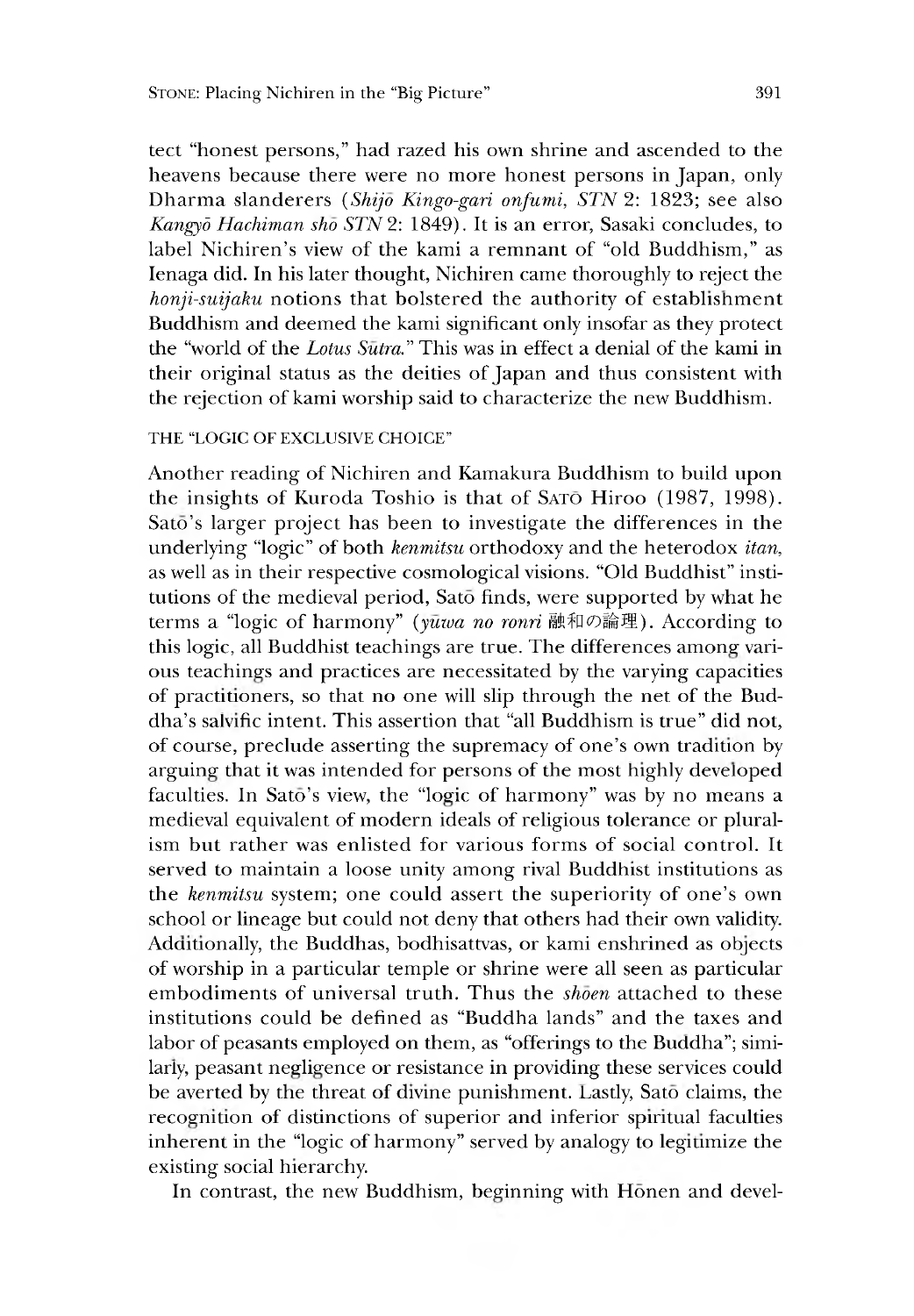oped by Shinran and especially Nichiren, is characterized in Sato's view by a "logic of exclusive choice" *(senchaku no ronri* 選択の論理). This logic holds one form of Buddhism alone to be valid and denies the soteriological efficacy of all others. For Sato, this logic goes well beyond simple commitment to a single form of practice; he notes that even within the framework of the old Buddhism supported by the "logic of harmony," one finds practitioners who relied, for example, solely on the *nenbutsu*, arguing that it was the only teaching suited to their particular capacity. What distinguishes the "logic of exclusive choice" is its categorical rejection of all other forms as soteriologically useless. Sato sees this logic as backed by the absolute authority of a single, personified transcendent Buddha, from whom all other authority was seen to derive. The "logic of exclusive choice" in effect denied not only all other forms of religious practice but also the entire "logic of harmony" and, implicitly, the system it legitimized. This new concept, Sato writes, "aimed at a completely different sort of society, in which the worldly law was subordinated to the Buddha Dharma and in which, under the Buddha who held sovereignty over the land, all people were placed equally, without regard for origins or status" (SATO 1998, p. 40).

We have noted how postwar models that saw a focus on individual salvation as characteristic of "Kamakura new Buddhism" regarded the exclusive Pure Land movement as central, and Nichiren, with his concern for the nation, as having not yet fully emerged from the framework of "old Buddhism." But when the new Buddhism is redefined, as in the more recent, Kuroda-inspired models, in terms of resistance to the religiopolitical establishment, it is Nichiren who inevitably emerges as its paradigmatic figure. In Honen's case, for example, the potential of the exclusive *nenbutsu* to function as a critique of the *kenmitsu* system remains undeveloped. He discouraged his followers from criticizing- the worship of other buddhas or kami and did not put forth a clear argument about the relationship of Buddhism to worldly authority; thus religion in Hōnen's teaching remains apart from worldly affairs. Nichiren's teaching, on the other hand, *requires* the believer to engage in such criticism as an act of compassion, even at the risk of one's life. This was because he saw the "exclusive choice" of the *Lotus Sutra* as determining, not only one's personal salvation, but also the welfare of the country. He elaborated an entire concomitant discourse about fulfilling the mission of a bodhisattva by practicing *shakubuku,* the rebuking of attachment to provisional teachings, and eradicating one's past sins by encountering persecution as a result. Moreover, he was very clear about how Buddhism is related to worldly authority. In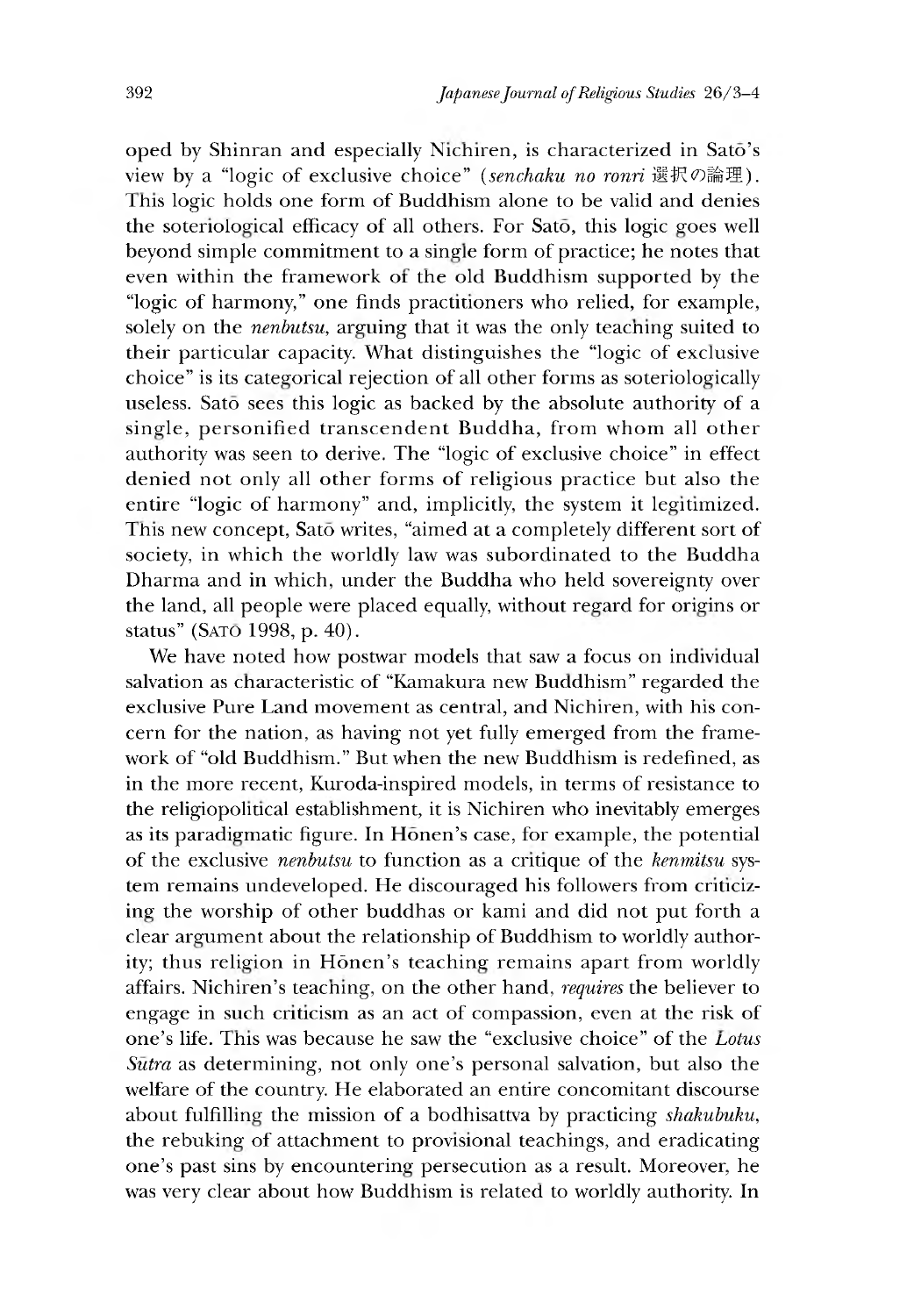contrast to "old Buddhist" discourse of the mutual dependence of Buddhism and worldly rule, Nichiren separated the two and radically relativized the latter. In his eyes it was the ruler's duty to protect the true Dharma, and he ruled legitimately only so long as he fulfilled it (SATO 1978, pp. 22-23; see also Sato's article in this volume).

Earlier postwar scholars of Nichiren, such as Fujii Manabu, Tokoro Shigemoto,Takagi Yutaka, and Kawazoe Shoji, had already noted his critical attitude toward the establishment and his subordination of worldly authority to the Buddha Dharma. Sasaki and Sato have further built upon the work of these predecessors and additionally placed Nichiren in a larger interpretive framework of Kamakura Buddhism, particularly of the *itan* or marginal movements, that draws upon the insights of Kuroda Toshio. Despite their innovative approaches, both have been criticized for reproducing "new Buddhism 5,-centered views of Kamakura Buddhism, excessively polarized between the new movements, seen as egalitarian, progressive, and liberating, over and against an oppressive Buddhist establishment (KURODA 1990, pp.  $7-11$ ; SUEKI 1993; see also the response to Kuroda in SATO 1998, pp. 439–51). A discussion of the strengths and shortcomines of their models in illuminating Kamakura Buddhism as a whole would exceed the scope of this article. Here, however, we may note their very substantial contributions to our understanding of Nichiren. By drawing attention to the long-neglected ideological side of his teaching, they offer new insieht into how he saw the relationship of Buddhism to political authority, showing conclusively that it was by no means a mere continuation of earlier notions of nation-protection or the mutual dependence of Buddhism and worldly rule; rather, drawing on elements in these earlier systems, Nichiren constructed a different legitimizing approach that established the *Lotus Sutra* as the sole source of authority and was in fact highly critical of the existing system. Needless to say, they have also driven some very large nails into the coffin of earlier images of Nichiren as a fervent supporter of the emperor who valued nation above all.

#### THE LIMITS OF RESISTANCE

Nonetheless, if it is inappropriate to see Nichiren as an imperial supporter and ardent nationalist, it is also possible to go to extremes in characterizing him as a figure of resistance. This aspect of his teaching emerges most dramatically when Kamakura Buddhism is defined in terms of a polarization between established institutions and new heterodox movements. Another approach might be—without losing sight of Nichiren's "antiestablishment" side pointed out by Sasaki and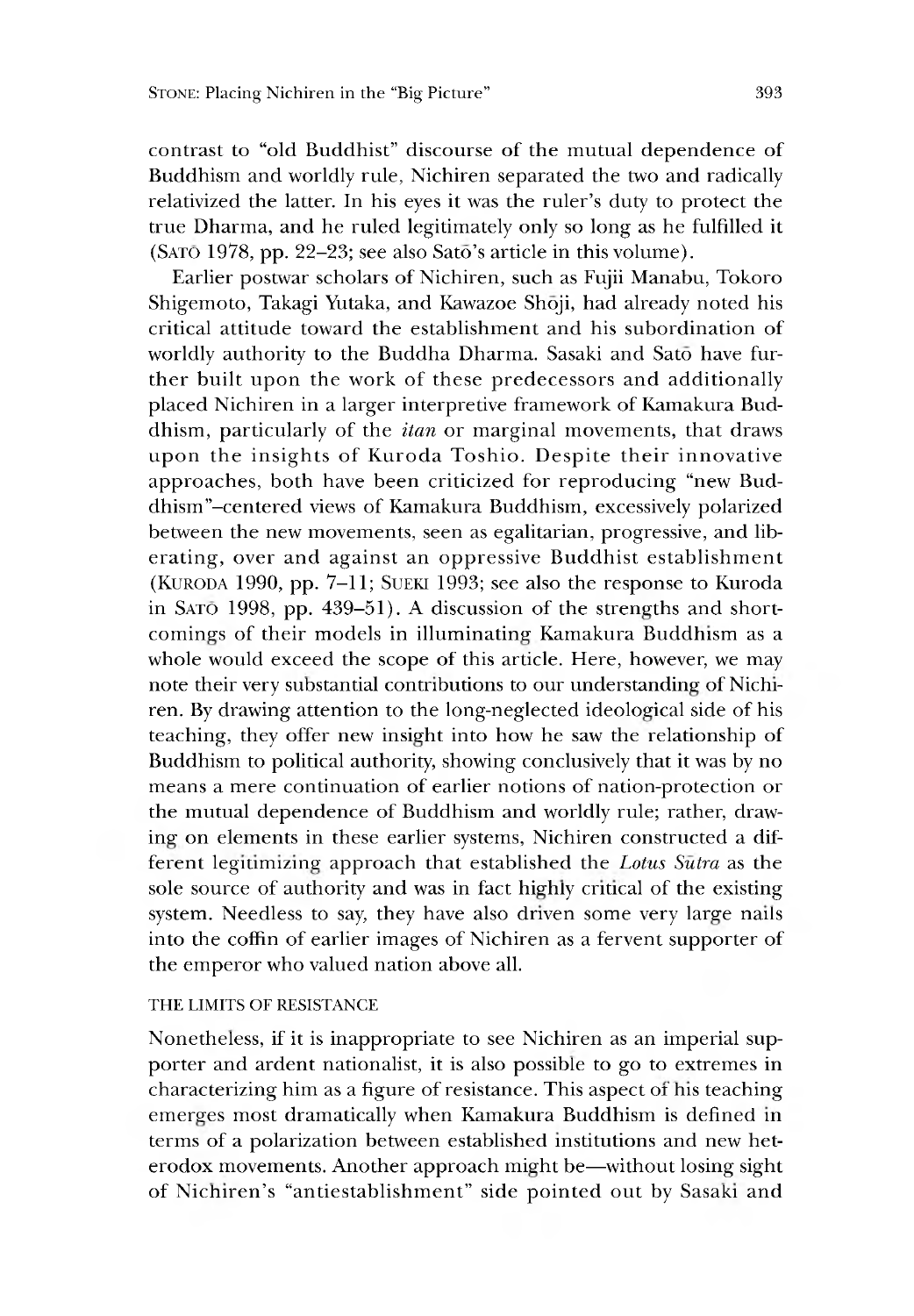Sato—to see how he was at the same time embedded in the values and conceptual structures of the medieval period that were shared across the "new Buddhism"/"old Buddhism" divide.

In what sense was Nichiren's Buddhism "antiestablishment"? Fundamentally, this has to do with how he understood the locus of authority. If all authority emanates from the *Lotus Sutra,* then those who reject the sutra may wield illegitimate power but by definition can have no authority whatever. Thus in cases where government contravenes the *Lotus Sutra,* there is no doubt but that Nichiren's *Lotus* exclusivism his "logic of exclusive choice"-established a basis for moral resistance. Ihis was one of Nichiren's most significant legacies. While often compromised by his later tradition in the interests of securing the institutional foundations of the Nichiren Hokkeshū, it was periodically revived by individuals and factions within the tradition in acts of exceptional courage, even martyrdom, in resistance to worldly rule (Stone 1994).

Nichiren's investing of ultimate authority in the *Lotus Sutra* works to undercut or even invert all hierarchies constructed on other bases. Buddhism is not in the ruler's service; rather, the ruler is obligated to protect the Buddha Dharma. The Final Dharma age, widely understood as frightful and degenerate, is redefined as the most auspicious moment to be alive, because it is the very time when the *Lotus Sutra* is destined to spread. Similarly the lowly, even the polluted, who embrace *Lotus Sutra* are raised above those of lofty status who do not: "Rather than be great rulers during the two thousand years of the True and Semblance Dharma ages, those concerned for their salvation should rather be common people now in the Final Dharma age.... It is better to be a leper who chants Namu-myōhō-renge-kyō than to be chief abbot of the Tendai school" (Senji sho 撰時抄, STN 2: 1009). A similar logic holds true for gender hierarchy: "A woman who embraces this *[Lotus] Sutra* not only excels all other women but also surpasses all men" *(Shijo Kingo-dono nyobo gohenji* 四条金吾殿女房御返事, *STN* 1: 857) and for that of sacred and profane places: "A hundred years' practice in [the Pure Land of] Utmost Bliss cannot equal the merit of a single day's practice in this defiled world" (Hoon sho 報恩抄, *STN* 2: 1249). But this sort of hierarchy inversion is less a critique of authority per se than it is a regrounding of it in the *Lotus Sutra* and, hence, a reversal of the position—from margin to center—that Nichiren and his followers occupy within the existing order. As he wrote late in life, envisioning a time when his teachings would be widely accepted: "Of my disciples, the monks will be teachers to the emperor and retired emperors, while the laymen will be ranged among the ministers of the left and right" (Shonin gohenji 諸人御返事,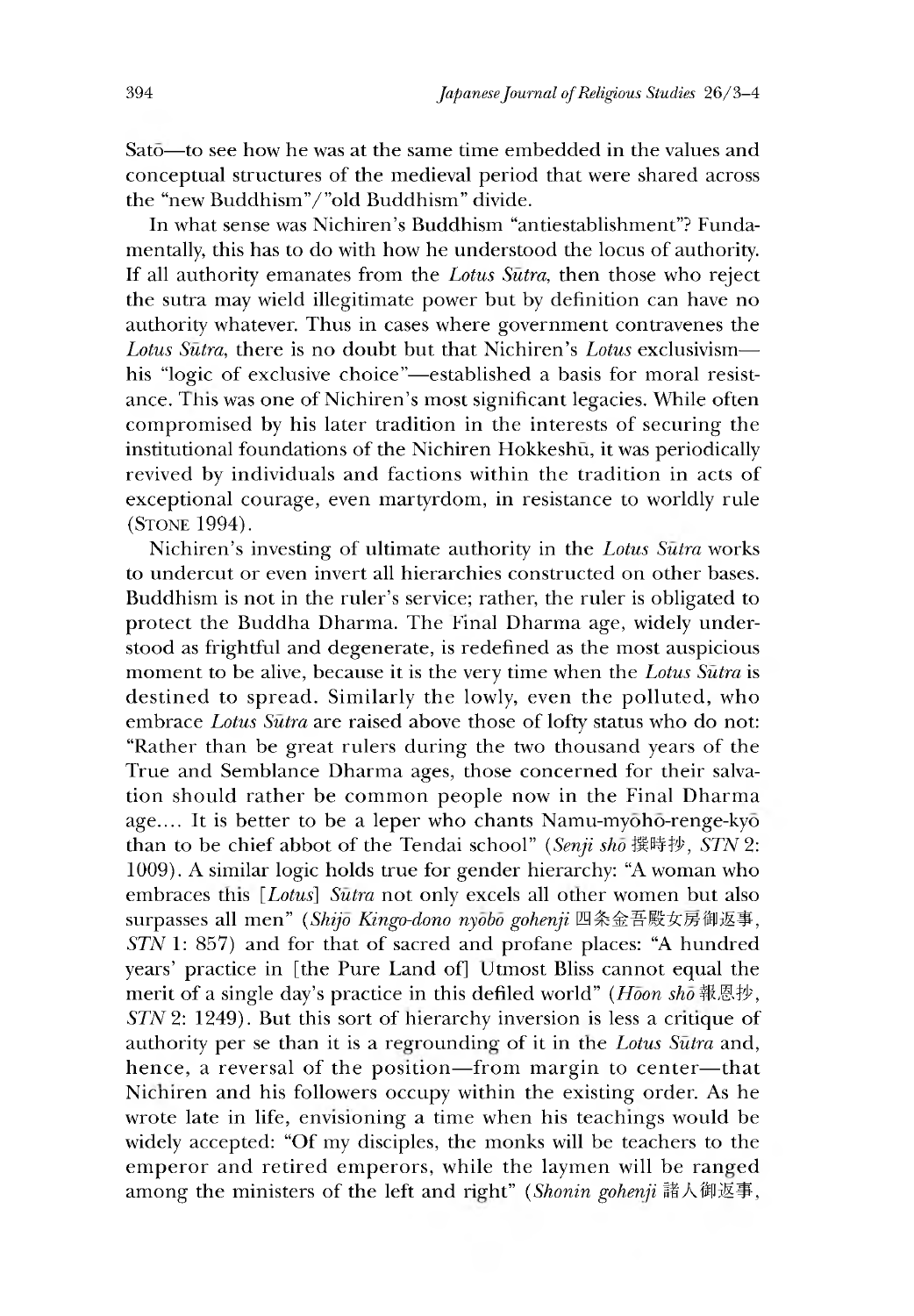*STN* 2: 1479). The "logic of exclusive choice" in Nichiren's teaching worked as a critique of the system and was "antiestablishment" because it was launched from the margins of structures of religious and political power. There is little in Nichiren's teaching that would make it critical of authority as such.3

This point becomes clearer in examining Nichiren's teachings regarding social relationships. Here, too, authority is seen to derive from the *Lotus Sutra,* and in cases where a social superior opposes the believer's faith, resistance is mandated. Where the superior is committing slander or the *Lotus Sutra,* then as stated in the Classic of Filial Piety, "A son must admonish his father and a vassal must reprove his lord" (cited in *Yorimoto chinjo STN* 2:1355). Similarly, between husband and wife,"No matter what sort of man you may marry, if he is an enemy of the *Lotus Sutra,* you must not follow him" *(Oto gozen goshdsoku* こ御前御消息 *STN*2: 1100). But where the individual's faith in the *Lotus Sūtra* was not contested, Nichiren tended to uphold the values of loyalty and filial piety shared by the Kanto *bushi* society to which most of his followers belonged—even to legitimate such social relationsnips from a religious standpoint. As the late historian Takagi Yutaka notes: "Nichiren's faith in the *Lotus Sūtra* has the two aspects of, in effect, rejecting the existing order and of positively affirming it (1970, p. 234; see also TAKAGI 1965, pp. 221–53). Further studies might examine, not only Nichiren's subversive side, but this issue of how the "existing order" is reconstituted in his thought on the basis of the sole authority of the *Lotus Sutra.*

 $3$  This point is related to arguments put forth by the movement known as "Critical Buddhism" (hihan Bukkyō 批判仏教). Hakamaya Noriaki, its leading representative, has posited a fundamental opposition between "topical Buddhism," which uncritically subsumes all positions within an ineffable, universal ground ("topos"), thus effectively swallowing its opposition without confronting it, and "critical Buddhism," the reasoned choice of truth and rejection of falsehood, which is what he believes Buddhism should be (HUBBARD and SWANSON 1997). Readers familiar with Critical Buddhism will note a structural similarity between Hakamaya's categories of "topical Buddhism" and "critical Buddhism," and Sato's "logic of harmony" and "logic of exclusive choice," respectively. However, where Sato is concerned with how these two logics operated historically in the specific context of Japan's medieval period, Hakamaya's argument is universalizing and normative: the all-inclusive "topical" stance is by definition oppressive, while the critical stance that chooses one form and rejects all others is by definition liberative. Referring to *kenmitsu taisei* theory, HAKAMAYA (1998, p. 12) has even suggested that, from a normative standpoint, its terms should be reversed: it is the new movements, based upon exclusive choice, that represented orthodoxy *(seitd),* that is, what Buddhism should be, and the *kenmitsu* establishment that was heretical *{itan).* It would seem, however, that whether either of the two modes is oppressive or antiauthoritarian would depend on the specific social context. Nichiren's "logic of exclusive choice" was critical of the system because he and his followers were outside the existing structures of religious and political power. Had his Buddhism ever dominated the religious establishment as he had hoped, one imagines that it could have become quite authoritarian in its own right.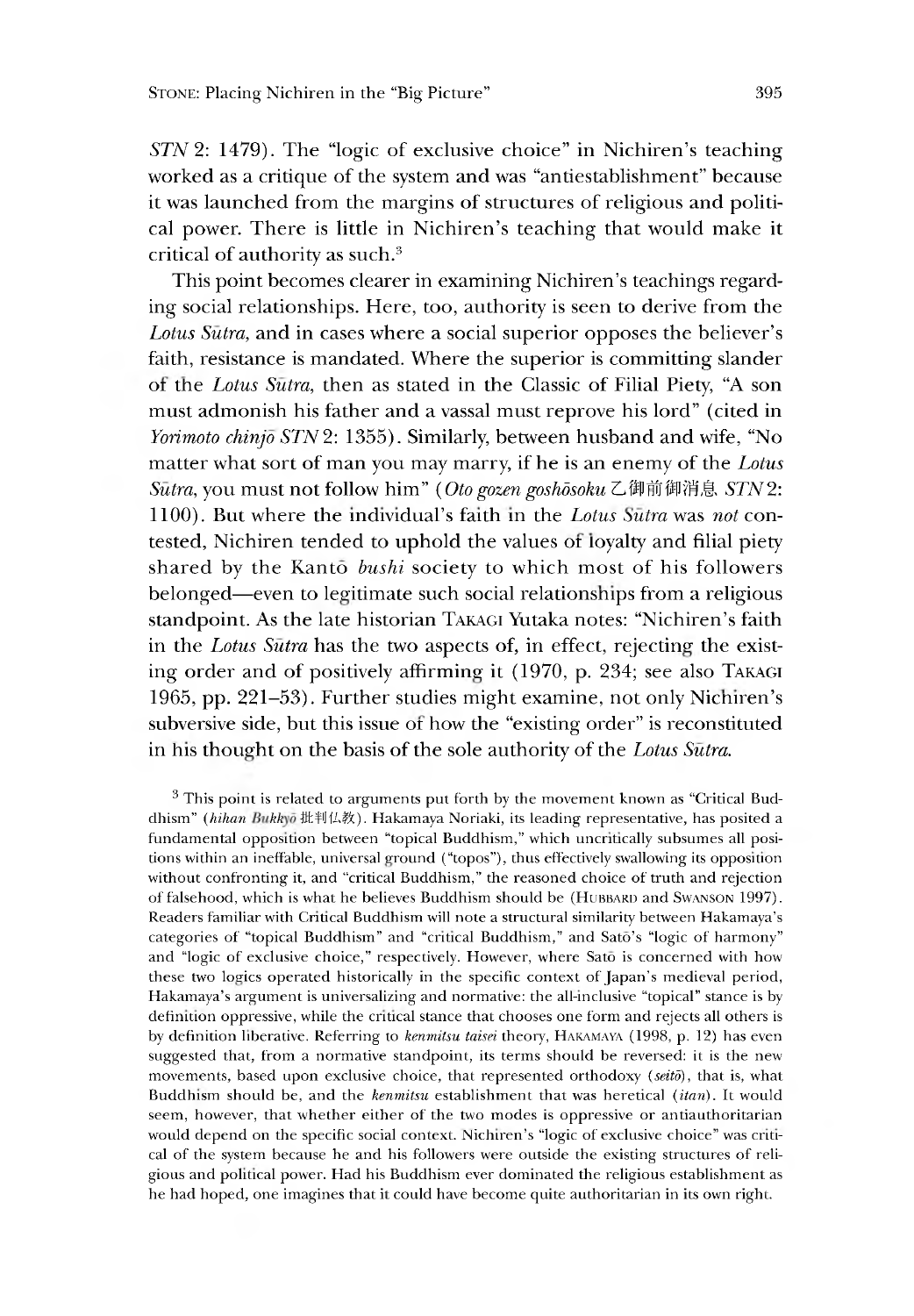### *Nichiren and Original Enlightenment Thought*

One of the major discourses of medieval Japanese Buddhism involved the concept of original enlightenment *(hongaku* 本覚). While the term "original enlightenment thought" is today used very loosely to indicate any sort of innate Buddha-nature concept, in the medieval period *hongaku* had a more specific meaning as a particular Tendai reading of the *Lotus Sutra,* especially of its latter fourteen chapters. The medieval Tendai tradition of "orally transmitted doctrines" *(kuden*  $h\bar{o}$ *mon* 口伝法門) in which it was developed may be thought of as an attempt to reinterpret received Tendai/Lotus doctrine through the lens of an esoteric sensibility—although this tradition was defined as "exoteric," distinct from *mikkyo*, by the lineages that transmitted it. From the perspective of this doctrine, all things, just as they are, manifest the true aspect of reality and are the Buddha of primordial enlightenment. Seen in their true light, all forms of daily conduct, even one's delusive thoughts, are, without transformation, the expressions of original enlightenment. The purpose of religious practice is not to achieve a distant buddhahood in the future, but to realize that one is Buddha from the outset. This way of thinking soon spread beyond the confines of Tendai doctrinal formulations and influenced medieval aesthetics, especially poetics, as well as nascent theories about the kami. Scholars today are sharply divided in their evaluation of this discourse. Shimaji Daitō (1875-1927), who first popularized "original enlightenment thought" as a scholarly category in the early decades of the twentieth century, saw it as "the climax of Buddhism as philosophy." Others have assimilated it to projects of cultural essentialism, purporting to find in it the expression of a timeless Japanese spirit of harmony with the natural world or the key to healing ecological problems said to derive from a perceived rift between humans and nature born of dualistic Western thought. Still others see it as a pernicious authoritarian ideology that legitimates discrimination and hierarchy by sacralizing the status quo. However, no aspect of original enlightenment thought has been more hotly debated than the nature or its influence on Kamakura new Buddhism. Nichiren, with his close ties to the Tendai tradition, has been absolutely central to this debate.

Since around the 1930s, the tendency within Nichiren sectarian scholarship has been to see Nichiren as a "restorer" of orthodox Tendai who rejected the *mikky*o-influenced Tendai of his day, including its doctrine of original enlightenment. Representative, or rather formative, of this trend was Asai Yorin (1883-1942), who pioneered critical textual studies of the Nichiren canon. Asai excoriated the many scholars of his own tradition, past and present, who interpreted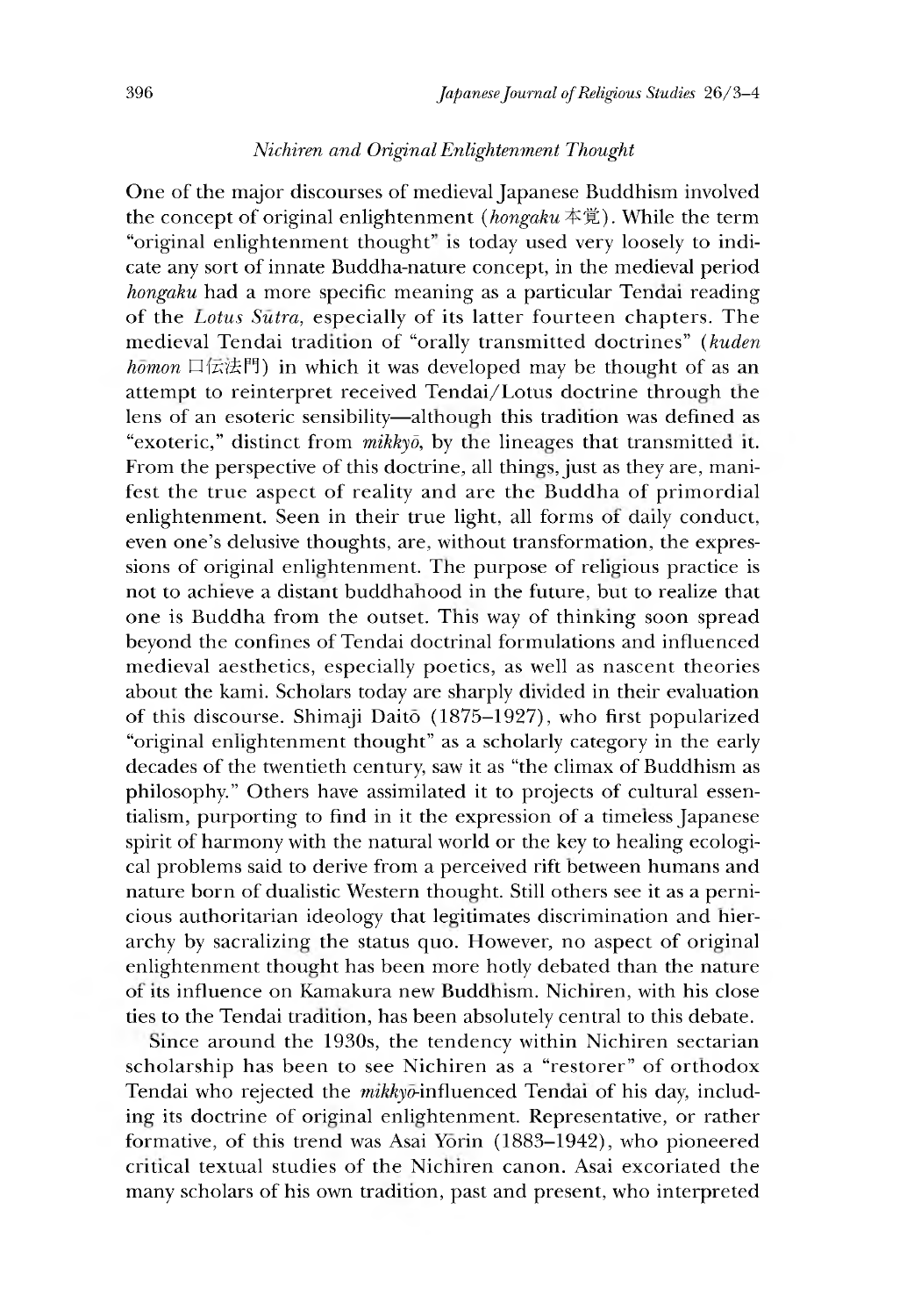Nichiren's thought from a *hongaku* perspective. "If it is as such scholars say," he wrote, "then [Nichiren] Shonin's doctrinal studies... either lapped up the dregs of Tendai esotericism or sank to an imitation of medieval Tendai, and in either case possess neither originality nor purity. Can this indeed be the true pride of Nichiren doctrinal studies?" (Asal 1945, p. 285). In Asai's view, Nichiren was indebted to no one except the early Tiantai/Tendai tradition represented by Zhiyi 智顗 (538-597), Zhanran 湛然 (711-782), and Saicho 最澄 (767-822).

Asai was responding to Shimaji Daitō, Uesugi Bunshū, and other pioneering scholars of medieval Tendai who argued, often on the basis of texts now regarded as problematic, that Nichiren's thought represented an offshoot of the medieval Tendai *kuden* (oral transmission) tradition that was grounded in a *hongaku* perspective. Asai, however, countered that Nichiren-attributed texts reflecting *hongaku* thought were not Nichiren's work at all but the forgeries of later disciples who had fallen under the sway of this influential discourse. Indeed the controversy over problematic writings in the Nichiren canon (analyzed by Sueki Fumihiko in his contribution to this volume), is by no means a clear-cut, "scientific" matter of purely textual issues but is inextricably intertwined with debate over Nichiren's relation to Tendai *hongaku* thought—a debate informed both by sectarian agendas of recovering a "pure" Nichiren doctrine and by larger scholarly readings of the opposition between "old" and "new" Kamakura Buddhism (Stone 1990). Asai Yorin was to my knowledge the first scholar ever to characterize a founder of one of the new Kamakura Buddhist movements—Nichiren, in this case—as rejecting Tendai original enlightenment thought, a move which has by now become academic orthodoxy. In this reading, *hongaku* thought is represented as an uncritical affirmation of reality that, in regarding all phenomena as expressions of original enlightenment, endorses things just as they are. For Asai and the succeeding generation of scholars, in arguing the nonduality of good and evil and legitimating all phenomena, even human delusion, as original enlightenment, medieval *hongaku* thought exerted an antinomian influence, denying the necessity of religious discipline, undermining the moral force of the precepts, and contributing to clerical degeneracy (see Asai 1945, pp. 80, 221; SHIGYO 1954, p. 45). Since Kuroda Toshio, however, the alleged "worldaffirming" tendency of medieval *hongaku* thought has been more commonly interpreted as an authoritarian discourse that legitimated social hierarchy and the entrenched system of rule (see KURODA 1975, p. 443-45 487-88; Sato 1987 p. 57). This position is also maintained by Critical Buddhists (Hakamaya 1989). In either case, Nichiren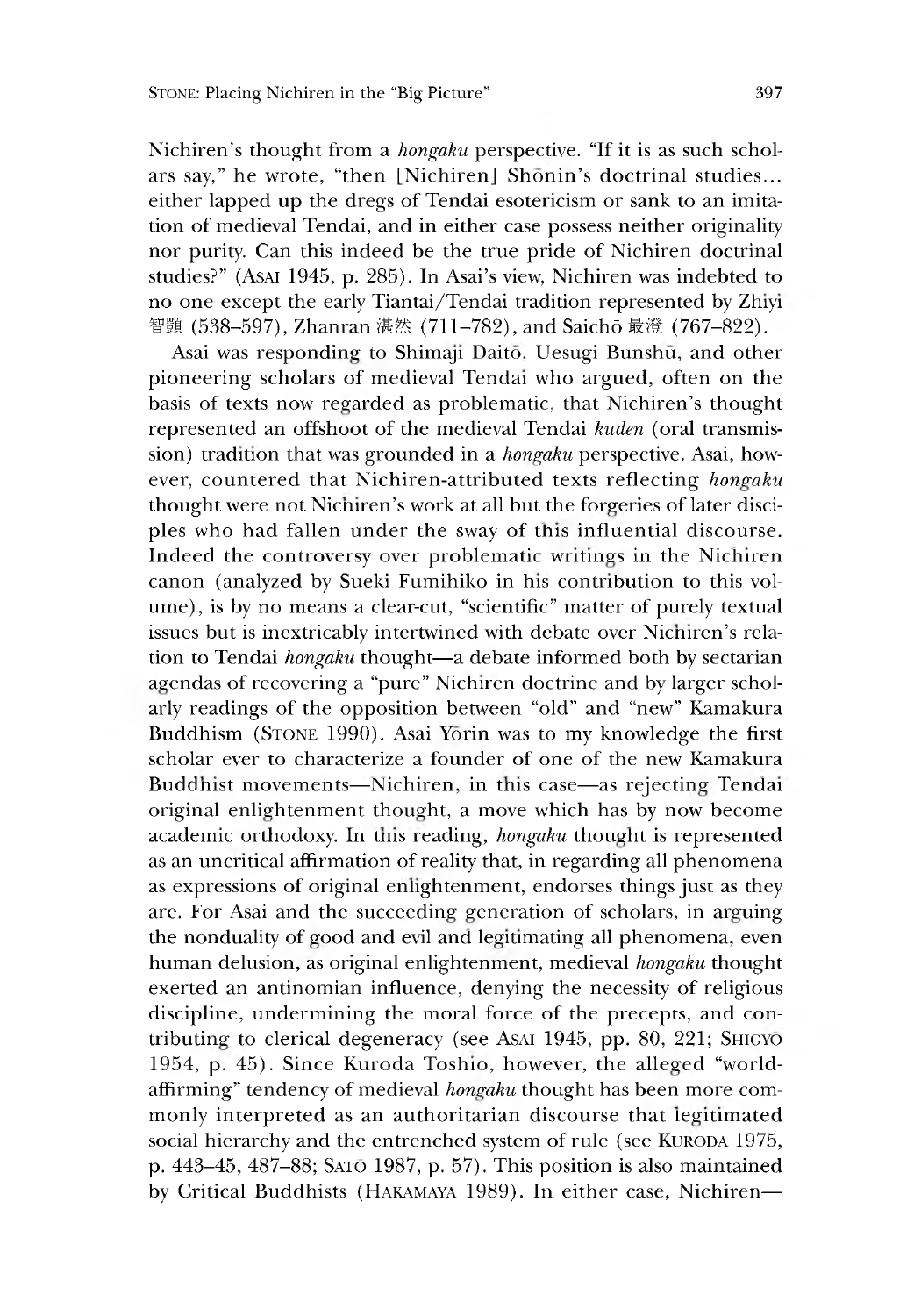along with Hōnen, Shinran, and Dōgen—has been interpreted for some decades now as a teacher who either rejected, or at least radically revised, Tendai *hongaku* doctrine.

Asai Yōrin's standpoint has been refined by a number of scholars, of whom two can be mentioned here. Tamura Yoshiro (1921–1989) devoted much of his scholarly career to investigating the relationship of the ideas of the Kamakura new Buddhist founders-Honen, Shinran, Dogen, and Nichiren—to original enlightenment thought; in this way, he uncovered vital continuities among the teachings of the various strands of "new Buddhism," as well as a common intellectual foundation in the medieval Tendai tradition from which they had emerged (Tamura 1965). Tamura recognized that Nichiren in his youth had been deeply influenced by the "absolute monism" of Tendai *hongaku* thought, in which all things just as they are are viewed as expressions of original enlightenment. For example, Nichiren's earliest extant essay, written at age twenty-one, states, "When we achieve the awakening of the *Lotus Sutra,* then our own person—composed of body and mind and subject to birth and death—is precisely unborn and undying. And the same is true of the land. The oxen, horses, and others of the six kinds of domestic animals in this land are all buddhas, and the grasses and trees, sun and moon are all the holy sangha" *(Kaitai sokushin jobutsu* gi 戒体即身成仏義*,STN* 1:14). It was from this nondual viewpoint, Tamura notes, that Nichiren first criticized the dualistic, otherworldly Pure Land thought of Honen and his exclusive *nenbutsu*. Later, however, as Nichiren came into conflict with government authorities and experienced exile and persecution, in Tamura's view, he "descended" from the absolute nonduality of *hongaku* thought to focus increasingly on the relative categories of history and human capacity and the need for world transformation. Tamura writes, "After age forty, Nichiren came to part with the Tendai original enlightenment doctrine's absolute monism and affirmation of reality" (1974, p. 142). Thus, works from this later period of Nichiren's life that assume a *hongaku* perspective were in Tamura's view most likely to be apocryphal.

By turning his attention to the process of Nichiren's intellectual development—an area of inquiry that he helped to pioneer—Tamura avoided Asai's problematic assumption of an originally "pure" Nichiren doctrine. Nonetheless, his theory about Nichiren's later retreat from nondual original enlightenment thought presents two major problems. First, it is based on a circular argument. Almost twenty of the texts in the Nichiren collection from the later period of his life that exhibit *hongaku* ideas are problematic, in the sense that they do not exist in holograph, and their authenticity as Nichiren's writings can be neither established nor refuted. In other words, they belong to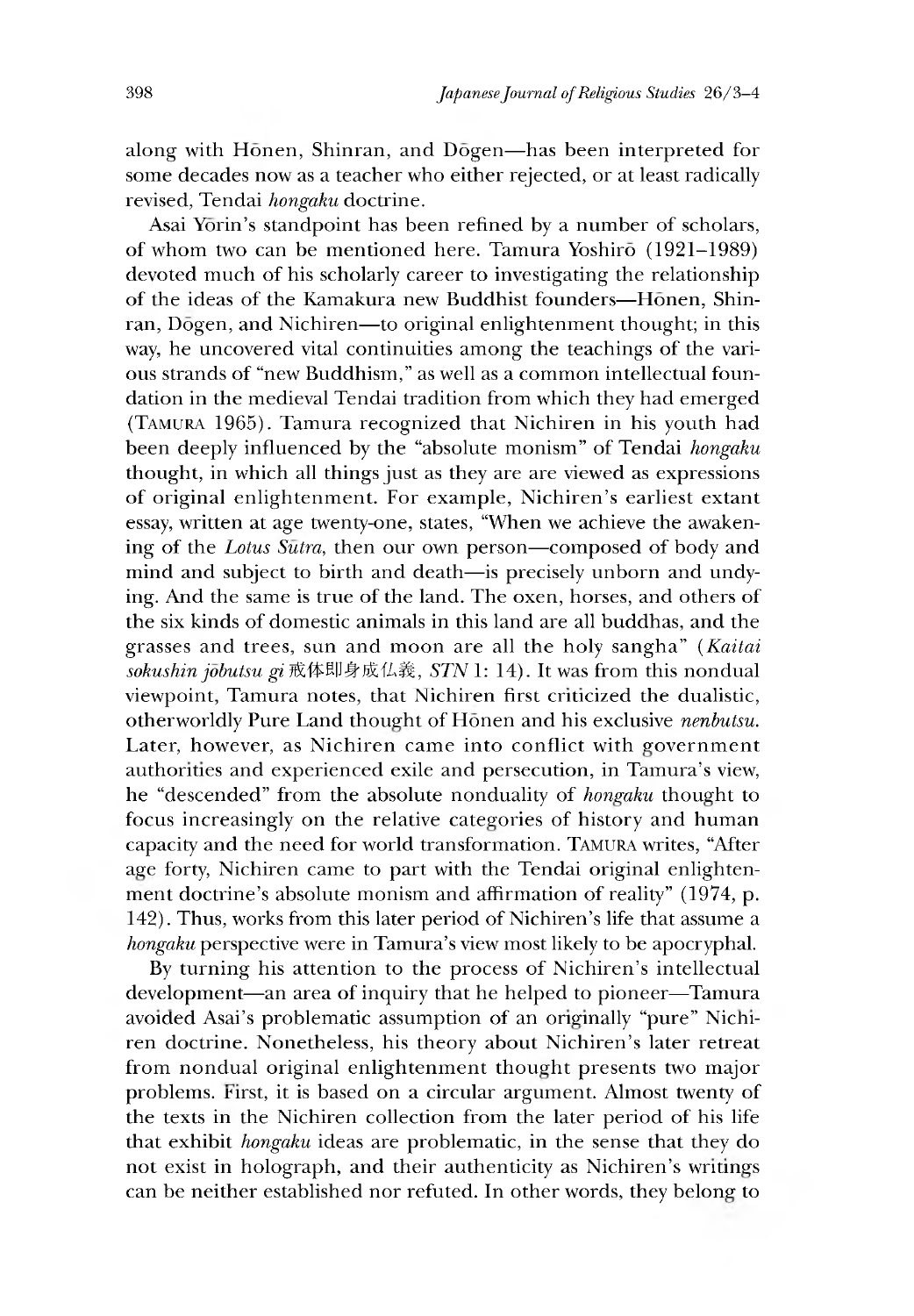the category that Sueki Fumihiko terms "Nichiren B" (see his essay in this volume). Tamura treats them as apocryphal because he sees Nichiren's mature thought as moving away from a *hongaku* perspective, but his very argument for this retreat rests on the claim that most of Nichiren's later works dealing with *hongaku* thought are apocryphal.

A second problem is that a few works of unimpeachable authenticity from the Sado period and later, including two identified by Nichiren himself as his most important writings, contain passages that are very close to *hongaku* ideas. The *Kaimoku sho* 開目抄 (1272), for example, asserts that the nine realms of ordinary beings and the Buddha realm are originally inherent from the outset, and the *Kanjin horizon sho* 観心本尊抄(1273) identifies the present *saha* world with the constantly abiding pure land. This compels TAMURA to acknowledge that "even in the latter part of his life, Nichiren was at bottom sustained by this  $[doctrine]'$  (1965, p. 623). However, he goes on to say that, on close examination, such writings, "while maintaining nondual original enlightenment thought as their basis, nevertheless emerge from it" (p. 625). Tamura saw Nichiren, along with Shinran and Dogen, as achieving a synthesis between the "absolute nonduality" of Tendai original enlightenment thought and a "relative duality," most strongly asserted by Honen, between the Buddha and deluded beings, this world and the Pure Land. While maintaining the absolute nonduality of *hongaku* thought as his ontological basis, on a soteriological level, Tamura says, Nichiren "emerged" from it to confront the relative dualities of the phenomenal world.

A somewhat different argument for disjuncture between Nichiren and Tendai original enlightenment thought has more recently been advanced by Asai Endō. For Asai, "The process by which Nichiren gradually distanced himself from *shingon mikkyd* also entailed a gradual widening of the eap between him and medieval Tendai in terms of both thought and faith" (1991, p. 286). Asai, too, acknowledges both the influence of nondual original enlightenment doctrine on Nichiren's early thought, as well as structural similarities between key passages of Nichiren's later writings and *hongaku* ideas. But in his view there is no clear thread in Nichiren's intellectual development sueeesting that *hongaku* ideas formed the basis of his thought, something particularly evident with regard to the *daimoku,* which is absolutely central to Nichiren's teaching. Asai notes that the mainstream of Buddhist practice in premodern Japan reflects a gradual shift away from complex, introspective meditation toward concrete ritual performance and simple, symbolic acts; *hongaku* discourse helped legitimate this process by making it possible to identify even small, everyday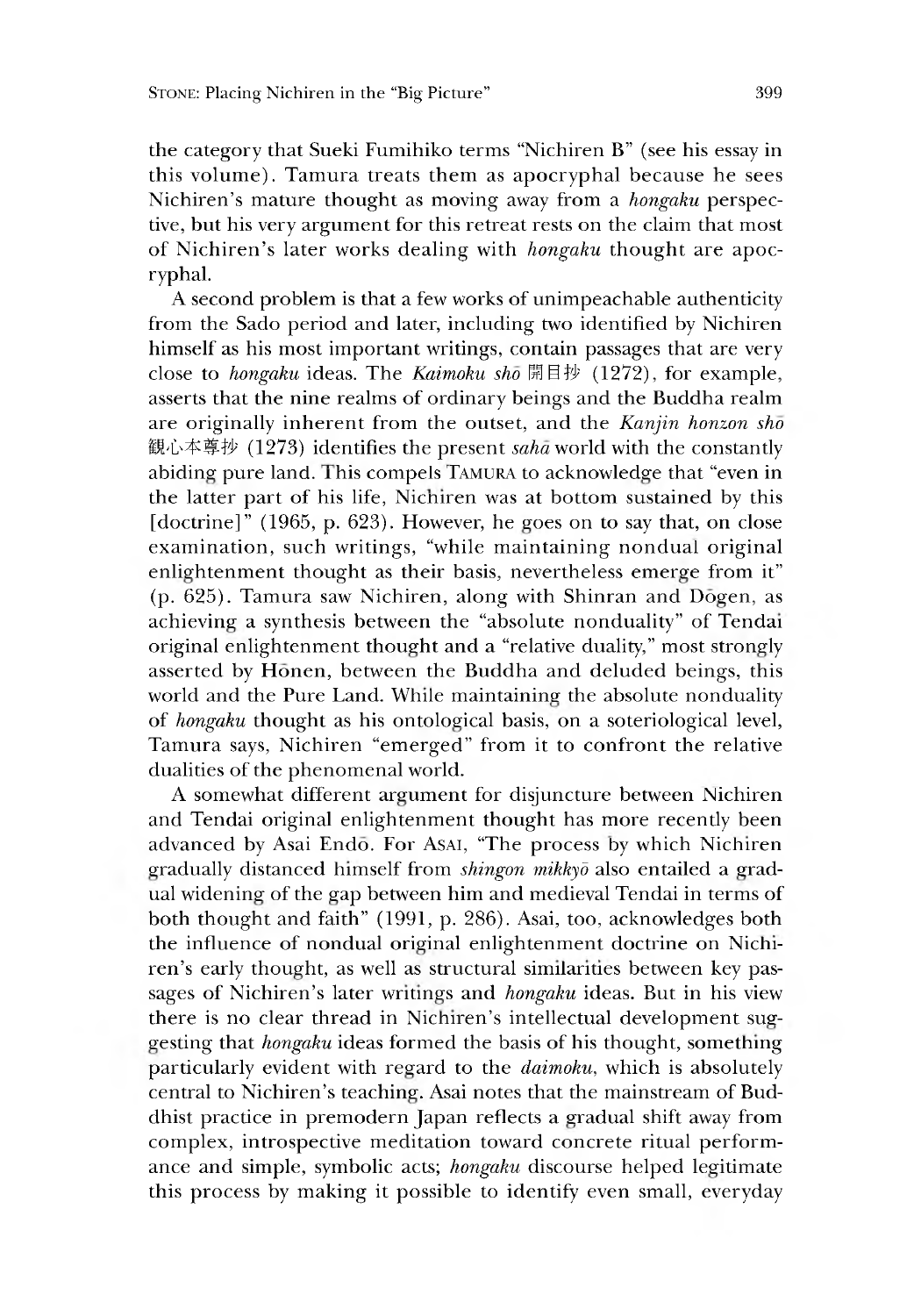actions as the expressions of original enlightenment. Had Tendai *hongaku* thought indeed been the foundation of Nichiren's teaching, Asai argues, it would have been logical for him to argue from the outset that buddhahood is manifested in the simple act of chanting the *daimoku.* However, Nichiren did not initially argue the potency of the *daimoku* in this way. His early claims for the blessings of the *daimoku* are far more modest; he presents it simply as a practice for ignorant persons of the Final Dharma age that will save them from karmic rebirth in the lower realms of transmigration. "Those who take faith even slightly in the *Lotus Sutra,* as long as they do not slander the Dharma in the least, will not be drawn down by other evil deeds into the evil paths.... Those who believe in the *Lotus Sutra,* even without understanding, will not fall into the three evil paths. But escaping the six paths may be impossible for one without some degree of awakening<sup>"</sup> (Sho Hokke daimoku sho 唱法華題目鈔, STN 1: 184, 188), or "One who chants Namu-myōhō-renge-kyō, even without understanding, will escape the evil paths" (Hokke daimoku shō 法華題目鈔, STN 1: 393). Only after being exiled to Sado, from the time of the *Kanjin honzon sho*, does Nichiren speak of the *daimoku* as enabling the realization of buddhahood in this very body. "Until Nichiren could confirm it in terms of his own experience, he would not give voice to it.... I also believe this was because he departed from the theoretical Buddhism of medieval Tendai, which endlessly pursued the original enlightenment of living beines as an absolute perspective, and instead realized that Buddhism must be based on the reality of evil persons of inferior faculties in the Final Dharma age, making this the starting point of his religion" (Asal 1991, p. 292; see also 1974). From this standpoint, Asai also differentiates between medieval Tendai *hongaku* thought and passages in Nichiren's later writings that seem to resemble it. For example, he says, the *Kanjin honzon sho*'s identification of this world with the "constantly abiding pure land" is a statement made from the Buddha's perspective, drawing on the passage in the "Fathoming the Lifespan" chapter of the *Lotus Sutra,* "I have always been here in this *sahā* world, preaching the Dharma, and teaching and converting" (T. no. 262, 9.42b), and its interpretations found in the works of Zhiyi and Zhanran; it is not the absolutizing of the phenomenal world just as it is, as found in Tendai *hongaku* thought. In Nicniren's view, while this world may in principle be the Buddha's original land, in reality it is filled with strife and disaster; the Buddha land had to be actualized through the practice of *shakubuku* and the spread of faith in the *Lotus Sutra,* even at the cost of one's lite.

Few scholars are as capable as Asai of illuminating and analyzing the connections between early Tiantai/Tendai and Nichiren's thought,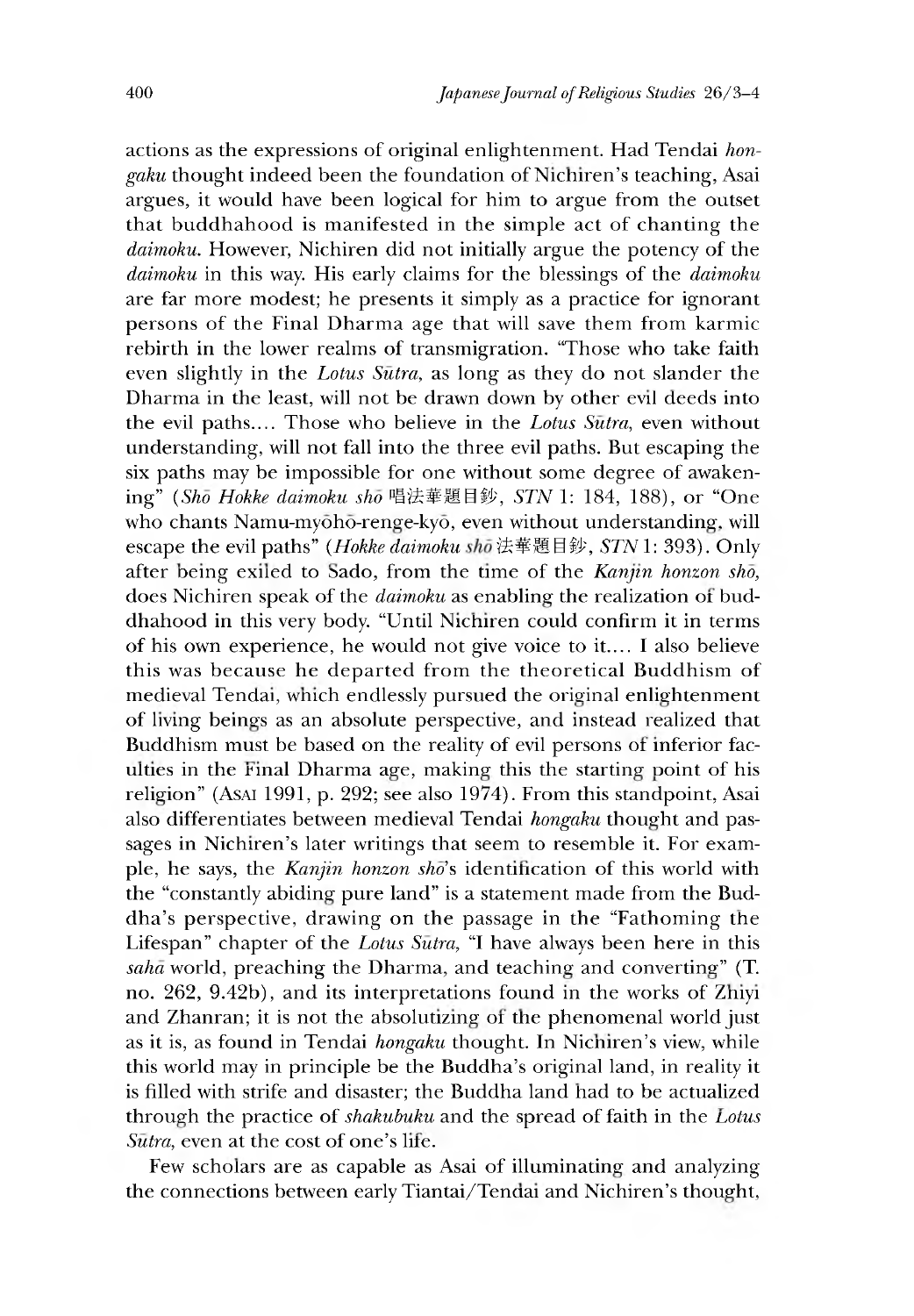and he reminds us that Nichiren was drawing on a received tradition of textual commentary. Yet from a historical perspective it is hard to imagine that Nichiren's indebtedness to Tendai derived purely from its earlier forms and that he remained unaffected by contemporaneous Tendai developments. Indeed, this argument bears a strong family resemblance to those sectarian readings of Nichiren that represent him as independent of *mikkyd* influence, criticized by Lucia Dolce in her contribution to this volume.

As the above summary indicates, both Tamura Yoshiro and Asai Endō participate in a larger academic discourse that regards Tendai *hongaku* thought as "theoretical" or "abstract," affirming the enlightenment of phenomena just as they are, and holds Nichiren, along with the other Kamakura new Buddhist founders to have "broken through abstraction" (AsAI 1974), reasserting the importance of practice and engaging the real sufferings and contradictions of this world. Such readings both mirror and reinforce "polarity models" of Kamakuraperiod religion that valorize the new Buddhism as liberative and reformist, over and against a corrupt and oppressive Buddhism of the establishment. In fact, this "theory versus practice" distinction between medieval Tendai and the new Buddhism may be more an artifact of the method of comparison than a description of medieval realities. "Original enlightenment thought" is a discourse drawn chiefly from doctrinal texts, often of uncertain date and authorship and whose contexts are virtually unknown, while the thought of Nichiren and other "new Buddhist" founders comes to us embedded in detailed life stories reconstructible from personal writings and the context of religious communities whose circumstances are comparatively well understood. To compare the two on the same plane and conclude that one is mere theory and the other a concrete engagement with the world seems problematic, to say the least. Recent research suggests that medieval Tendai monks were very much concerned with practice (Groner 1995; Habito 1995; Stone 1995 and 1999); thus the relationship between Nichiren and Tendai *hongaku* thought needs to be approached in a different way.

Moreover, Nichiren's thought could not have emerged from, nor reacted against, a reified "original enlightenment thought," for the discursive field indicated by that term was extremely fluid, interacting with other elements and undergoing development throughout the medieval period. It is more fruitful to consider both Nichiren's thought and the medieval Tendai *kuden homon* tradition as simultaneously engaged in working out new concepts about religion that were distinctive of the medieval period, appropriating them on their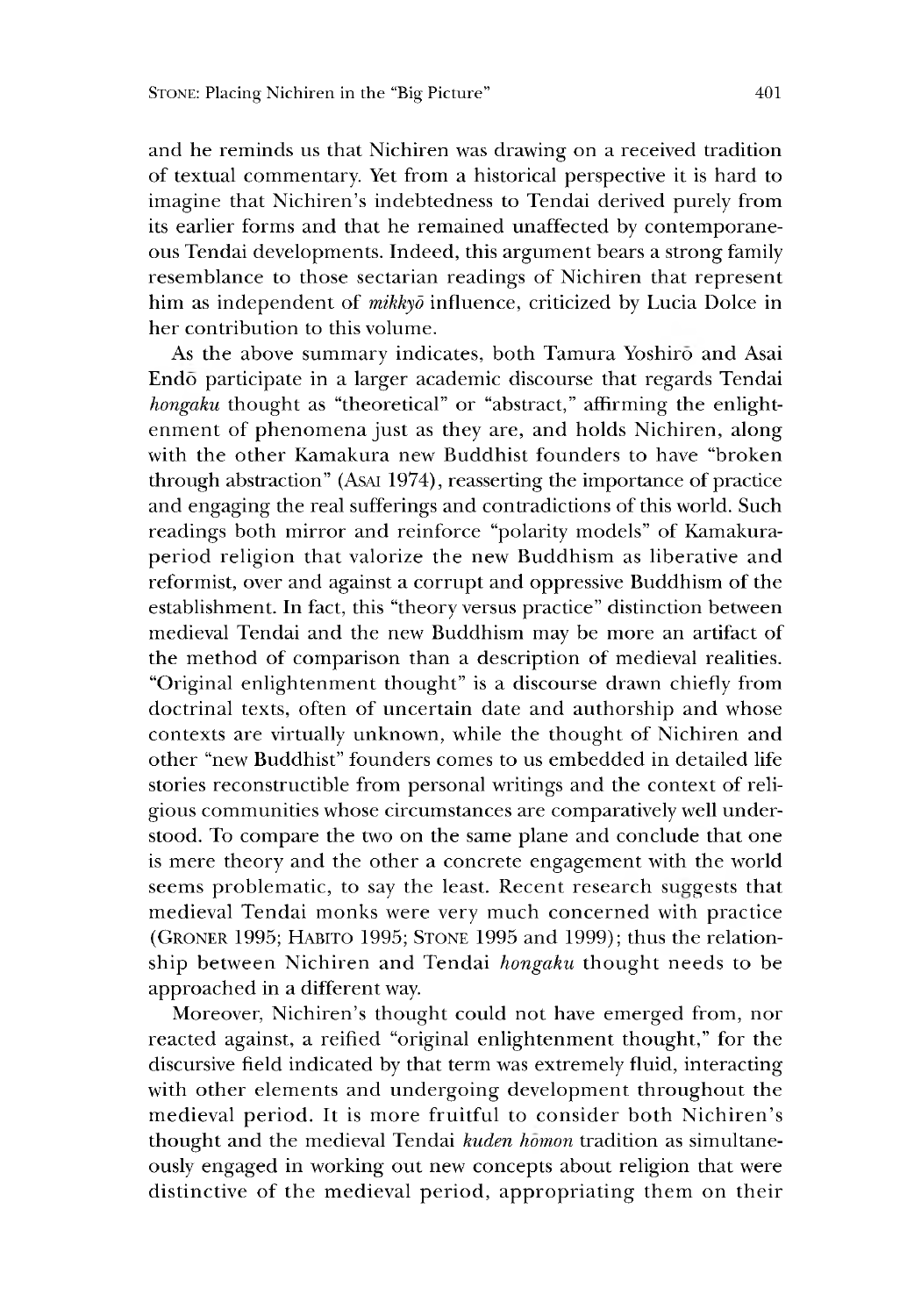respective sides to different institutional and social contexts and to different modes of practice. Such a perspective is not to deny the tensions—social, political, and ideological—between established Buddhist institutions and Nichiren's marginal new movement, but to acknowledge both as inhabiting the same historical moment and sharing in developments that cut across the "old Buddhism"/"new Buddhism" divide. From this perspective, let us look at a few aspects shared between Nichiren's thought and the Tendai of his day, as well as some noteworthy disjunctures.

### MANDALIC TIME AND THE ASSEMBLY ON VULTURE PEAK

Nichiren shared with traditional Tiantai/Tendai thought the position that the *Lotus Sutra* surpasses all others in its promise of universal buddhahood. Those who were denied this possibility in other Mahayana sutras—women, evil men, and persons of the two vehicles—are in this sutra all guaranteed the attainment of supreme enlightenment. Nichiren also shared with his Tendai contemporaries a particular respect for the origin teaching, or second fourteen chapters of the sutra. Zhiyi, the Tiantai founder, had divided the sutra for exegetical purposes into the "trace teaching" (shakumon 迹門) and the "origin teaching" (honmon 本門), their chief difference being in their respective views of the Buddha. The Buddha of the trace teaching is the historical Sakyamuni who achieved supreme enlightenment under the bodhi tree, while in the origin teaching, particularly its key chapter, "Fathoming the Lifespan of the Tathagata," Sakyamuni is revealed to have first realized buddhahood an unfathomable, staggering number of kalpas ago, measurable only by analogy to the innumerable particles yielded by reducing to dust countless billions of world systems (indicated in East Asian exegesis by the term *gohyaku jindengo* 五百塵点劫). "Ever since then," Sakyamuni says, "I have always been here in this *saha* world, preaching the Dharma, and teaching and converting" (T. no. 262, 9.42b). In Japan, the need to reconcile traditional Tiantai/Lotus teachings with esoteric Buddhism resulted in increased attention to the sutra's *honmon* section. Rather than the historical Buddha of the *shakumon* section, the Sakyamuni who attained buddhahood in the inconceivably remote past and who ever since then has been present in this world was more readily identifiable with Mahavairocana or Dainichi 大日, the cosmic Buddha of the esoteric teachings, who is constantly manifest in all phenomena. This led to the development in Japan of a distinctive "honmon thought" as a corollary of Taimitsu 台密, the Tendai/esoteric synthesis elaborated by Ennin  $H \subset (794-864)$ , Enchin 円珍 (814-891), and Annen 安然 (841-?) (see Asal 1975). Thus the two divisions of the *Lotus Sutra* came to be ranked hierarchically,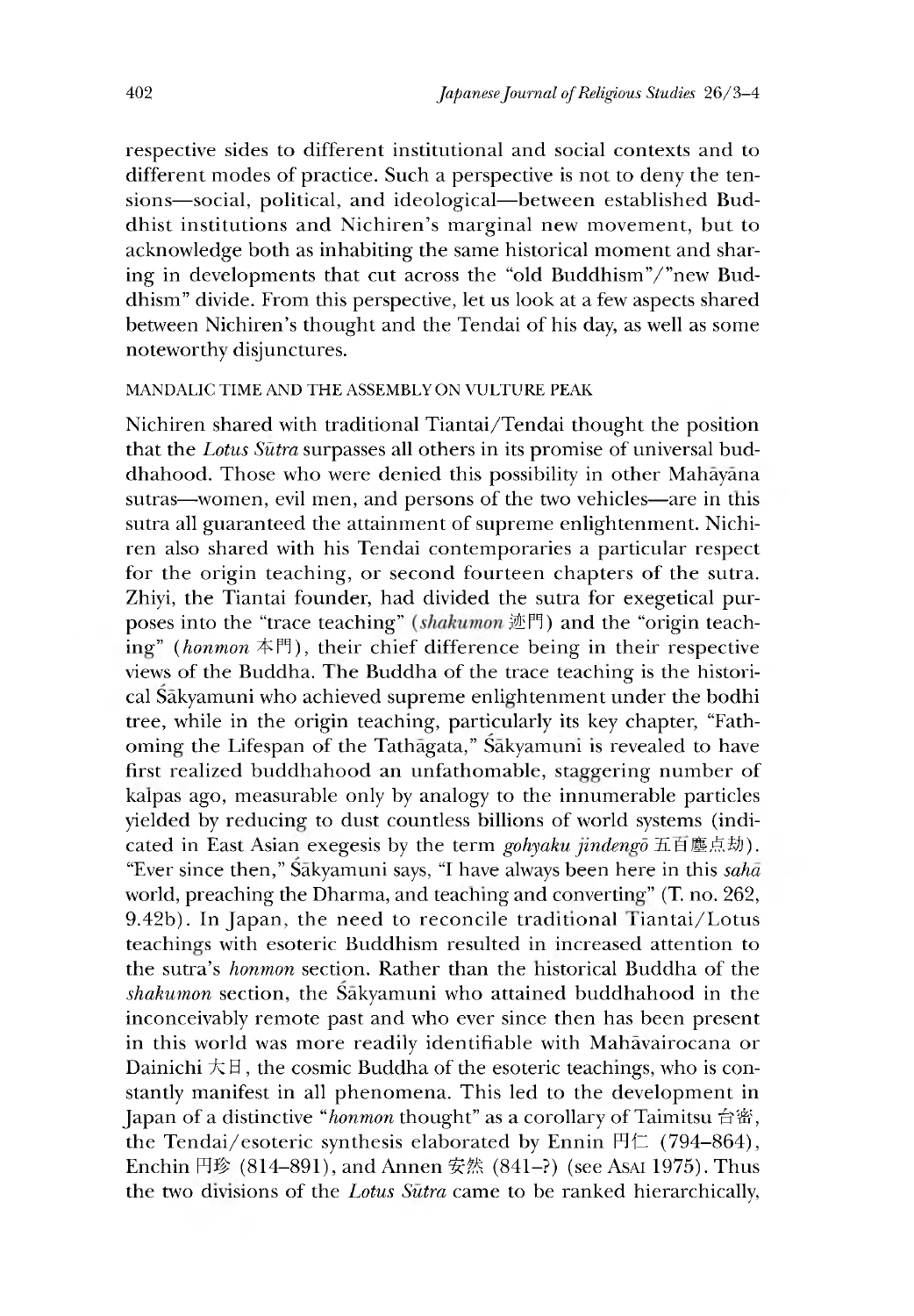the latter being elevated above the former.

By Nichiren's time, the origin teaching was also being appropriated by the "exoteric" branch of Tendai scholarship as the unique locus of the original enlightenment doctrine. The transmission texts of both the Eshin 恵心 and Danna 檀那 schools, the two major doctrinal lineages of medieval Tendai, eive varying, often extremely complex, discussions of the distinction between trace and origin teachings (SHIMAJI 1976 pp. 497-500; Hazama 1974 pp. 196-201). Most agree, however, in reading the trace teaching as representing the perspective of "acquired enlightenment" *(shikaku* 始覚) and the origin teaching as that of original enlightenment. In other words, the first fourteen chapters of the *Lotus Sutra* are seen as representing a conventional perspective in which the practitioner cultivates practice, accumulates merit, extirpates delusion, and eventually reaches enlightenment as the culmination of a linear process, "proceeding from cause (practice) to effect (enlightenment)" (jūin shika 従因至果). To enter the realm of the origin teaching is to dramatically invert this perspective, "proceeding from effect to cause" *(juka koin* 従果向因). It is to shift from linear time, in which practice is first cultivated and enlightenment later achieved, to mandalic time, in which practice and enlightenment are simultaneous. Nichiren makes a similar assertion:

When one arrives at the origin teaching, because [the view] that the Buddha] first attained enlightenment [in this lifetime] is demolished, the fruits of the four teachings are demolished. The fruits of the four teachings being demolished, their causes are also demolished. The causes and effects of the ten realms of the *pre-Lotus Sutra* and trace teachings being demolished, the cause and effect of the ten realms of the origin teaching are revealed, fhis is precisely the doctrine of original cause and original effect. The nine realms are inherent in the beginningless Buddha realm, and the Buddha realm inheres in the beginningless nine realms. This represents the true mutual inclusion of the ten realms, the hundred realms and thousand suchnesses, and the three thousand realms in one thought-moment. *(Kaimoku shō, STN* 1: 552)<sup>4</sup>

Here the "four teachings" indicate those other than the *Lotus Sutra.* Their "effects" refer to the attainment of buddhahood as represented in those teachings, and their "causes," to the corresponding practices for attaining buddhahood. Applied to the ten realms, "cause" indi-

<sup>&</sup>lt;sup>4</sup> This passage and the next quoted passage are among those forming the basis for Tamura's conclusion that Nichiren was "at bottom sustained" by original enlightenment thought. Asai Endo, however, sees them as informed primarily by earlier Tiantai ideas.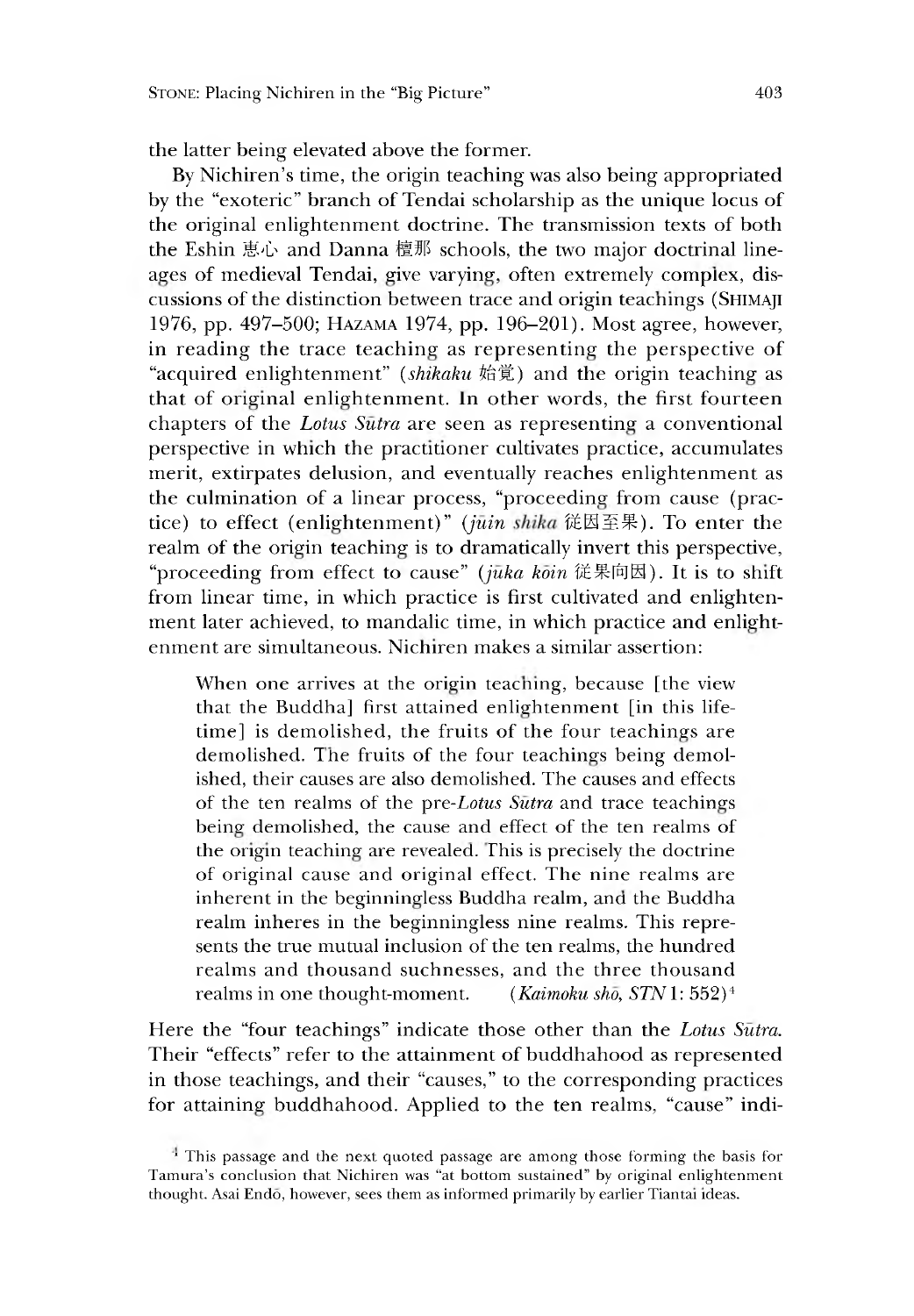cates all beings of the first nine realms, from hell dwellers to bodhisattvas, who have yet to realize supreme buddhahood, and "effect," to the Buddha realm. "Demolishing" the causes and effects of the pre-*Lotus Sutra* and trace teachings means to demolish linear views of practice and attainment, opening a perspective in which cause (nine realms) and effect (buddhahood) are present simultaneously. We can also see this in Nichiren's description of the Buddha's pure land:

Now the *saha* world of the original time *(honji* 本時) [of the Buddha's enlightenment] is the constantly abiding pure land, liberated from the three disasters and beyond the [cycle of the] four kalpas. Its Buddha has not already entered nirvana in the past, nor is he yet to be born in the future. And his disciples are of the same essence. This [reality] is [precisely]… the three thousand realms of one's mind."

*(Kanjin horizon shd, STN 1..*712)5

In medieval Tendai, the image used for this mandalic reality is the assembly of the *Lotus Sutra* itself, present in the open space above Vulture Peak where the two buddhas, Sakyamuni and Prabhūtaratna, sit side by side in the floating jeweled stupa. This assembly was envisioned, not as a past event, but as a constantly abiding reality, as expressed in a phrase recurring in Tendai *kuden* texts: "The assembly on sacred [Vulture] Peak is still numinously present and has not yet dispersed." Some medieval Tendai initiation rituals reenact the "transmission of the jeweled stupa." An example is the third, final, and most secret part of the *kai kanjo* (戒潅頂), the precept initiation conducted within the medieval Tendai precept lineage based at Kurodani on Mt. Hiei. Koen 興円 (1263-1317), who compiled the earliest description of the ritual, explains that this initiation does not have the meaning of a sequential transmission: master and disciple share the same seat, like Sakyamuni and Prabhūtaratna in the stūpa, to show the simultaneity of cause and effect, and the mythic time when the *Lotus Sutra* was expounded is retrieved in the present moment *(Enkai jūrokuchō* 円戒十六帖, TENDAI SHŪTEN HENSANJO 1989, pp. 88-91). Lotus assembly imagery for the realm of "original cause and original effect" is linked to Taimitsu ritual, such as the *hokkehd* 法華法 discussed in Dolce's article in this volume, and is also depicted on Nichiren's calligraphic mandala:

The "Jeweled Stūpa" chapter states: "All in that great assembly were lifted and present in open space." All the buddhas,

<sup>5</sup> Considerable controversy has occurred within the Nichiren tradition over whether the "three thousand realms of one's mind" *(koshin sanzen* 己七、三千) in this passage refers to the Buddha's mind, the mind of the ordinary worldling, or the mind of one who embraces the *Lotus Sūtra* (see MOCHIZUKI 1958, p. 115).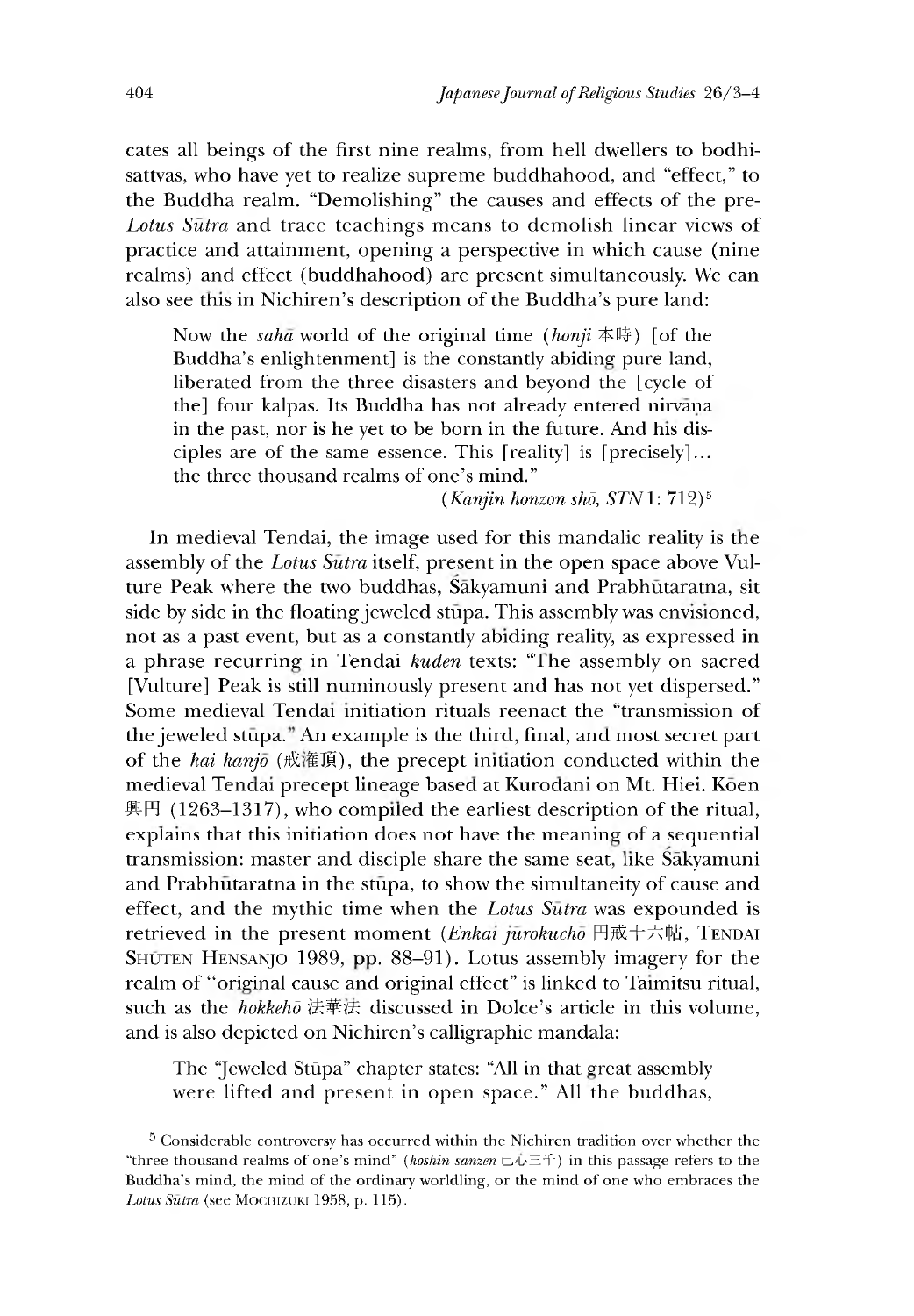bodhisattvas, and great saints, and in general all the beings of the two worlds [of desire and form] and the eight kinds of [non-human] beings... dwell in this *gohonzon,* without a single exception. Illuminated by the light of the five characters of the Wonderful Dharma, they assume their originally inherent august attributes. This is called the object of worship.... By believing undividedly in [the *Lotus Sutra,* in accordance with its words,] "honestly discarding skillful means" and "not  $accepting]$  even a single verse from other sutras," my disciples and lay followers shall enter the jeweled stupa of this *gohonzon. (Nichinyo gozen gohenji* 日女御前御返事,*STN*2:1375—76)

Chanting the *daimoku* with faith in the *Lotus Sūtra* thus affords entry into the timeless realm of the Lotus assembly, where cause and effect are simultaneous and the Buddha and his disciples "constantly abide."

#### CONTEMPLATION IN TERMS OF ACTUALITY

The original enlightenment doctrine associated with the origin teaching is just that, a doctrine. There must also be practice, by which the identity of the Buddha and ordinary worldlings is realized. Hence the category of  $kanjin$ 観心: "mind-contemplation" or "mind-discernment." In traditional Tiantai, this term simply denoted meditative practice as opposed to doctrinal study. In Japan, like the term *shikan* 止 観 (calming and contemplation), it was sometimes used to indicate the entire Tendai/Lotus system, as distinguished from Tendai esoteric teachings. By the late Heian period, *kanjin* had come to mean contemplation or insight associated specifically with the origin teaching (TAKE 1991, p. 409). Specific meditation methods in which the practitioner brings a focused mind to bear upon a particular object were regarded as linear in approach, "moving from cause to effect"; these were termed *rikan* 理観 or "contemplation in terms of principle" and associated with the trace teaching. In contrast, the contemplation associated with the origin teachings was called  $j$ ikan 事観, contemplation in term of actuality, and was said to "move from effect to cause." Rather than a specific meditation method, *kanjin* in medieval Tendai *kuden* texts often seems simply to denote the insight that all phenomenal things, just as they are, express the reality of original enlightenment (SHIMAJI 1976, pp. 502-3; Наzама 1974, pp. 203-4).

Nichiren also associated the origin teaching with "contemplation in terms of actuality," but he used this term in a distinctive sense. In his famous treatise *Kanjin honzon sho*, he wrote, "Kanjin means to contemplate one's mind and to find the ten realms in it." Specifically, Nichiren was concerned with the Buddha realm implicit in the human realm; for him, this was the main purport of the mutual inclusion of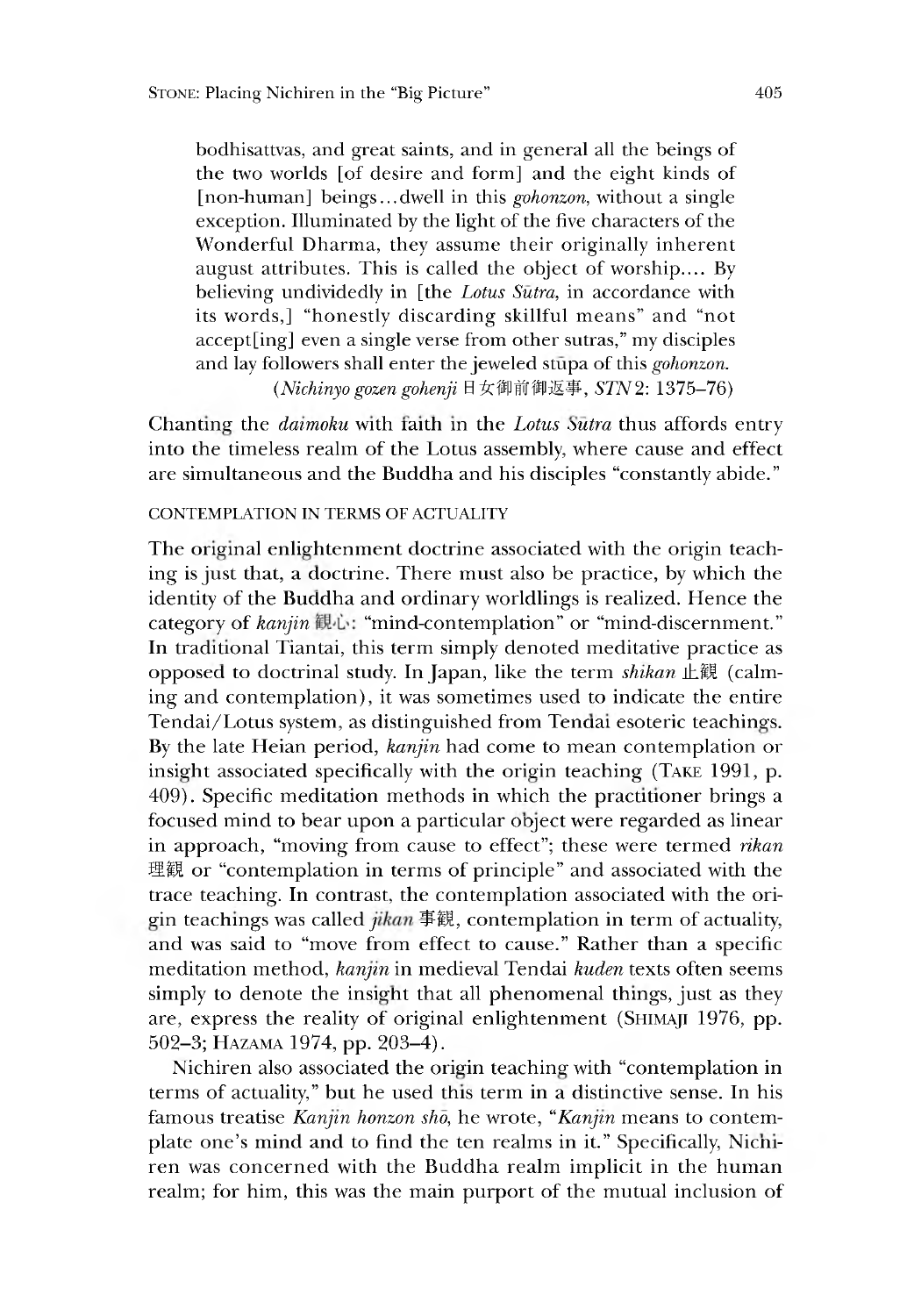the ten realms *(jikkai gogu* 十界互具), itself an abbreviated expression of the three thousand realms in one thought-moment *(ichinen sanzen* 一念三千). These principles were central to Nichiren's reading of the Lotus Sūtra throughout his career. In the teachings of the Tiantai founder Zhiyi, *ichinen sanzen* indicates the mutual inclusion of all dharmas and the "single thought" that arises at each moment in ordinary worldlings; one's mind and all phenomena are at every moment inseparable and mutually encompassing. This is the "realm of the inconceivable" 不可思議境 to be contemplated as the first of ten modes of contemplation set forth in Zhiyi's meditation treatise, *Mohe zhiguan* 摩訶止観 (Great calming and contemplation). Zhiyi grounded this concept in the second chapter of the *Lotus Sutra,* "Skillful Means," which belongs to the trace teaching. For Nichiren, however, this was merely *ichinen sanzen* in terms of principle 理の一念三千, the theoretical potential for buddhahood in human beings. What Zhivi had not revealed was the "three thousand realms in actuality" *(ji no ichinen*) sanzen 事の一念三千), which is "found only in the origin teaching, hidden in the depths of the 'Fathoming the Lifespan' chapter" (Kaimoku *shd, STN* 1:539). This "practice in actuality" is "the five characters Namu-myōhō-renge-kyō and the object of worship of the origin teachine" *(Kanjin horizon shd, STN* 1:719). *Kanjin* for Nichiren has the specific meaning of realizing buddhahood by embracing the *daimoku* of the *Lotus Sutra.*

Thus Nichiren, like his Tendai contemporaries, taught *kanjin* and "contemplation in terms of actuality" as the practice uniquely associated with (although not explicitly stated in) the origin teaching. But in his case, *jikan* is not primarily the insight that all phenomena just as they are express original enlightenment, but that "contemplation" or practice entails specific religious forms: the *daimoku*, the object of worship *{horizon),* and the place of practice (the *kaidan* or ordination platform) , which he defined as the "three great secret Dharmas" or "three ereat matters" of the origin teaching. This use of the term "actuality" may derive from *mikkyo*, where it indicates the "actual forms" *(jiso)* mudras, mantras, and mandalas—of esoteric practice. However, "actuality" for Nichiren also carried the meaning of encountering great trials in the course of spreading Namu-myoho-renge-kyo *(Toki nyudddono gohenji* 富木入道殿御返事, STN 2: 1522; see MOCHIZUKI 1958, pp. 118-22, and Asai 1986). Moreover, as Asai Endo points out in his essay in this volume, there is a sense in which Nichiren's *"ichinen sanzen* in actuality" is not inherent from the outset but bestowed by the Buddha upon all beings of the last age. $6$ 

<sup>6</sup> This of course begs the question of continuities and differences in conceptions of the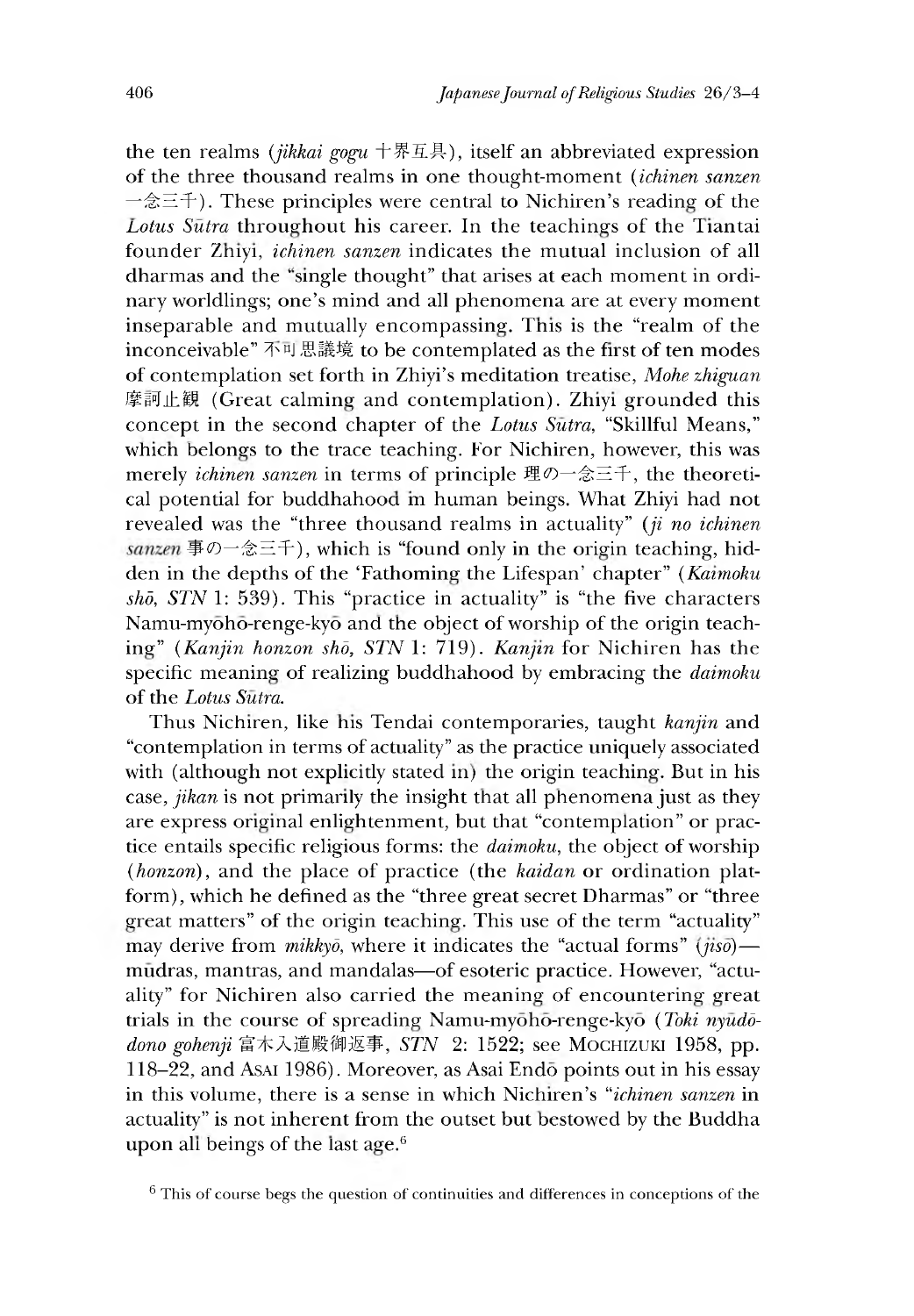### SIMULTANEITY OF PRACTICE AND REALIZATION

Mandalic readings of the origin teaching had important implications for practice. Since the beings of the nine realms (cause) and the Buddha (effect) are present simultaneously, practice and realization cannot be temporally divorced but must occur in the same moment. In the words of the *Sanju-shi ka no kotogaki* 三十四箇の事書(Notes on thirtyfour items),an important medieval Tendai *kuden* text:

[According to the provisional teachings, ] delusion and enlightenment are separate. One must first extirpate delusion and then enter enlightenment; thus one does not enter the stage [of enlightenment] from the outset. But in the perfect and sudden teaching [of the *Lotus Sutra],* practice...and enlightenment are simultaneous.... All practices and good deeds are skillful means subsequent to the fruit.

(TADA 1973, p. 180)

For Nichiren, too,

The merit of all [other] sutras is uncertain, because they teach that one must first plant good roots and [only] afterward become a Buddha. But in the case of the *Lotus Sutra,* when one takes it in one's hand, that hand at once becomes Buddha, and when one chants it with one's mouth, that mouth is precisely Buddha. It is like the moon being reflected in the water the moment it appears above the eastern mountains, or like a sound and its echo occurring simultaneously.

(*Ueno-ama gozen gohenji*上野尼御前御返事,*STN*2:1890)

Buddha between Nichiren and medieval Tendai, a question too complex to be addressed in depth here (see STONE 1990, pp. 164-70; 1999, p. 274). Medieval Tendai texts celebrate the "unproduced triple-bodied Tathagata^ *{musa sanjin* 無作三身),who is manifested as all phenomena, and tend to regard Sakyamuni's initial realization in the remote past, described in the "Lifespan" chapter of the *Lotus Sutra,* as a metaphor for the original enlightenment of all living beings. This sort of immanentalist view was not lacking in Nichiren's thought: ''Sakyamuni of subtle awakening *(mydkaku* 妙覚)is our blood and flesh. Are not the merits of his causes and effects our bones and marrow?... The Sakyamuni of our own mind has manifested the three bodies since countless dust-particle kalpas ago; he is the ancient Buddha without beginning" *(Kanjin honzon shō, STN* 1:711, 712). However, Nichiren treats Sakyamuni Buddha's enlightenment in the remote past as an actual event, mediating the realization of buddhahood by all living beings, and also embraces more transcendent views of the Buddha as "sovereign, teacher, and parent of tms threefold world." Some commentators have for these reasons tended to distinguish medieval Tendai views of the Buddha as emphasizing the Dharma body, and Nichiren's, the recompense body (see for example AsAI 1945, pp. 287-97, 304-15; Tamura 1965, pp. 625-26; Kitagawa 1987, pp. 190-278; Asai 1991, pp. 299-300). What we do not know, however, is whether the "triple-bodied Tathagata" of the medieval Tendai *kuden* texts accounted for the whole of their compilers, views about the Buddha, or whether they, too, in other contexts, may have envisioned the Buddha as an external savior figure.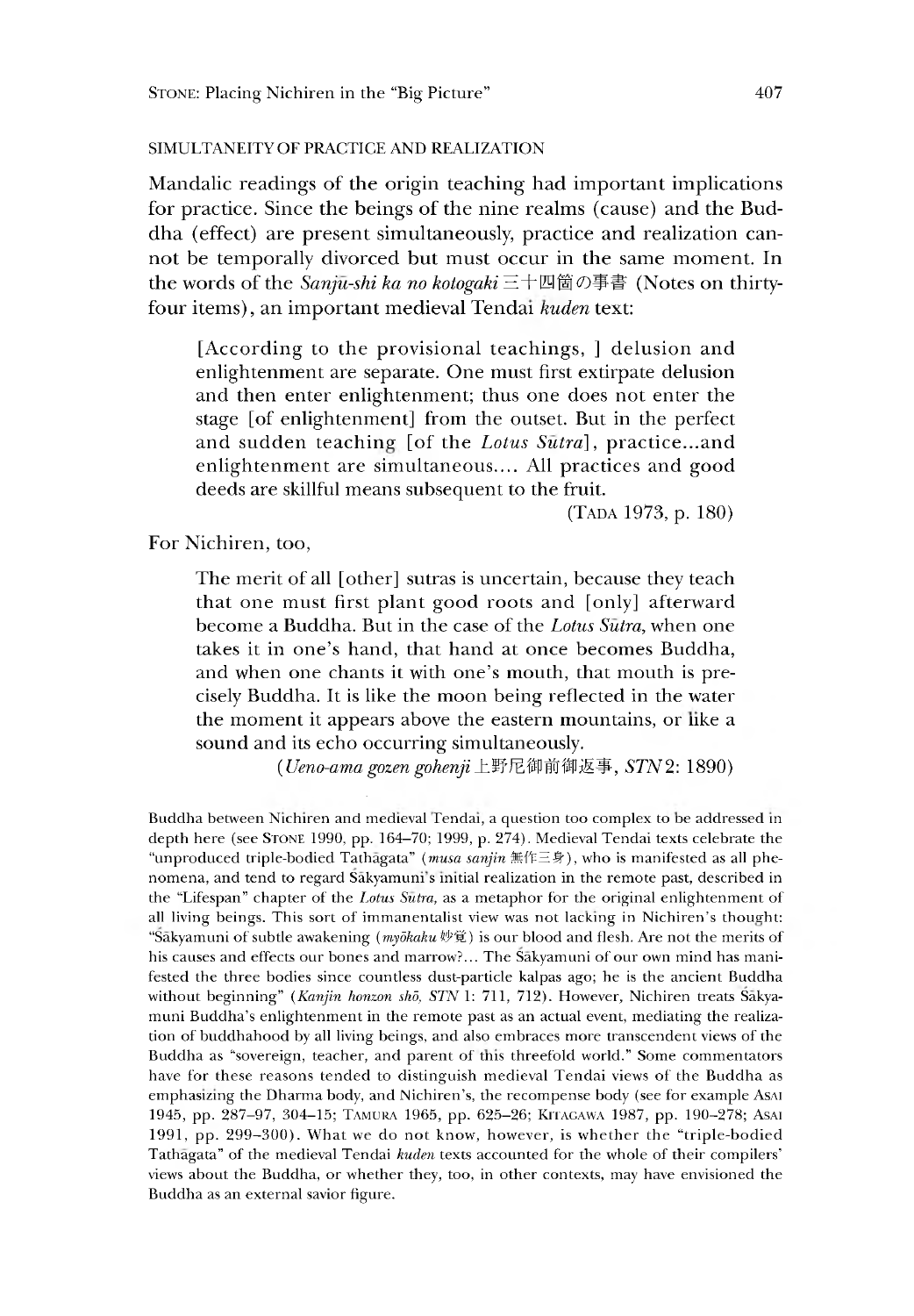In both traditions, the moment of practice in which the Buddha and the ordinary worldling are united is associated with traditional categories of Tiantai/Tendai *Lotus Sutra* exegesis celebrating the unfathomable merit to be gained from even the slightest inclination toward the sutra, such as "a single moment's faith and understanding" *(ichinen* 一念信解) or "a single moment's appropriate rejoicing" *(ichinen* zuiki 一念随喜). In medieval Tendai texts, the content of that moment is generally described as the realization that "all dharmas are the Buddha Dharma," the traditional definition of the stage of verbal identity  $(m\nu\delta\vec{p} - soku$  名字即), the initial stage of practice in the Tiantai/ Tendai *mārga* scheme. Nichiren, too, stressed the realization of buddhahood at the stage of verbal identity, but for him, this was equated, not with a particular insight, but with embracing faith in the *Lotus Sutra* and chanting its *daimoku* (see *Shishin gohon shd* 四信五品鈔,*STN2 :*1295-96).

The simultaneity of practice and realization is not a denial of the necessity of continued practice but a reconceiving of it: practice is seen, not in instrumental, linear terms as a means leading to an end, but instead, as the expression, confirmation, and deepening of a liberation or salvation that in some sense is already present. It is true that, vis-a-vis the medieval Tendai *kuden* literature, which tends to stress the moment of realization, Nichiren's writings place greater emphasis on the aspect of continued practice. However, this was not because he was reasserting the need for practice over and against a Tendai tradition that had lapsed into mere theoretical argument. Rather, it stemmed from the fact that he was in effect establishing a new religious community and needed to make clear its premises; that he had continually to exhort his followers to keep faith in the face of severe opposition; and because exclusive devotion to the *Lotus Sutra* carried in his mind a mandate to propagate it. Broadly speaking, the perspective of practice (or faith) and realization (or salvation) as simultaneous can be said to characterize other forms of Kamakura Buddhism as well. Dogen taught "practice on the basis of realization" and the "oneness of practice and realization," while Shinran held that in the moment when faith arises in one's heart, one is "equal to Tathagatas"; the *nenbutsu* is recited in gratitude for a salvation that is already assured. This is an element shared by the new movements with the dominant Tendai tradition and is probably traceable, at least in part, to the influence of esoteric thought, in which the adept is said to realize the unity of self and Buddha in the act of ritual practice.

Thus we can see that Nichiren adopted a perspective similar to Tendai original enlightenment doctrine, in that it was grounded specifically in the origin teaching of the *Lotus Sutra* and entailed the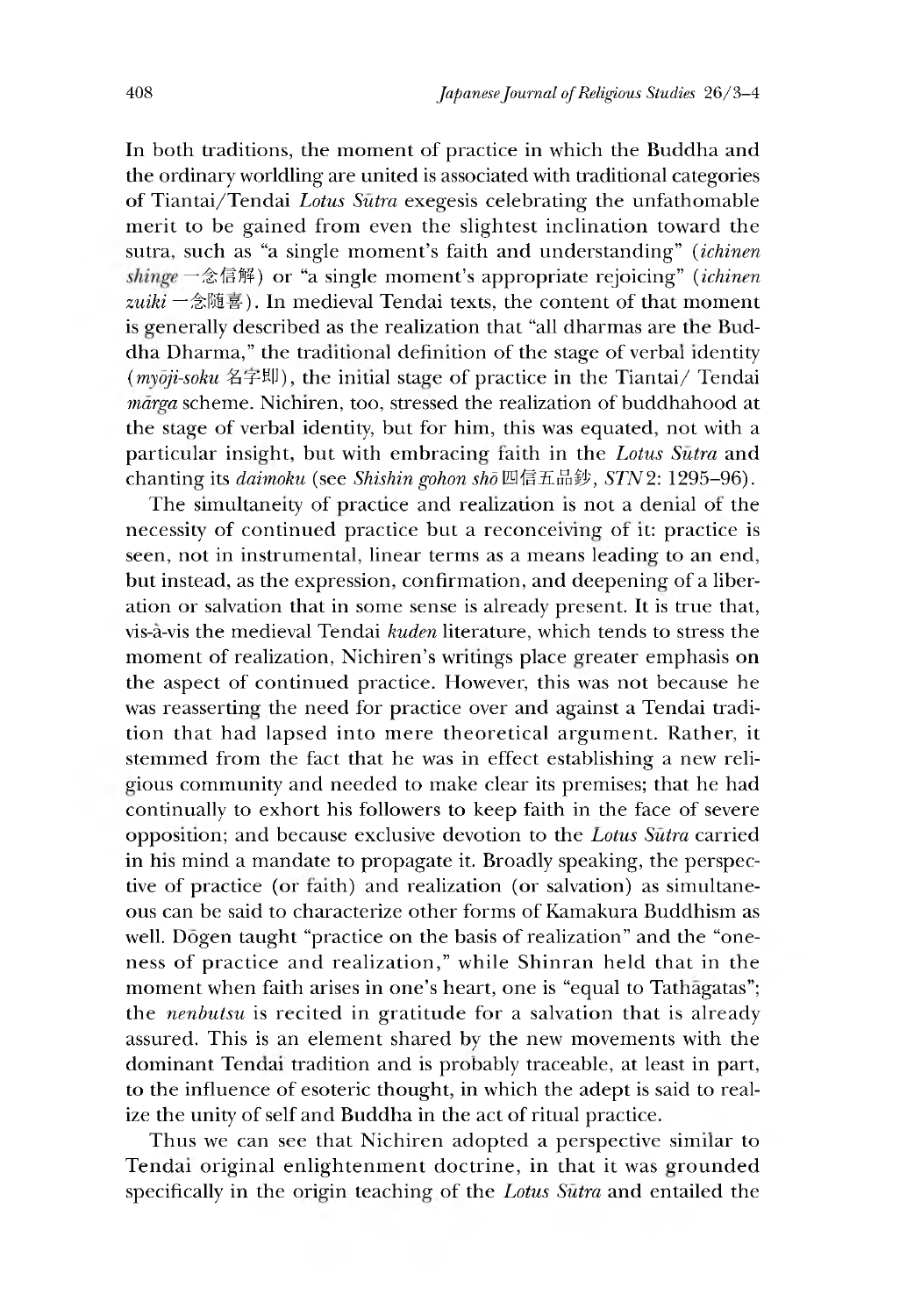simultaneity of practice and realization. Nonetheless, there is a vital difference between many medieval Tendai texts and Nichiren's thought in the way this perspective is appropriated—not a practice/ theory distinction, but another that has generally gone unrecognized. In the case of medieval Tendai *hongaku* texts, arguments against the linear perspective of "acquired enlightenment" in favor of that of inherent, original enlightenment often form the primary polemical agenda: instrumental views of practice as a means to an end, or constructions of buddhahood as something external to one's immediate reality, temporally or ontologically, are condemned as provisional or even delusive. In Nichiren's case, however, the primary polemical agenda is asserting the unique soteriological validity of the *Lotus Sutra* in the Final Dharma age. Like every other element in his mature teaching, *hongaku* ideas are subordinated to this overriding concern. Original enlightenment doctrine—such as the mutual inclusion of the beginningless nine realms and the beginningless Buddha realm—thus becomes for Nichiren another ground for arguing the superiority of the *Lotus Sutra,* since in his view it is found in the depths of the origin teaching of the *Lotus Sutra* and in no other place. Tamura may well be right in asserting that Nichiren was "at bottom sustained" by this doctrine, but its recession from the central focus of much of his later writings is attributable, not to a departure or "descent" from a nondual *hongaku* perspective, but to the fact that exclusive faith in the *Lotus Sutra* superseded it as the most important thing he had to convey.

## *The Cosmos, History, and Japan*

The late twelfth through early fourteenth centuries saw the rise of a number of discourses that attempted, usually in religiocosmic terms, to locate Japan in the world and in history. The most famous of these is *shinkoku* 神国 thought, which encompasses a range of notions about Japan as a land uniquely under the guidance and protection of its kami, elaborated from different angles and with different aims in such well-known works as the *Gukan sho* 愚管抄 (c. 1219) of Jien 慈円 and the *Jinno shotoki* 神皇正統記(rev. 1343) of Kitabatake Chikafusa 北畠親房. *Shinkoku* thought has recently been the subject of considerable revisionist scholarship. Countering the ideological agendas of scholars who have associated it with notions of an essentialized "Shint6" as the timeless spiritual basis of the Japanese or assimilated it to modern national consciousness, KURODA Toshio (1996) has sought to locate it in the historical specifics of medieval society. *Shinkoku* thought, he areues, originated largely as a reactionary ideological move within the Buddhist *kenmitsu* system aimed at bolstering the authority of the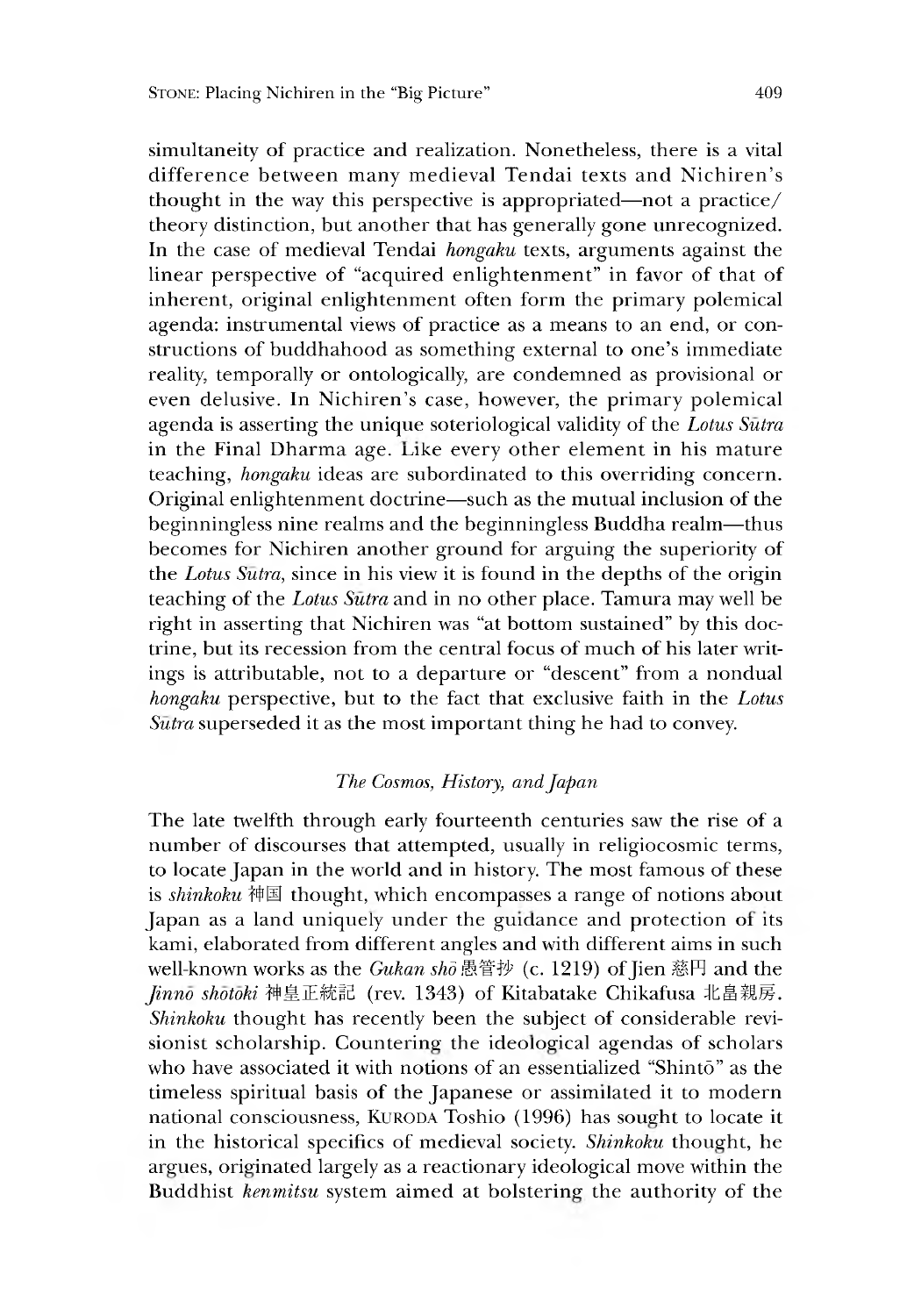temple-shrine complexes and other ruling elites and countering innovative, heterodox movements. It was also stimulated in part by external events, such as the failure of the Mongol invasion attempts and the Kenmu restoration. Kuroda's work has been developed by a number of other insightful studies (see for example RAMBELLI 1996; SASAKI 1997, pp. 28–62; and SATO 1998, pp. 307–47).

This new scholarship has identified *shinkoku* thought as an establishment discourse. Sasaki, for example, notes that it tended to be invoked in arguments against the exclusive *nenbutsu* movement, which rejected worship of the kami (1997, pp. 36-37). At the same time, however, *shinkoku* arguments can be seen as emerging from a still larger complex of discourses about Japan's place in the world, in which both "new" and "old," "establishment" and "antiestablishment" Buddhism participated. A figure whose work casts considerable light on such concepts of "Japan" in the medieval period is Nichiren. This strand in his thought has received little attention in postwar scholarship, probably because of lingering associations with nationalistic wartime Nichirenism. Nevertheless, now that Nichiren's ideas of the state and political authority have been reexamined by Sasaki, Sato, and others, it is appropriate that his views of Japan also be acknowledged and reconsidered in their medieval context.

One of the very few postwar scholars to address this subject is Takagi Yutaka (1982). Takagi did not take up the issue of *shinkoku* thought but rather focused on other Buddhist views of Japan in the Kamakura period, a topic to which he was led by his study of Nichiren. Central to Takagi's view of Kamakura Buddhism is consciousness of the Final Dharma age, to which both "old" and "new" Buddhism responded, and Takagi places medieval Buddhist discourses about Japan in this context. Takagi notes that Buddhist thinkers of the time generally accepted the traditional Buddhist cosmology of four continents, one in each of the four directions surrounding Mt. Sumeru: Pūrvavideha in the east, Aparagodaniya in the west, Uttarakuru in the north, and Jambudvipa in the south. Among these, it is in the southern continent of Jambudvipa that Buddhism appears and spreads. At least as early as the Nara period, Japan had been incorporated into this Indian world model as one of countless island countries scattered "like grains of millet" in the sea surrounding Jambudvipa. This locus was not only geographical but also temporal, marking Japan as the terminus in the historical process of Buddhism's eastward dissemination through the "three countries" of India, China, and Japan.7 By the late twelfth cen-

 $7$  The "three countries" no doubt represent imaginative and ideological space as much as geographical realities. The elision of Korea, historically so vital to the Japanese reception of Buddhism, is striking.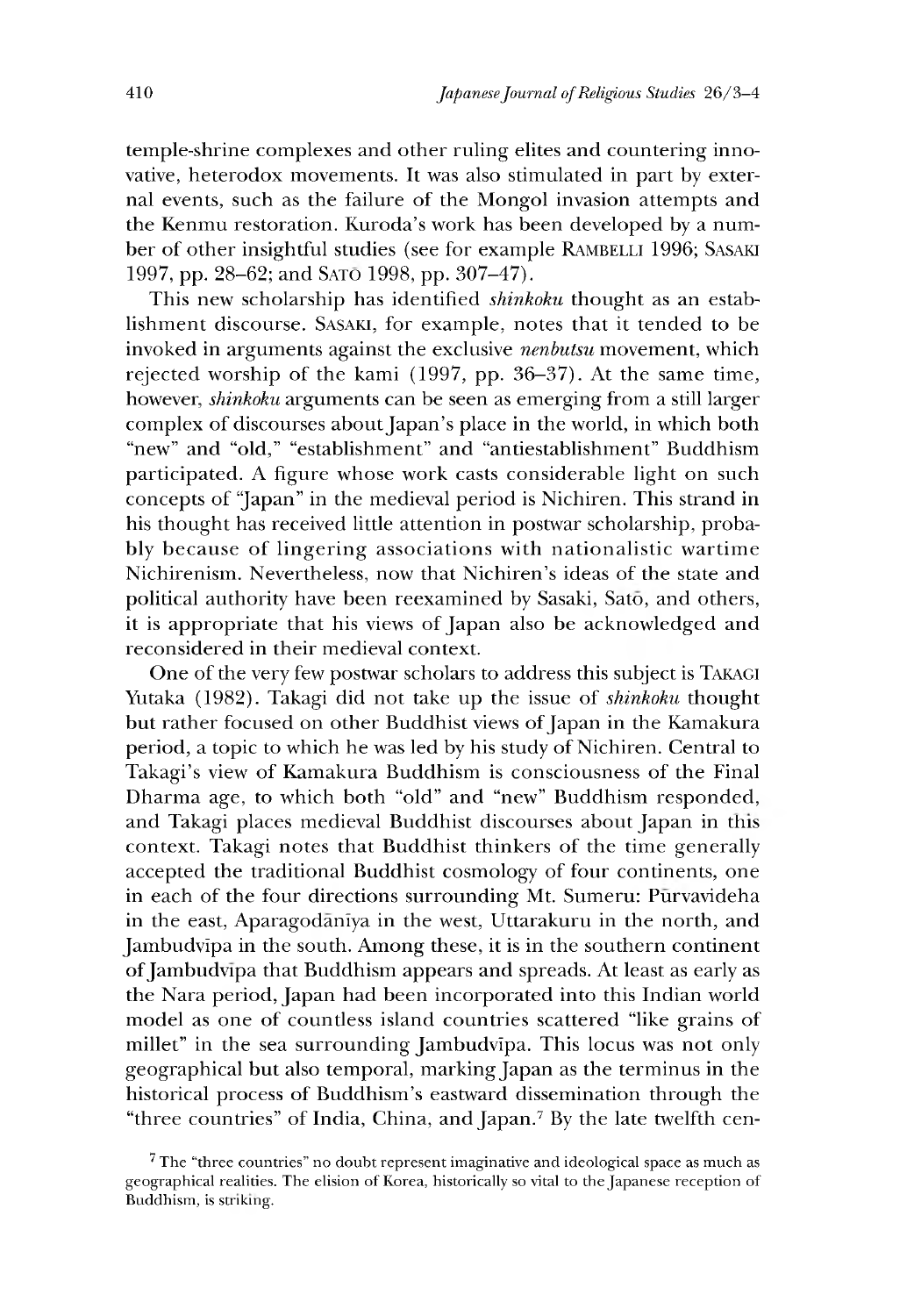tury, Takagi suggests, influenced by awareness of the Final Dharma age, Japan's status as a *hendo* 辺土 or marginal country on the edge of the Buddhist cosmos had additionally come to represent a projection into the spatial dimension of a perceived alienation from the Buddha and the possibility of salvation (TAKAGI 1982, pp. 275–78). Both new and older forms of Buddhism had to address Japan's peripheral location in the effort to overcome the negative soteriological connotations of *mappo*. It is in this connection, Takagi argues, that we may understand an increased interest at the time in India, the source of Buddhism's origin, as seen, for example, in the famous plans for a pilgrimage there by the monk Myōe (1173-1232). A renewed emphasis on lineage, firmly linking one's own tradition to the orthodox transmission of Buddhism through the "three countries," is also identified by Takagi as an important strategy for counteracting the assumptions of decline implicit in *mappo* thought. In the case of new movements, of course, such lineages were constructed *de novo;* Nichiren, for example, traces his lineage from Sakyamuni through Zhiyi through Saicho to himself—the "four teachers of three countries" (Kenbutsu mirai ki 顕仏未来記, STN 1: 743).

#### NICHIREN ON JAPAN

Nichiren's views of Japan link the *mappo-countcring* strategies noted by Takaei with the increased cosmological significance accorded Japan in medieval *shinkoku* thought, although the kami were not central to his teaching and his agenda was not that of the *shinkoku* theoreticians. What follows are a few preliminary observations that may serve both to shed light on his own thoueht and to link it to other medieval concepts of Japan.

(1)While he accepted the received view of Japan as situated on the edge of a horizontal Buddhist cosmos, Nichiren also placed Japan within a vertical Buddhist cosmos of his own devising. This cosmos is a feudal hierarchy, at the top of which stands Sakyamuni Buddha, lord of the threefold world. Beneath him are Brahma and Indra, and beneath them, Vaisravana and the others of the four deva kings, "who rule over and protect the four quarters as their gatekeepers. The monarchs of the four continents are vassals to Vaisravana [and the others]. The ruler of Japan is not even equal to a vassal of the wheel-turning monarchs of the four continents. He is just an island chief. *{Homon*  $m\bar{o}$ sarubekiyō no koto法門可被申様之事, STN<sup>1</sup>: 448; see also FUJII 1959).

Nichiren's concept of this world as Sakyamuni's domain (Shakuson *goryo* 釈尊御領)bears structural similarities to other "feudal cosmologies" being elaborated during the same period. For example, Sanno ^hmto transmissions of Mt. Hiei identify the *gongen* 権現 of the Hie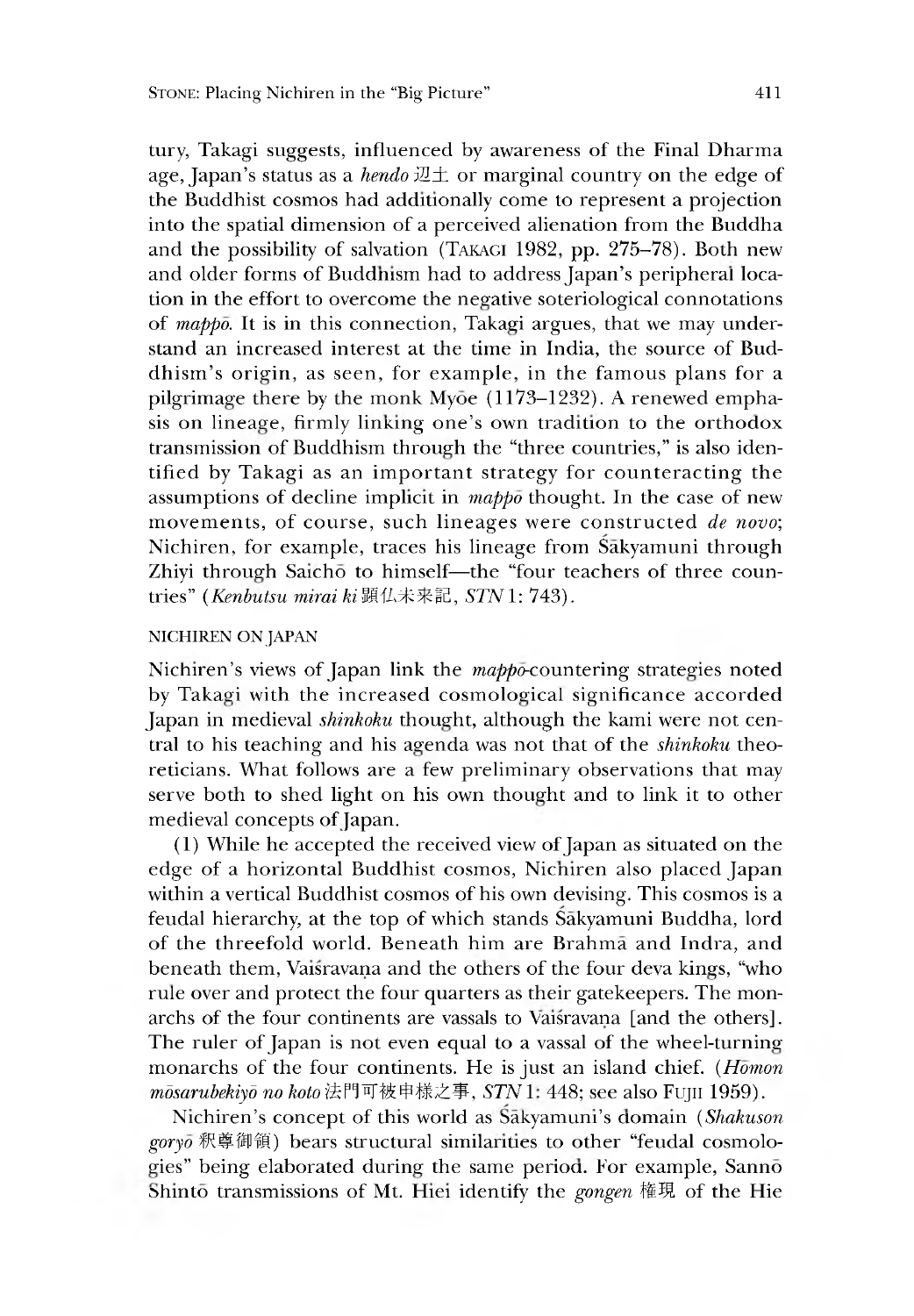Shrine as the "landlord *{jinushi* 地主) of the country of Japan," while Ryobu and Ise Shinto transmissions identify Tensho Daijm as the absolute deity and sovereign of Japan, heading a feudal hierarchy of lesser, local kami. These notions of one deity as overlord of the country in turn represent outgrowths of *kenmitsu* thought in which the Buddha or kami of a particular temple or shrine was also seen as the "landlord" of its *shoen* (see KURODA 1975, pp. 266, 289-90). In Nichiren's case, the feudal hierarchy serves not only to emphasize the supremacy of one's own deity, but also to subsume Japan within the realm of Sakyamuni who expounded the *Lotus Sutra,* and to relativize the authority of worldly rule by placing it beneath that of a transcendent Buddha. As with the case of original enlightenment doctrine, a more widespread idea is here assimilated in Nichiren's thought to the supremacy of the *Lotus Sutra.*

(2) Nichiren understood Japan not solely in terms of its cosmological location but as a member of a larger category of "country." "Country" undergoes specific definition in Nicniren's concept of the five guides ( $gok\bar{o} \ \bar{L}$ 綱) first developed during his exile to Izu (1261-1263). These are the teaching, human capacity, time, the country, and the sequence of propagation—five perspectives from which Nichiren argued the sole validity of the *Lotus Sutra* as the proper teaching to be spread in his day. Concerning "country," he observes:

There are cold countries, hot countries, poor countries, wealthy countries, central countries, peripheral countries, large countries, small countries, countries wholly dedicated to theft, countries wholly dedicated to the killing of living beings, and countries utterly lacking in filial piety. In addition, there are countries solely devoted to Hinayana, countries solely devoted to Mahayana, and countries in which both Hinayana and Mahayāna are pursued. (Kyōkijikoku shō教機時国鈔, STN 1:243)<sup>8</sup>

It is worth noting here that he makes no reference to language, race, ethnicity, culture, or other categories by which modern national or ethnic identity is commonly defined. What is most important for Nichiren about a country *(kuni* 国 or *kokudo* 国土) is the nature of its affinity for a particular form of Buddhism.

(3) This then raises the question: "Now by mastery of what teaching can [the people of] the country of Japan escape birth and death?" *(STN 1:*323). Proof texts that Nichiren cites in answer to this question

<sup>&</sup>lt;sup>8</sup> See also *Nanjō Hyōe Shichirō-dono gosho* 南条兵衛七郎殿御書, STN 1:323; trans. in YAMPOLsky 1996, p. 417. Nicmren derived these categories from Xuanzang's 玄奘 *Record of the Western*  $$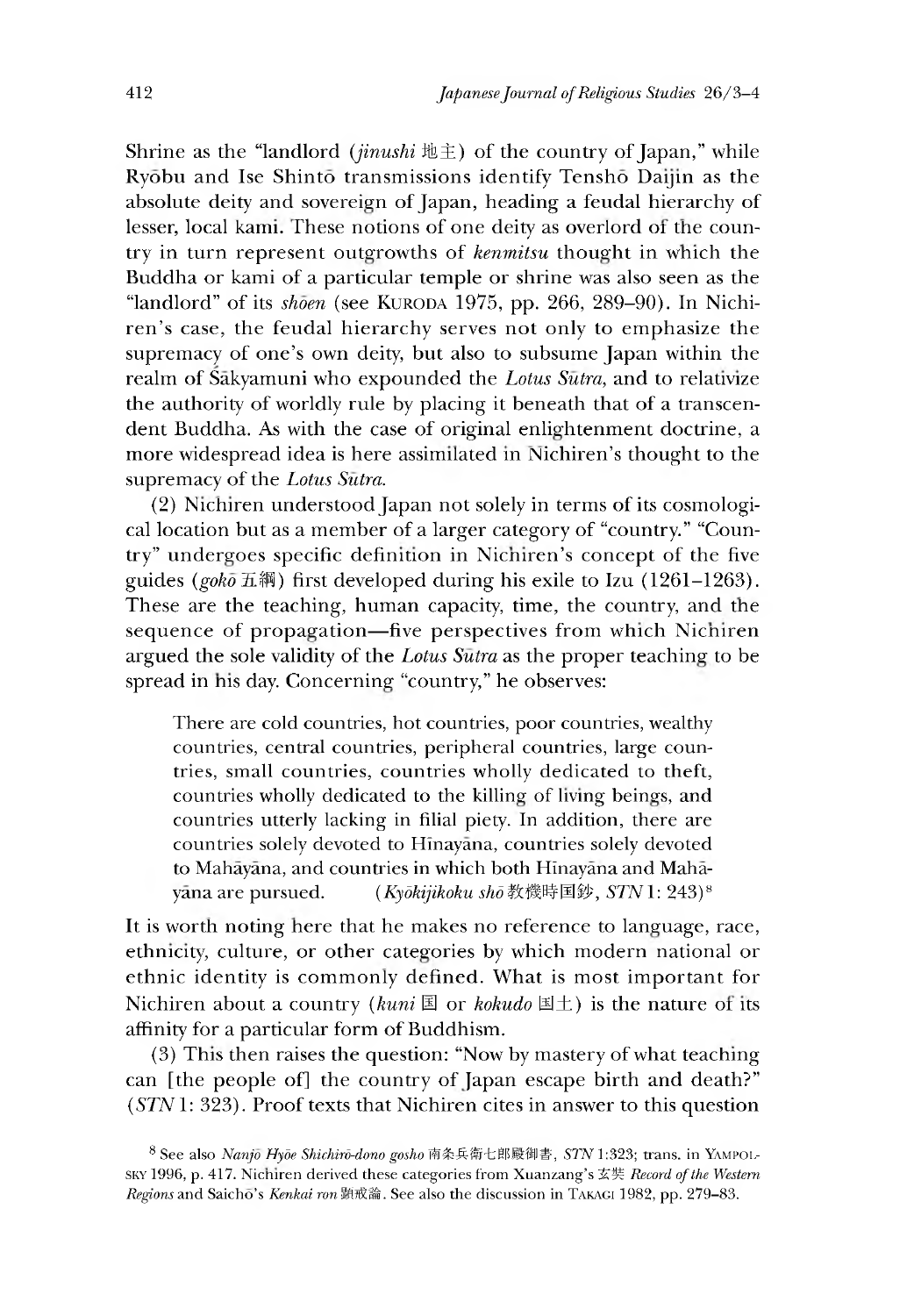include a remark attributed to Suryasoma, teacher of the *Lotus Sutra's* famed translator Kumārajīva, that "this sutra is karmically related to a small country in the northeast" *(Fahua chuanji*、法華伝言己,T. no. 2068, 51b-54b). He also cites Annen, who quotes Maitreya as saying, "In the east there is a small country, where people's faculties are suited solely to the great vehicle," and adds, "Everyone in our country of Japan believes in the Mahayana" (Futsu jubosatsukai koshaku 普通授菩薩戒広釈, T. no. 2381, 74.757c), as well as Genshin 源信  $(942-1017)$ , who writes, "Throughout Japan,all people have the pure and singular capacity suited solely to the Perfect Teaching" (Ichijo yoketsu 一乗要決, T. no. 2370, 74.35ta). Nichiren concludes, "Japan is a country where people have faculties related solely to the *Lotus Sutra.* It they practice even a phrase or verse of it, they are sure to attain the Way, because it is the teaching to which they have a connection.... To the *nenbutsu* and other good practices, it is a country without connections" *(STN* 1: 324). Nichiren here invokes a longstanding Tendai tradition that the Japanese have faculties suited solely to the perfect teaching of the Lotus Sūtra (GRONER 1984, pp. 181–82). Spoken by earlier figures such as Annen or Genshin, this assertion served to legitimize Mt. Hiei as a leading cultic center for the rituals of nation protection. Made by Nichiren, however, the same claim worked to challenge the authority of Mt. Hiei and other leading cultic centers, and by implication, the authorities who supported them, by arguing that they had undermined the supreme position of the *Lotus Sutra* by embracing Amidist, Zen, and esoteric teachings, and instead served to legitimize the position of himself and his followers.

(4) Despite Japan's affinity for the *Lotus Sutra*, in Nichiren's eyes, this connection was not being honored. This view, first articulated in the *Rissho ankoku ron* 立正安国論(1260) and other essays of the same period, erew stronger with the threat of foreign invasion. The year after the first demand for Japan's submission arrived from the Mongol empire, Nichiren was writing:

Because all people of the land of Japan, from high to low without a single exception, have become slanderers of the Dharma, Brahmā, Indra, Tenshō Daijin, and the other deities must have instructed the sages of a neighboring country to reprove that slander.... The entire country has now become inimical to the Buddhas and deities... China and Korea, following the example of India, became Buddhist countries. But because they embraced the Zen and *nenbutsu* teachings, they were destroyed by the Mongols. The country of Japan is a disciple to those two countries. And if they have been destroyed, how can our country remain at peace?... All the people in the country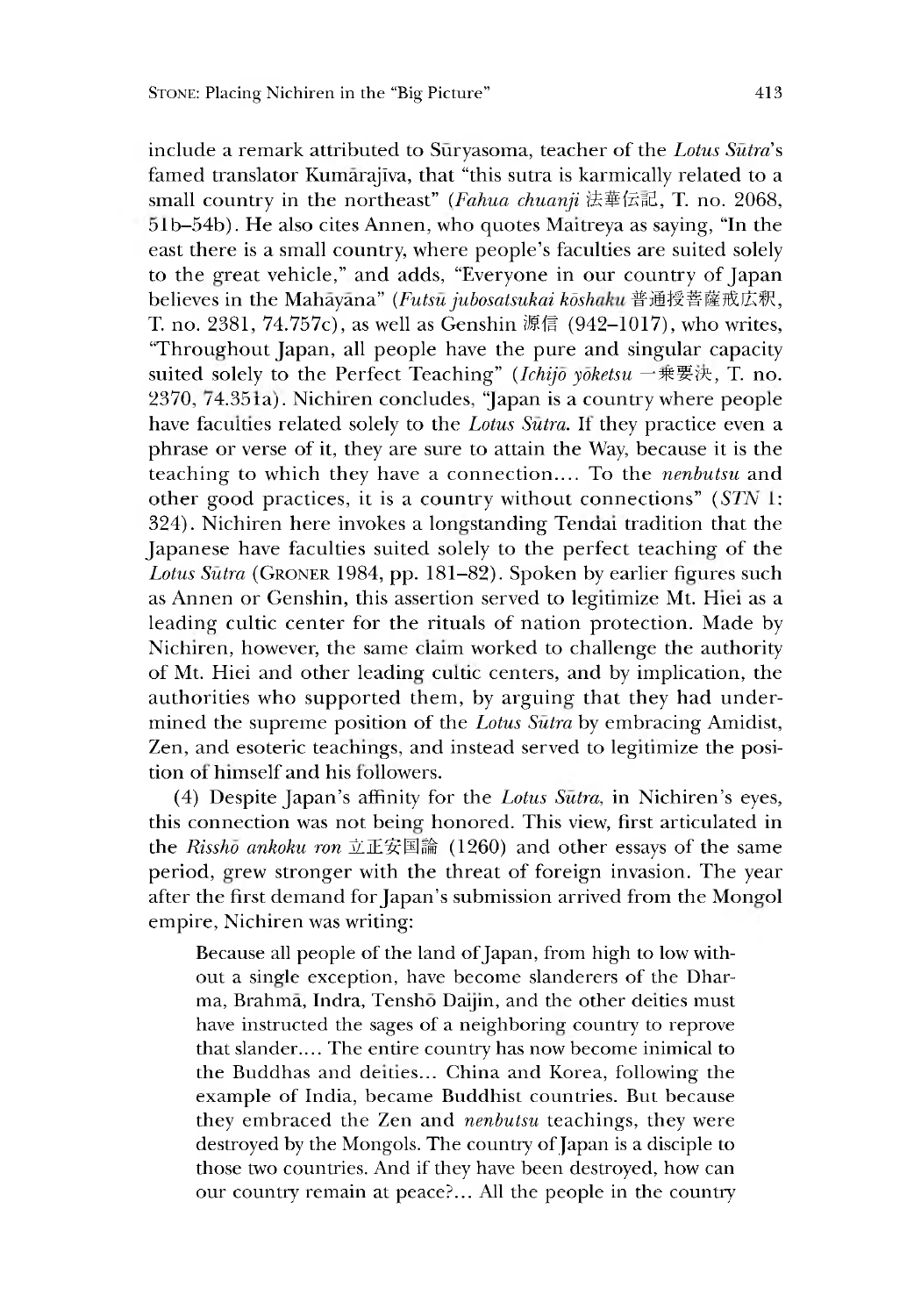of Japan will fall into the Hell without Respite. *(Homon mdsarubekiyd no koto, STN 1:*454-55)

That Japan has turned against the *Lotus Sutra* and become a land of slanderers, that the protective deities have therefore abandoned the country, and that the Mongol invasion is a deserved punishment for this threat and perhaps even a necessary evil to awaken the country from its slander, become recurrent themes in Nichiren's writing from this time on.

(5) Nichiren's understanding of Japan as a land of Dharma slanderers influenced the mode of proselytizing that he adopted. As is well known, drawing on scriptural sources and the commentaries of Zhiyi, Nichiren distinguished between *shoju* 摂受, literally to "embrace and accept," the mild method of leading others gradually without explicitly criticizing their position, and *shakubuku* 折伏, to "break and subdue," the harsh method of directly rebuking attachment to inferior or wrong views.<sup>9</sup> He likened these to the two worldly arts of the pen and the sword. For the most part, Nichiren saw the choice between the two methods as temporally dictated: Where *shoju* had been suited to the True and Semblance Dharma ages, *shakubuku* was appropriate to the Final Dharma age. In one famous passage, however, Nichiren qualifies the choice according to the country. Even in the Final Dharma age, he argues, both *shoju* and *shakubuku* are to be used, because there are two kinds of countries: countries that are evil merely because their inhabitants are ignorant of the *Lotus Sutra,* and countries whose inhabitants embrace heretical teachings and actively slander the Dharma. Japan in his view clearly belonged in the latter category *(Kaimoku shd, STN I:* 606).10

(6) However, the deplorable state of Buddhism in Japan did not mean for Nichiren (as it had for Dogen) that it was to be sought in

<sup>9</sup> The *locus classicus* for these terms is the *Śrīmālā-devī-sūtra*, which says that the two methods "enable the Dharma to long endure" *(Sheng-man jing 勝蔓経,* T. no. 353, 12.217c). Zhiyi explicitly connects *shakubuku* with the *Lotus Sūtra*; see *Fahua xuanyi* 法華玄義, T. no. 1716, 33.792b; *Fahua wenju* 法華文句, T. no. 1718, 34.118c; and *Mohezhiguan* 摩訶止観, T. no. 1911, 46.137c.

 $10$  This distinction became an issue when Nichiren-based religious movements began to proselytize outside Japan. For example, Soka Gakkai publications from that organization's early period of overseas expansion argue to the effect that the Japanese, having inherited a national tradition of "heretical" Buddhism, are distinguished by an exceptionally heavy karmic burden of Dharma slander; the religions of other, presumably Western, countries may be misguided and ineffectual but are not "heretical" in a strict sense. "Because overseas countries are ignorant of the Buddhism for the Final Dharma age, what is needed, of course, is *shoju* based on the spirit of *shakubuku....* There is absolutely no need to use such words as 'heresy' *(jashu* 邪宗). Just teach them the benefits of the *gohonzon*" (Sōka GAKKAI Kyogakubu, 1968, p. 399).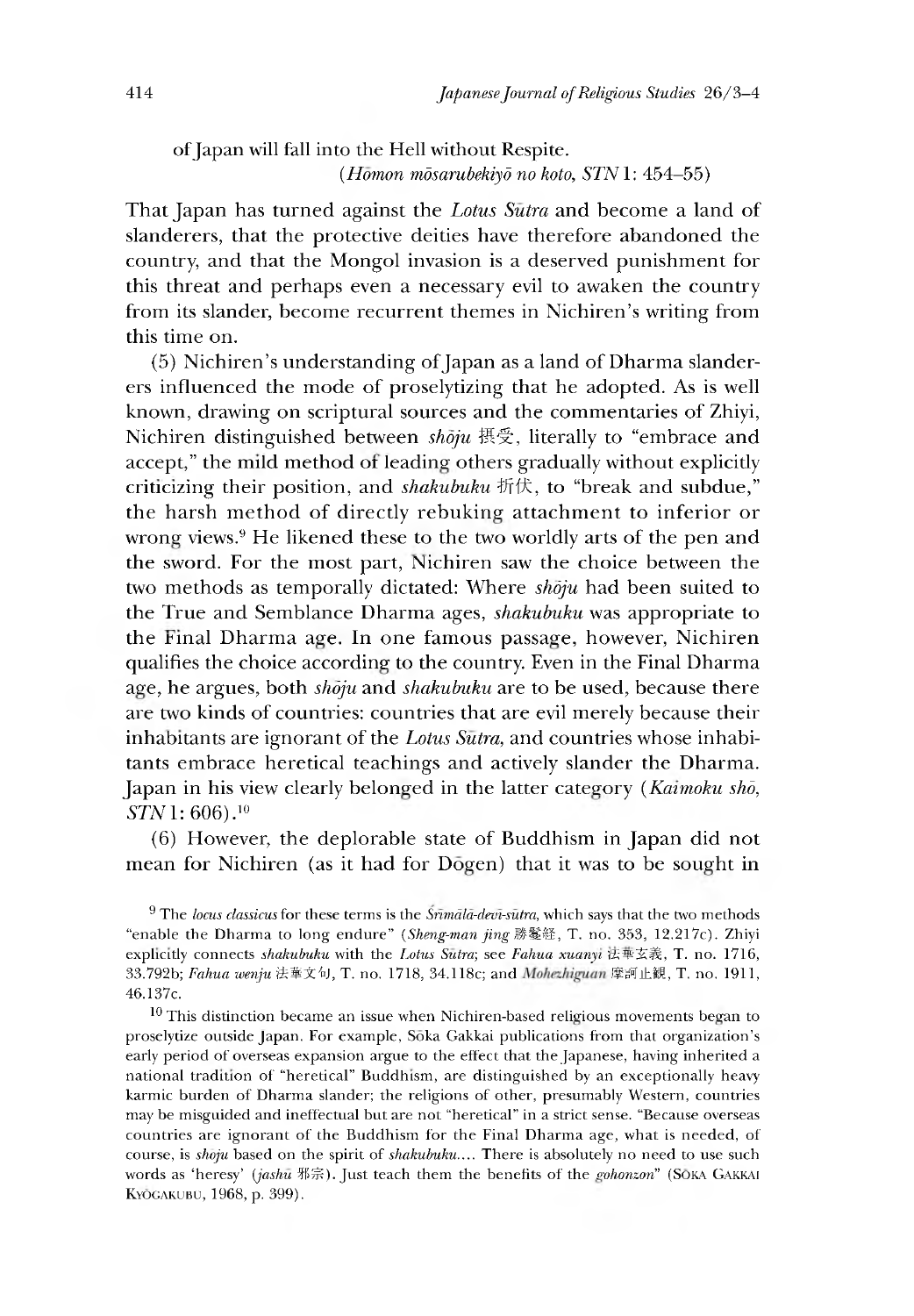purer form somewhere else. "By tasting a single drop, one can know the flavor of the great ocean, and by observing one flower, one can infer the coming of spring. One need not travel ten thousand leagues to reach Song [China] or spend three years journeying to Vulture Peak [in India]... to distinguish superior from inferior among the Buddha's lifetime teachings" *(Kaimoku shd, STN* 1:588-89). Nichiren revered the Tang-period Chinese Tiantai masters Zhiyi and Zhanran but did not regard contemporary Song China as a repository of Buddhist truth. In at least one writing, dating from the Sado period, Nichiren represents Japan as the only place where Buddhism survives:

The great teacher Miao-luo 妙楽 [Zhanran] said, "Has not the Dharma been lost in India, so that they are now seeking it throughout the four quarters?" This passage testifies that Buddhism no longer exists in India. In Cnina, during the reign of Emperor Gaozong 高宗, northern barbarians captured the eastern capital, and it has now been more than a hundred fifty years since the Buddha Dharma and the ruler's dharma *(obo)* came to an end. Within the great repositories of China not a single Hinayana sutra remains, and the vast majority of the Mahayana sutras have also been lost.... Therefore Zunshi 遵式 said, "[These teachings] were first transmitted from the west, where the moon appears. But now they return from the east, where the sun rises." *(Kenbutsu mirai ki, STN* 1: 741)

How far this alleged disappearance of Buddhism from the Asian mainland represents Nichiren's genuine impression and how far it represents a rhetorical strategy is difficult to assess. Though he considered Zen an inferior form of Buddhism, he would certainly have been aware at least of the existence of contemporary Song Chan, as a number of refugee Chan monks had fled to Japan to escape the Mongols and some had taken up residence in Kamakura. Be that as it it may, the polemical intent of this passage is clear enough. In their original contexts, the quotations from Zhanran and from the Tiantai master Zunshi (964-1032) refer only to specific texts. Zhanran refers to a request made by an Indian monk to Amoghavajra (705-774) for a translation of Zhiyi's works—though Zhanran draws a similar rhetorical conclusion, that the Dharma has been lost in India and is being sought abroad *{Fahua wenju ji 法華文句記,*T. no. 1719 34.359c). Zunshi for his part is commenting on the fact that Genshin's disciple Jakushō 寂照 had brought back from Japan a work of the Tiantai master Huisi 恵思 that had been lost in China (Dasheng zhiguan famen 大乗止観 法門, T. no. 1924, 46.641c). Nichiren reads these statements synechdochically, so that the particular texts in question are made to stand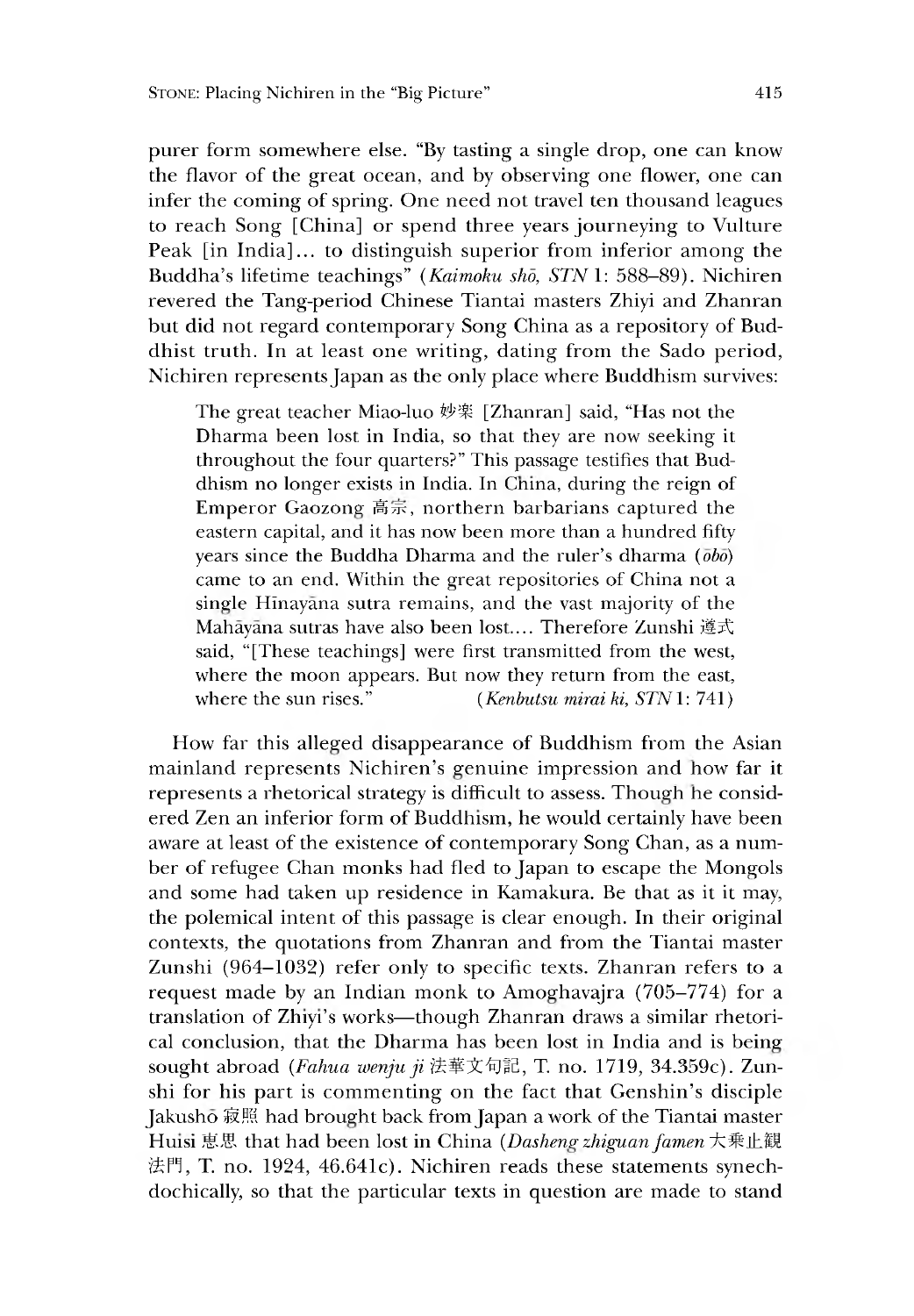for the whole of Buddhism; he then assimilates this alleged disappearance of Buddhism, in the Chinese case, to invasion by the Mongols, the very situation then being faced by Japan. Ihis leaves Japan as the only place where, in the persons of Nichiren and his followers, the teachings of the *Lotus Sutra* are upheld. Here, as in the preceding quotation as well, an implied analogy is drawn between political realities and the state of Buddhism: Just as Korea has fallen, the great Song nation is beleaguered, and Japan now stands alone against the Mongols, so Buddhism has now been wiped out in these countries and exists only in Japan. Nichiren's famous three vows— "I will be the pillar of Japan, I will be the eye of Japan, I will be the great ship of Japan" *(Kaimoku shō, STN1:* 601)—were no doubt made from this perspective.

(7) As an extension of this perspective, Nichiren began, also during the Sado period, to speak of Japan as the land where, through his own efforts and those of his disciples, a new Lotus Buddhism uniquely suited to the Final Dharma age would arise. In the Final Dharma age, he said, "the secret Dharma of the sole great matter shall be spread for the first time in this country" (Toki Nyudō-dono gohenji, STN 1: 516). Elaborating on Zunshi's analogy of the sun and moon cited above and expanding the scope of its referent, he wrote, "The moon appears in the west and illuminates the east. The sun rises in the east and illumines the west. The same is true of Buddhism. In the True and Semblance Dharma ages, it moved from west to east, but in the Final Dharma age, it will return from east to west.... It is now the beginning of the last [of the five] five hundred year periods [following the Buddha's nirvana], and the Buddha Dharma will surely emerge from the eastern land of Japan" *(Kenbutsu mirai ki, STN 1 :*741-42; see also *Soya Nyudd-dono gari gosho* 曾谷入道殿許御書*,STN* 1 :909). In a somewhat later text written in 1280, Nichiren expanded still further on this analogy by drawing a comparison between the Buddha Dharma of India, which he called "the land of the moon tribe," or Yüeh-chih  $\overline{A}$  , and the Buddha Dharma of Japan, the "land of the sun." Hitherto, he said, the Buddha Dharma of India had spread from west to east. But like the moon, its light was feeble; it could never dispel the darkness of the degenerate, Final Dharma age. Now it was time for the Buddha Dharma of Japan to rise like the sun, moving from east to west, and illuminate the world *(Kangyō Hachiman shō, STN* 2:1850). Nichiren's identification of Japan as the birthplace of a new Buddhism parallels his growing sense of himself as the bearer of a new Dharma, distinguished in important ways from his received Tendai tradition and intended specifically for the Final Dharma age.

Nichiren did not redefine Japan as the center of the cosmos, a move that would be made by some later *shinkoku* ideologues such as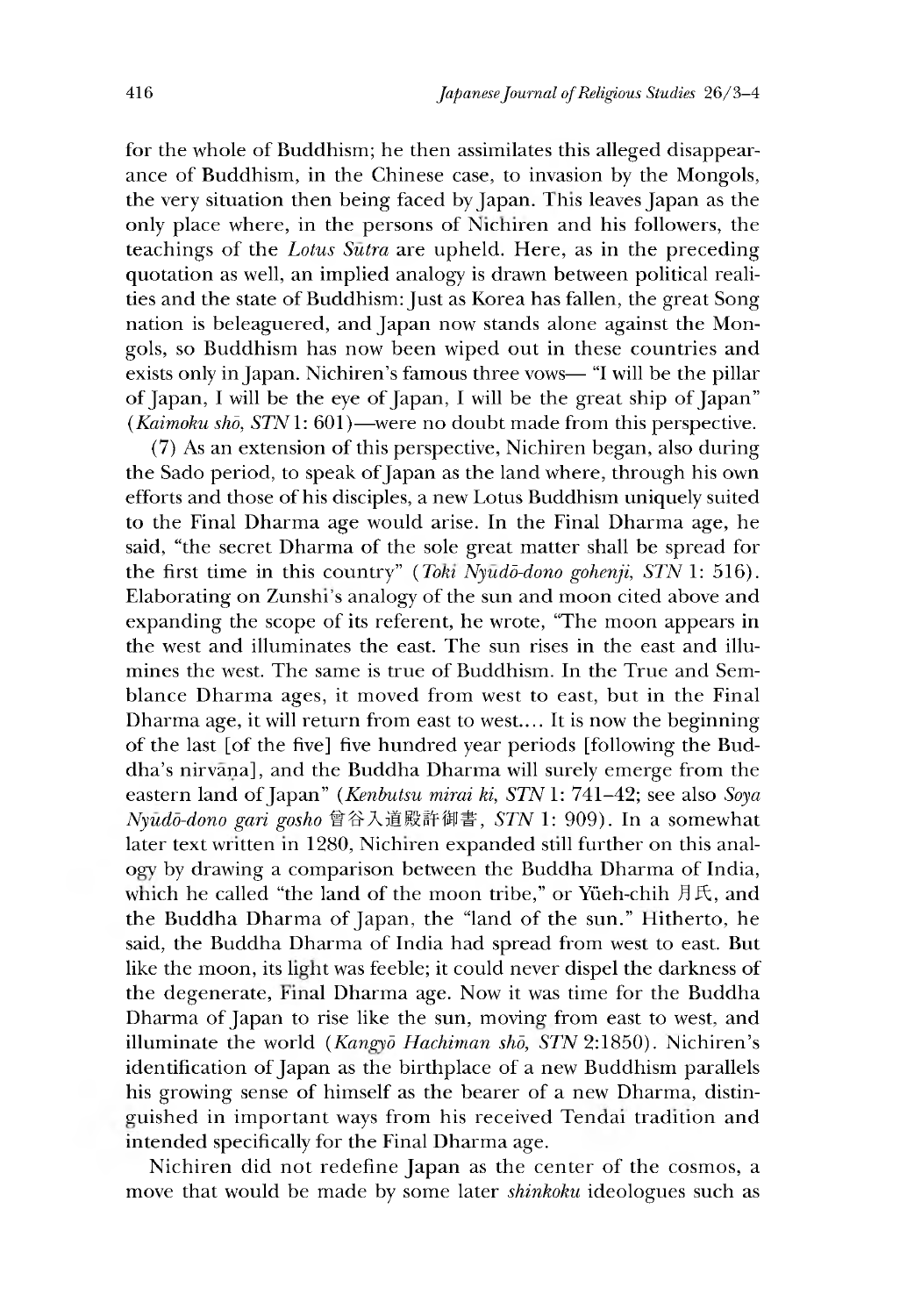Yoshida Kanetomo 吉田兼倶 (1434-1511), whose famous "tree metaphor" defines Buddhism as the fruit and flowers, Confucianism as the leaves and branches, and Shinto as the root. Nichiren's Japan remains a tiny "millet erain" country on the periphery of the Buddhist cosmos in the last age. But it is precisely from this marginal land that the Buddha Dharma for the last age will emerge and spread west to illuminate the world. Thus, in another of Nichiren's hierarchy inversions that result from investing all authority in the *Lotus Sutra,* the periphery becomes more important than the center. This theme in his teaching, of the Dharma returning from Japan to the west, has been appropriated in a variety of ways in the twentieth century. Indeed, one suspects it may have been this element, as much as anachronistic notions of Nichiren as a modern patriot and imperial supporter, that first drew the attention of serious modern nationalistic thinkers. The ima^e of the Buddha Dharma reversing its historical flow to return from the east to the west has also been an inspiration to those seeking to spread various forms of Nichiren Buddhism outside Japan.<sup>11</sup>

Nichiren's concept of Japan suggests the need, on occasion, to consider medieval Japanese religions in ways that cut across the polarity of old and new institutions. As Takagi Yutaka has noted, Nichiren's views of Japan are tied to broader medieval Buddnist attempts, transcending sectarian affiliation, to overcome the negative soteriological implications of *mappo* seen by many to be reflected in Japan's peripheral location on the edge of the Buddhist cosmos. At the same time, as we have seen, they are clearly linked to the "feudal cosmologies" emerging from *kenmitsu* institutions. Unlike some *shinkoku* ideologues, Nichiren did not see Japan as sacred in itself; its significance lies solely in its affinity with the *Lotus Sutra.* Nonetheless, his is an attempt to define Japan's place in the world and history, and as such, sheds light on other religious and cosmological concepts of Japan emerging in the medieval period.

### REFERENCES

#### ABBREVIATIONS

*STN Showa teihon Nichiren Shonin ibun* 本日蓮聖 文,4 vols. Risshō Daigaku Nichiren Kyōgaku Kenkyūjo, ed. Minobu: Minobusan Kuonji, 1988.

<sup>11</sup> For example, Fujii Nichidatsu 藤井日達, founder of the order Nihonzan Myōhōji 日本山妙法寺, described his proselytization efforts in Manchuria and his journey to India in terms of fulfilling Nichiren's prophecy in this regard (1980, pp. 36-39, 40-42, 57, 78).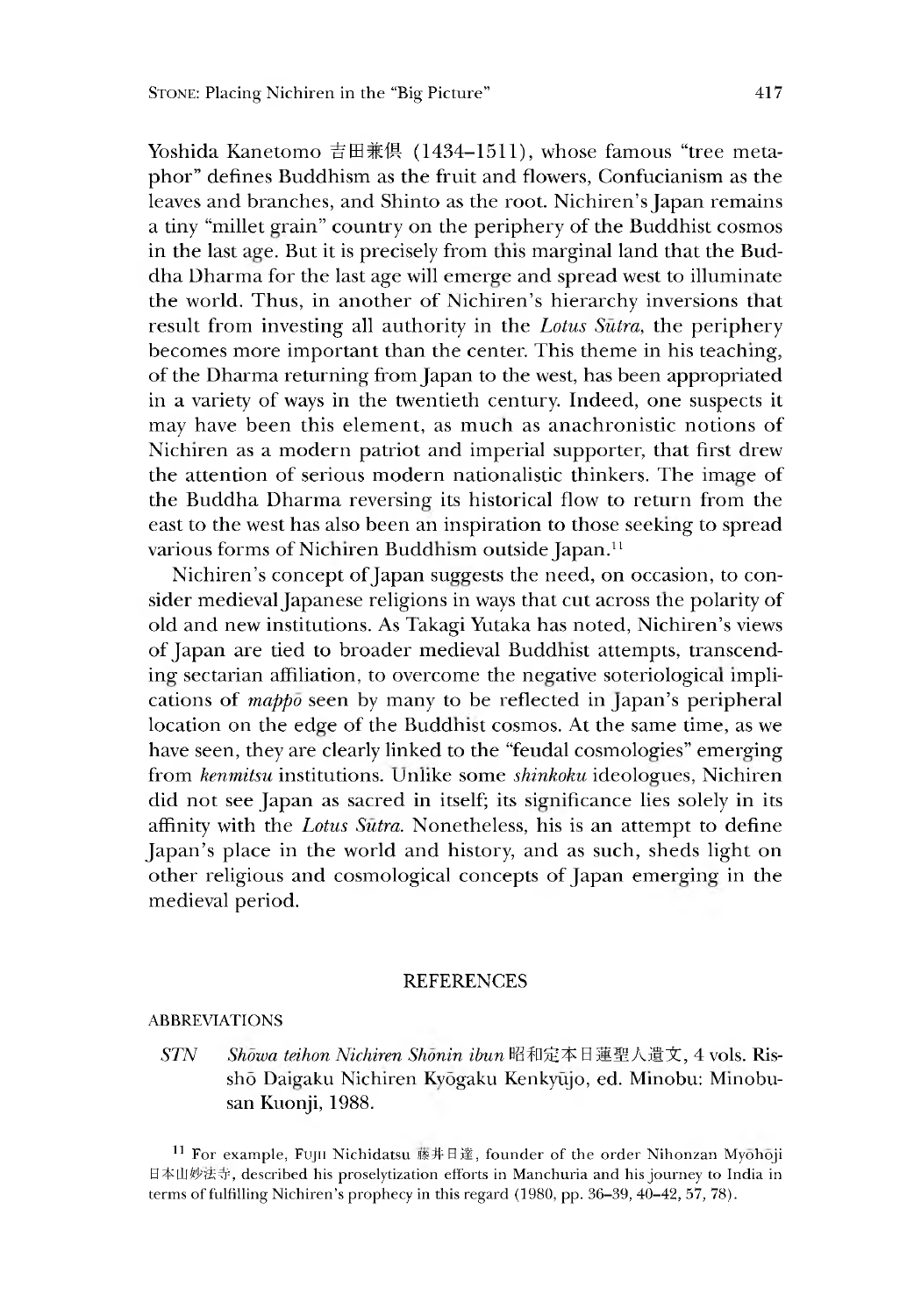T. Taisho shinshu daizōkyō 大正新脩大蔵経, 100 vols. Takakusu Junjirō 高楠順次郎 et al., eds. Tokyo: Taishō Issaikyō Kankōkai, 1924-35.

#### SECONDARY SOURCES

Asai Endo浅井圓道

- 1974 Shuso ni okeru kannenron daha no shiso 宗祖における観念論打破 の思想. In *Nichiren kyōgaku no shomondai* 日蓮教学の諸問題, Motai Kyōkō Sensei Koki Kinen Ronbunshū Kankōkai 茂田井教亨先生 古希記念論文集刊行会 ed., pp. 141-67. Kyoto: Heirakuji Shoten.
- 1975 *Joko Nihon Tendai honmon shisdshi* 日本天台本門思想史. Kyoto: Heirakuji Shoten.
- 1986 **Ji no hōmon 事の法門.** *Nichiren kyōgaku kenkyūjo kiyō* 13: 1–11.
- 1991 Nichiren no ibun to hongaku shisō 日蓮の遺文と本覚思想. In *Hon*gaku shiso no genryu to tenkai 本覚思想の源流と展開, Asai Endo, ed., pp. 285-306. Kyoto: Heirakuji Shoten.

Asai Yorin 浅井要麟

- 1945 *Nichiren Shōnin kyōgaku no kenkyū* 日蓮聖人教学の研究. Kyoto: Heirakuii shoten.
- DOBBINS, James C., ed.
	- 1996 The Legacy of Kuroda Toshio. Special issue, *Japanese Journal of Religious Studies* 23/3-4.
- Fujii Manabu 藤井學
	- 1959 Chusei ni okeru kokkakan no ichi keitai: Nichiren no dori to Shakuson goryō o chūshin ni 中世における国家観の一形態––日蓮の 道理と釈尊御領を中心に. In *Kokushi ronshū* 国史論集, Dokushikai 読史会, ed., vol. 1, pp. 865-80. Kyoto: Dokushikai.

## Fujii Nichidatsu

1980 *Buddhism for World Peace: Words of Nichidatsu Fujii,* Yumiko Miyazaki, trans. Tokyo: Japan-Bharat Sarvodaya Mitrata Sangha.

## Groner, Paul

- 1984 *Saicho: The Establishment of the Japanese Tendai School.* Berkeley: Berkeley Buddhist Studies Series.
- 1995 A medieval Japanese reading of the *Mo-ho chih-kuan. Japanese Journal of Religious Studies* 22: 49-81.

HABITO, Ruben

1995 The logic of nonduality and absolute affirmation: Deconstructing Tendai *hongaku* writings. *Japanese Journal of Religious Studies* 22: 83-101.

#### Hakamaya Noriaki 袴谷憲昭

- 1989 *Hongaku shiso hihan* 本覚思 批判. Tokyo: Daizo Shuppan.
- 1998 Honen to Myoe: Nihon Bukkyo shisoshi josetsu 法然と明恵––日本仏教 思想史序説. Tokyo: Daizō Shuppan.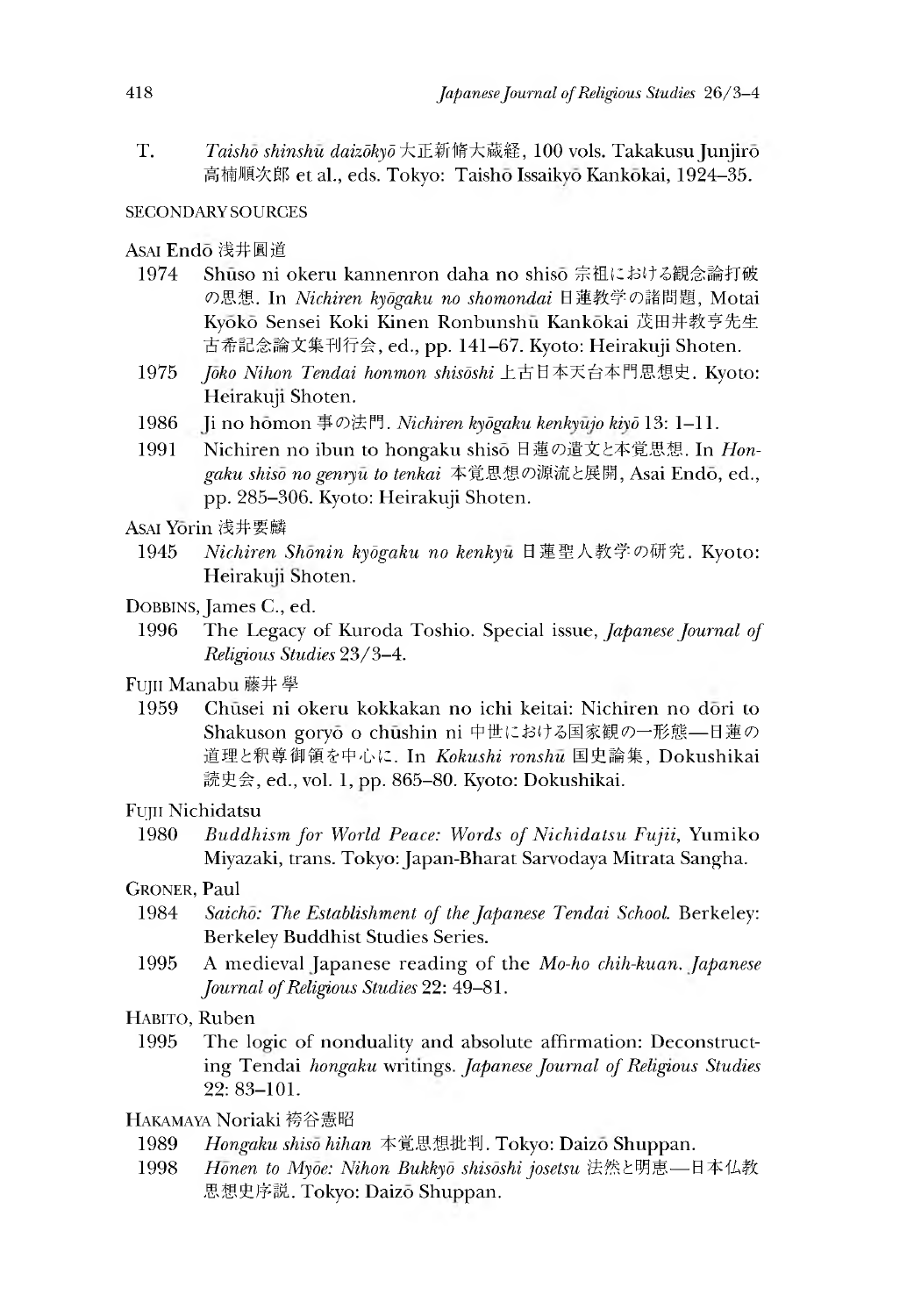### HAZAMA Jikō 硲 慈弘

- 1974 *Nihon Bukkyo no kaiten to sono kicho* 日本仏教の開展とその基調, vol. 2: *Chuko Nihon Tendai no kenkyu* 中古日本天台の研究. Tokyo: Sanseido. (Reprint of 1948 edition)
- HUBBARD, Jamie and SWANSON, Paul L., eds.
	- 1997 *Pruning the Bodhi Tree: The Storm over Critical Buddhism.* Honolulu: University of Hawai'i Press.
- IENAGA Saburō 家永三郎
	- 1947 *Chusei Bukkyd shisdshi kenkyu* 世仏教思想史研究. Kyoto: Hozokan.
- IKEGAMI Songi 池上尊義
	- 1976 Nichiren to kokka 蓮と国家. In *Nichiren to sono kyddan* 蓮と その教団, vol. 1, Kawazoe Shōji 川添昭二 et al., eds., pp. 62-84. Kyoto: Heirakuji Shoten.

#### ISHIKAWA Komei 石川康明

- 1975 Nichiren monka kyodan to "fukei" mondai: Nichiren ibun oyobi mandara kanjo no Tensho Hachiman "fukei" o chushin ni 日蓮門下教団と「不敬」問題––日蓮遺文および曼荼羅勧請の天照八幡 「不敬」を中 *.Gendai shukyd kenkyu* 9: 55-93.
- Kawazoe Shoji 川添昭ニ
	- 1955–1956 Nichiren no shūkyō keisei ni okeru nenbutsu haigeki no igi 日蓮の宗教形成に於ける念仏排撃の意義. Bukkyō shigaku 4/3-4: 59-71 and 5/1: 45-57.
- KITAGAWA Zenchō 北川前肇
	- 1987 *Nichiren kyōgaku kenkyū* 日蓮教学研究. Kyoto: Heirakuji Shoten.
- KURODA Toshio 黒田俊雄
	- 1975 *Nihon chūsei no kokka to shūkyō* 日本中世の国家と宗教. Tokyo: Iwanami Shoten.
	- 1990 *Nihon chusei no shakai to shukyo* 日本中世の社会と宗教. Tokyo: Iwanami Shoten.
	- 1996 The Discourse on the "land of kami" *{shinkoku)* in medieval Japan: National consciousness and international awareness. *Japanese Journal of Religious Studies* 23: 353-85.

#### Mochizuki Kanko 望月歓厚

- 1958 *Nichiren kydgaku no kenkyu* 曰蓮 研究. Kyoto: Heirakuji shoten.
- Rambelli, Fabio
	- 1996 Religion, ideology of domination, and nationalism: Kuroda Toshio on the discourse of *shinkoku. Japanese Journal of Religious Studies* 23: 387-426.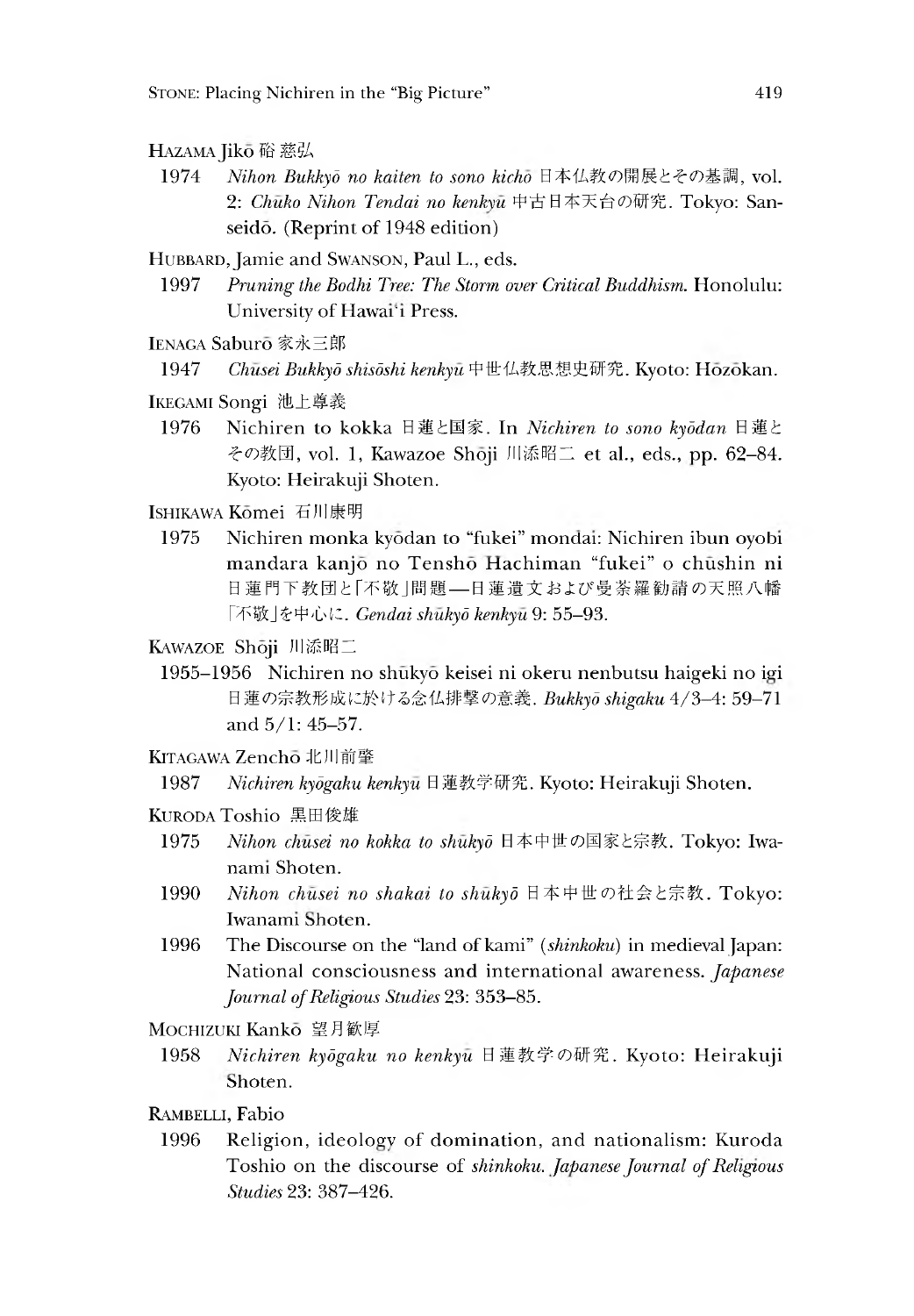SASAKI Kaoru 佐々木 馨

- 1988 *Chusei kokka no shukyd kozo: Taisei Bukkyd to taiseigai Bukkyd no*  $s\bar{o}koku申世国家の宗教構造––体制仏教と体制外仏教の相剋. Tokyo:$ Yoshikawa Kobunkan.
- 1997 *Chusei Bukkyd to Kamakura Bakufu* 世仏教と鎌 幕府. Tokyo: Yoshikawa Kōbunkan.

SATŌ Hiroo 佐藤弘夫

- 1977 Nichiren no koki no shiso: Obo to buppo to no kankei o chushin toshite 日蓮の後期の思想––王法と仏法との関係を中心として. Nihon *shisdshi gaku* 9: 49-60.
- 1978 Shoki Nichiren no kokkakan: Kamakura kyu BuKkyo to no hikaku ni oite 初期日蓮の国家観––鎌倉旧仏教との比較において. Nihon shisō*shi kenkyu* 10:14-28.
- 1987 Nihon chusei no kokka to Bukkyo 日本中世の国家と仏教. Tokyo: Yoshikawa Kobunkan.
- 1998 *Kami, hotoke, oken no chusei* 神·仏·王権の中世. Kyoto: Hozokan.

SHIGYO Kaishū 執行海秀

1954 Nichiren Shōnin kyōgaku no shisōshiteki kenkyū no ichi kōsatsu: Toku ni chūko Tendai kyogaku o haikei toshite 日蓮聖人教学の 想史 研究の一考察 特に中古天台教学を背景として*. dsaki gakuho* 101: 44-58.

SHIMAJI Daito 島地大等

1976 *Nihon Bukkyd kydgakushi* 日本仏教教学史. Tokyo: Nakayama Shobo. (Reprint of 1933 edition)

Soka Gakkai Kyogakubu 創価学会教学部,ed.

1968 Shakubuku kyōten 折伏教典. Tokyo: Sōka Gakkai. (Originally published in 1951; revised edition).

Stone, Jacqueline I.

- 1990 Some disputed writings in the Nichiren corpus: Textual, hermeneutical and historical problems. Ph.D. dissertation. University of California-Los Angeles.
- 1994 Rebuking the enemies of the *Lotus:* Nichirenist exclusivism in historical perspective. *Japanese Journal of Religious Studies* 21:231-59.
- 1995 Medieval Tendai *hongaku* thought and the new Kamakura Buddhism: A reconsideration. *Japanese Journal of Religious Studies* 22: 17-48.
- 1999 *Original Enlightenment and the Transformation of Medieval Japanese Buddhism.* University of Hawai'i Press.

Sueki Fumihiko 末木文美士

1993 Kamakura Bukkyo kenkyu o megutte 倉仏教研究をめぐって. In his *Nihon Bukkyō shisōshi ronkō* 日本仏教思想史論考, pp. 273-83. Tokyo: Daizo Shuppan.